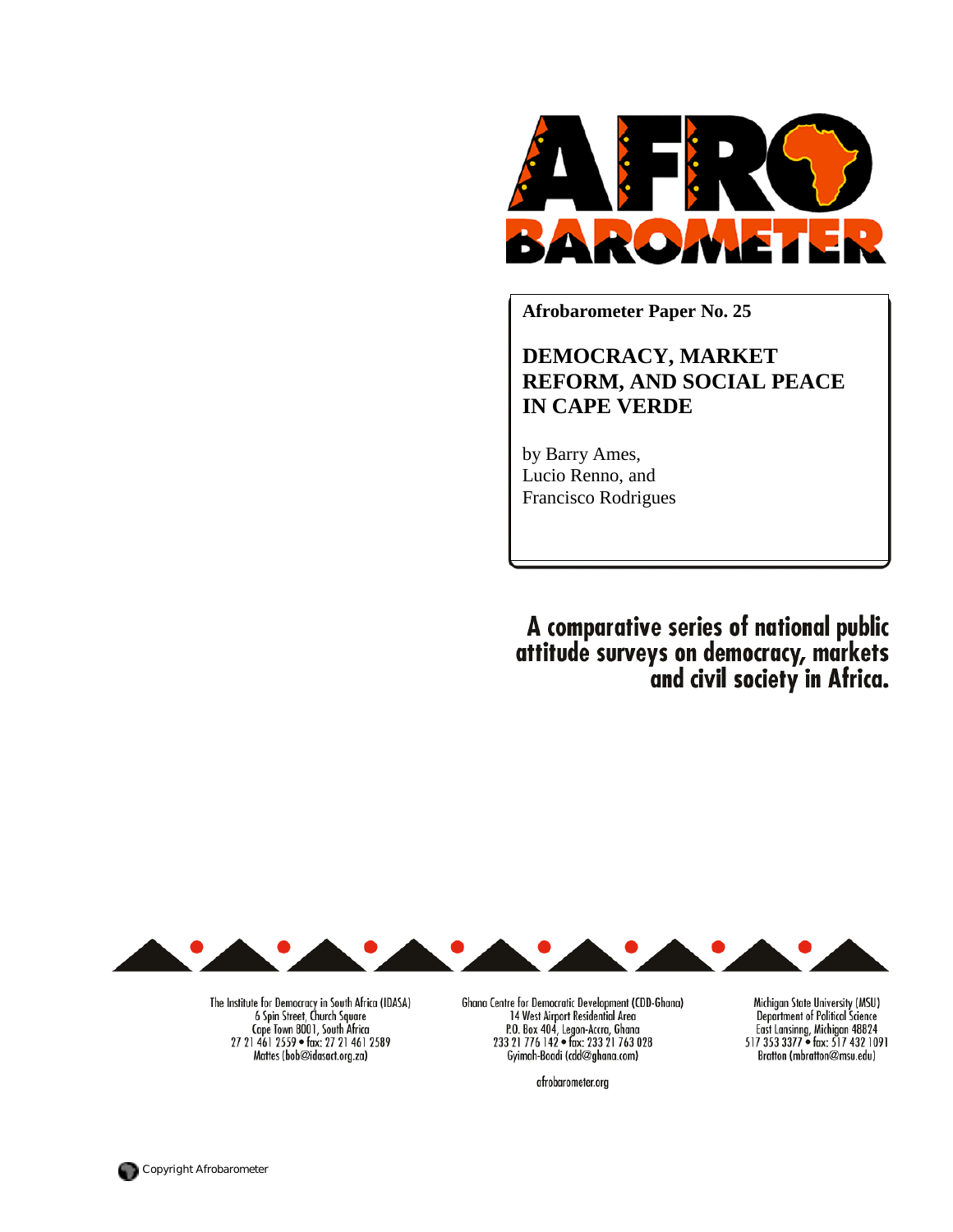# AFROBAROMETER WORKING PAPERS

**Afrobarometer Paper No. 25** 

# **DEMOCRACY, MARKET REFORM, AND SOCIAL PEACE IN CAPE VERDE**

by Barry Ames, Lucio Renno, and Francisco Rodrigues

**March 2003** 

Barry Ames is Professor in the Department of Political Science at the University of Pittsburgh. Lucio Renno is a doctoral candidate at the same institution. Francisco Rodrigues is Co-Director of AfroSondagem, a private research firm in Praia, Cape Verde.

*The Afrobarometer Network is grateful to the Calouste Gulbenkian Foundation of Lisbon, Portugal for funding this study.*

Copyright Afrobarometer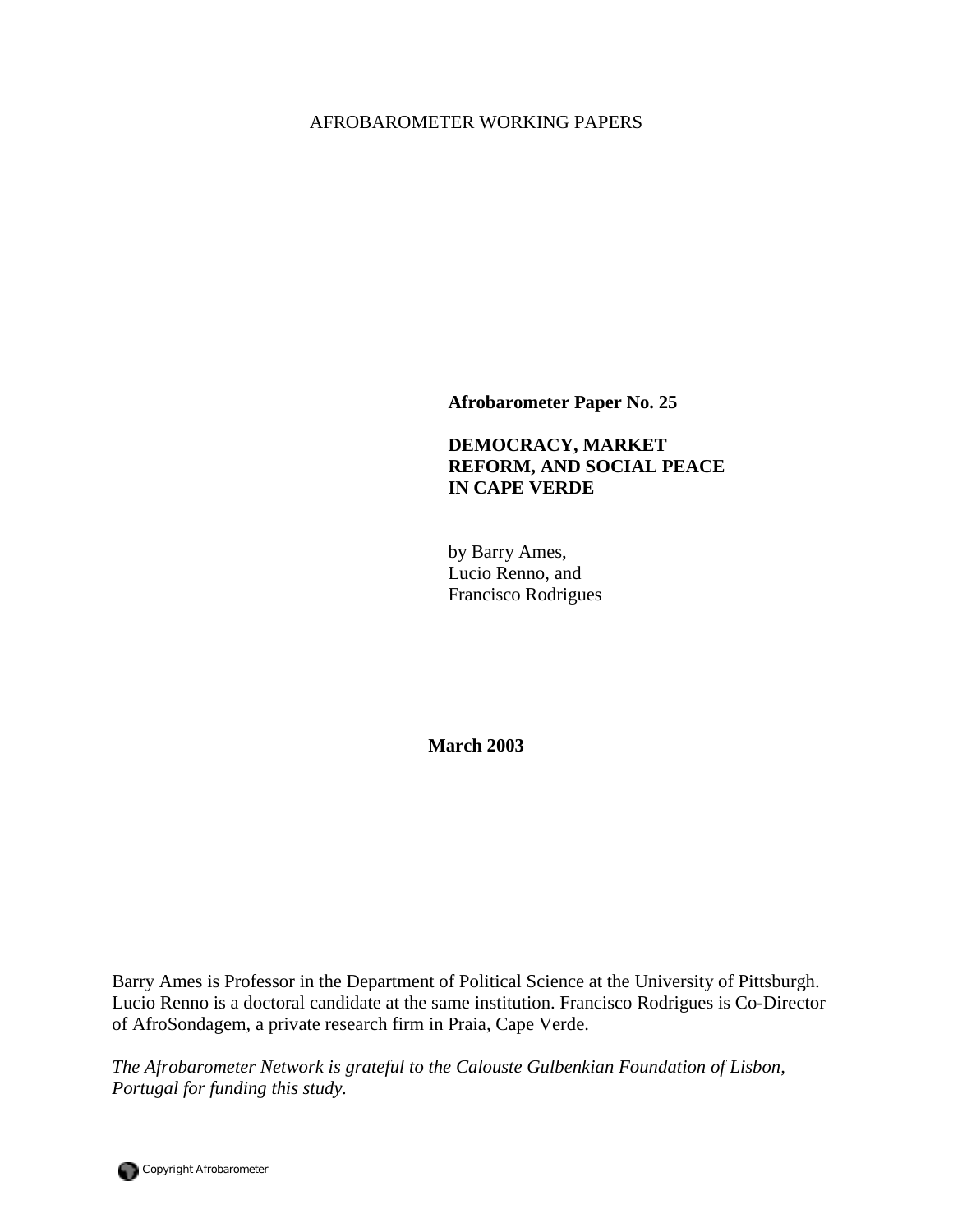## AFROBAROMETER WORKING PAPERS

#### Editors: Michael Bratton, E. Gyimah-Boadi, and Robert Mattes

### Managing Editor: Carolyn Logan

 The Afrobarometer Series, launched in October 1999, reports the results of national sample surveys on the attitudes of citizens in selected African countries towards democracy, markets, civil society and other aspects of development. The Afrobarometer is a collaborative enterprise of Michigan State University (MSU), the Institute for Democracy in South Africa (IDASA) and the Centre for Democratic Development (CDD, Ghana). Afrobarometer papers are simultaneously co-published by these partner institutions.

Electronic copies of Working Papers can be downloaded in Adobe Acrobat format from [www.afrobarometer.org.](http://www.afrobarometer.org/)

Printed copies of Working Papers are available for \$15.00 each plus applicable tax, shipping and handling charges.

Orders may be directed to:

 IDASA POS 6 Spin Street, Church Square Cape Town 8001 SOUTH AFRICA (phone: 27 21 461 5229, fax: 27 21 461 2589, e-mail: [tanya@idasact.org.za\)](mailto: tanya@idasact.org.za)

An invoice will be sent.

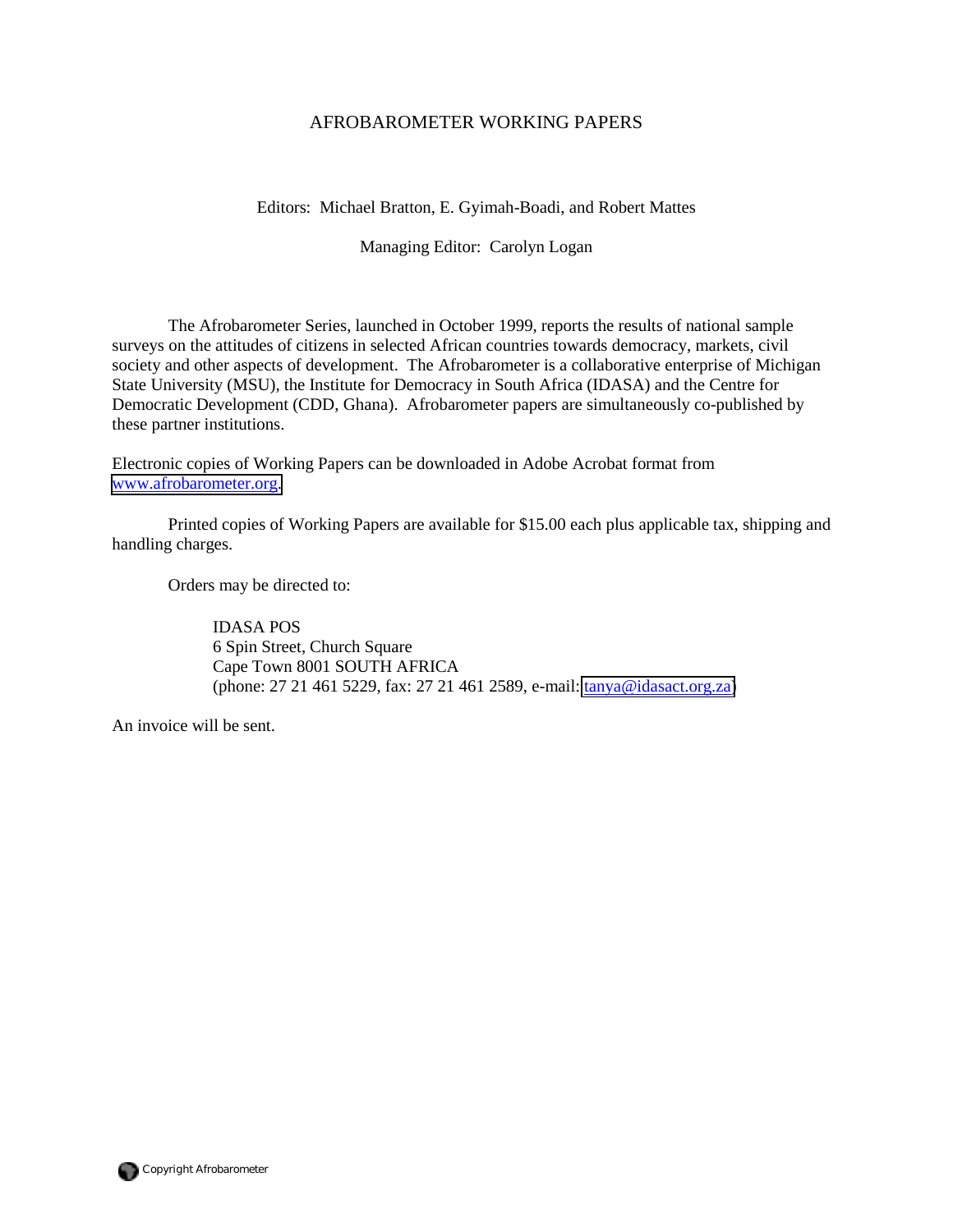#### Publications List

### *AFROBAROMETER WORKING PAPERS*

- No.1 Bratton, Michael and Robert Mattes, "Support for Democracy in Africa: Intrinsic or Instrumental?" 1999.
- No.2 Bratton, Michael, Peter Lewis and E. Gyimah-Boadi, "Attitudes to Democracy and Markets in Ghana," 1999.
- No.3 Lewis, Peter M. and Michael Bratton, "Attitudes to Democracy and Markets in Nigeria," 2000.
- No.4 Bratton, Michael, Gina Lambright, and Robert Sentamu, "Democracy and Economy in Uganda: A Public Opinion Perspective," 2000.
- No.5 Bratton, Michael and Robert Mattes, "Democratic and Market Reforms in Africa: What 'the People' Say," 2000.
- No.6 Bratton, Michael and Gina Lambright, "Uganda's Referendum 2000: The Silent Boycott," 2001.
- No.7 Mattes, Robert, Yul Derek Davids, Cherrel Africa and Michael Bratton, "Public Opinion and the Consolidation of Democracy in Southern Africa," July 2000.
- No.8 Mattes, Robert, Yul Derek Davids and Cherrel Africa, "Views of Democracy in South Africa and the Region: Trends and Comparisons," October 2000.
- No. 9 Bratton, Michael, Massa Coulibaly and Fabiana Machado, "Popular Perceptions of Good Governance in Mali," March 2000.
- No.10 Bratton, Michael and Robert Mattes, "Popular Economic Values and Economic Reform in Southern Africa," 2001.
- No. 11 The Afrobarometer Network. "Afrobarometer Round I: Compendium of Comparative Data from a Twelve-Nation Survey." 2002.
- No.12 Chikwanha-Dzenga, Annie Barbara, Eldred Masunungure, and Nyasha Madingira, "Democracy and National Governance in Zimbabwe: A Country Survey Report." 2001.
- No.13 Gay, John and Thuso Green. "Citizen Perceptions of Democracy, Governance, and Political Crisis in Lesotho." 2001.
- No.14 Lekorwe, Mogopodi, Mpho Molomo, Wilford Molefe, and Kabelo Moseki. "Public Attitudes Toward Democracy, Governance, and Economic Development in Botswana." 2001.
- No.15 Keulder, Christiaan. "Public Opinion and Consolidation of Democracy in Namibia." 2002.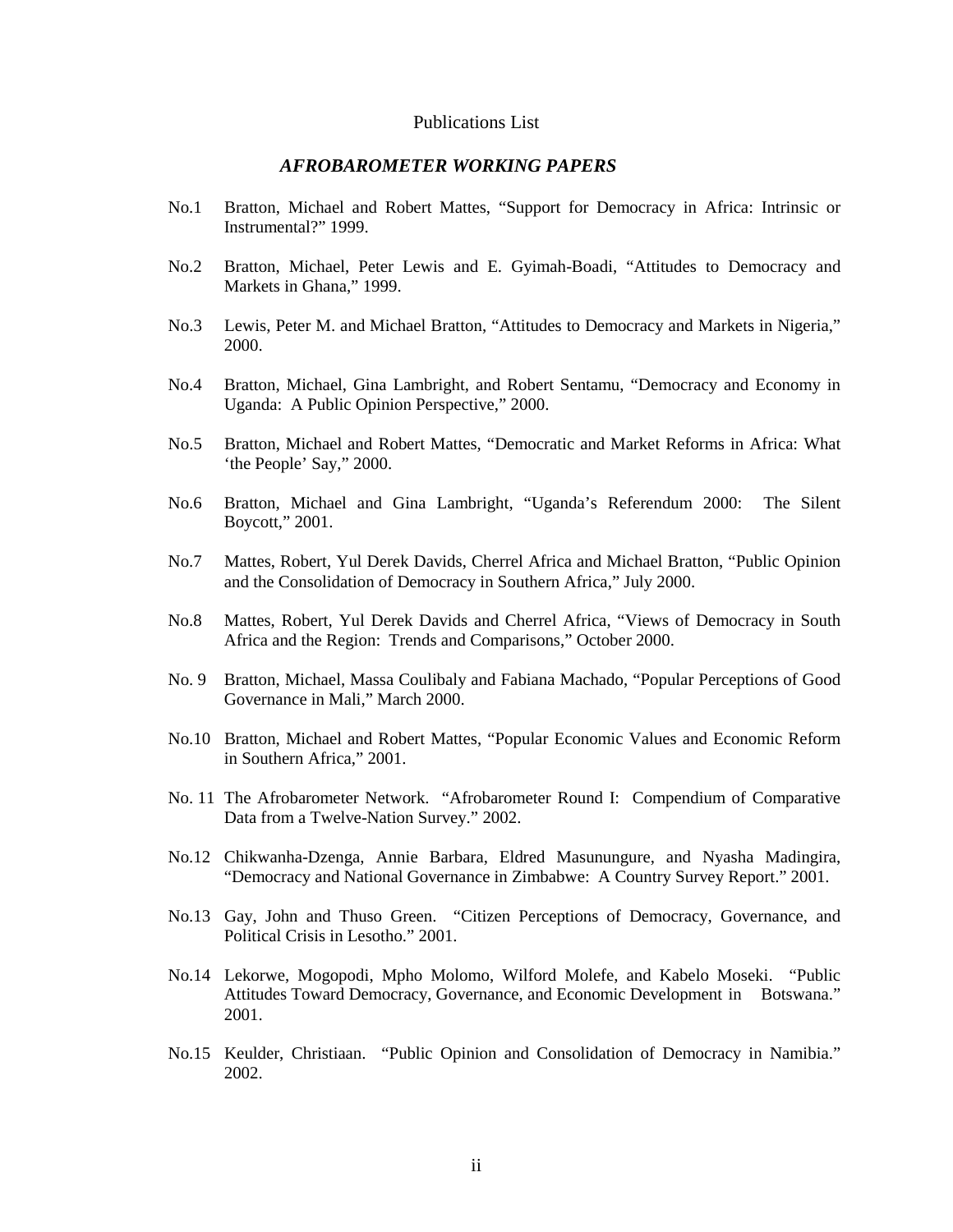- No.16 Tsoka, Maxton Grant. "Public Opinion and the Consolidation of Democracy in Malawi." 2002.
- No.17 Simutanyi, Neo. "Challenges to Democratic Consolidation in Zambia: Public Attitudes to Democracy and the Economy." 2002.
- No.18 Chaligha, Amon, Robert Mattes, Michael Bratton, and Yul Derek Davids. "Uncritical Citizens and Patient Trustees? Tanzanians' Views of Political and Economic Reform." 2002.
- No.19 Bratton, Michael. "Wide but Shallow: Popular Support for Democracy in Africa." 2002.
- No.20 Lewis, Peter, Etannibi Alemika, and Michael Bratton. "Down to Earth: Changes in Attitudes Towards Democracy and Markets in Nigeria." 2002.
- No.21 Whiteside, Alan, Robert Mattes, Samantha Willan, and Ryann Manning. "Examining HIV/AIDS in Southern Africa Through the Eyes of Ordinary Southern Africans." 2002.
- No.22 Pereira, Joao C. G., Yul Derek Davids, and Robert Mattes. "Mozambicans' Views of Democracy and Political Reform: A Comparative Perspective." 2003.
- No.23 Mattes, Robert, Michael Bratton, and Yul Derek Davids. "Poverty, Survival, and Democracy in Southern Africa." 2003.
- No.24 Mattes, Robert, Christiaan Keulder, Annie B. Chikwana, Cherrel Africa, and Yul Derek Davids. "Democratic Governance in South Africa: The People's View." 2003.
- No.25 Ames, Barry, Lucio Renno, and Francisco Rodrigues. "Democracy, Market Reform, and Social Peace in Cape Verde."2003.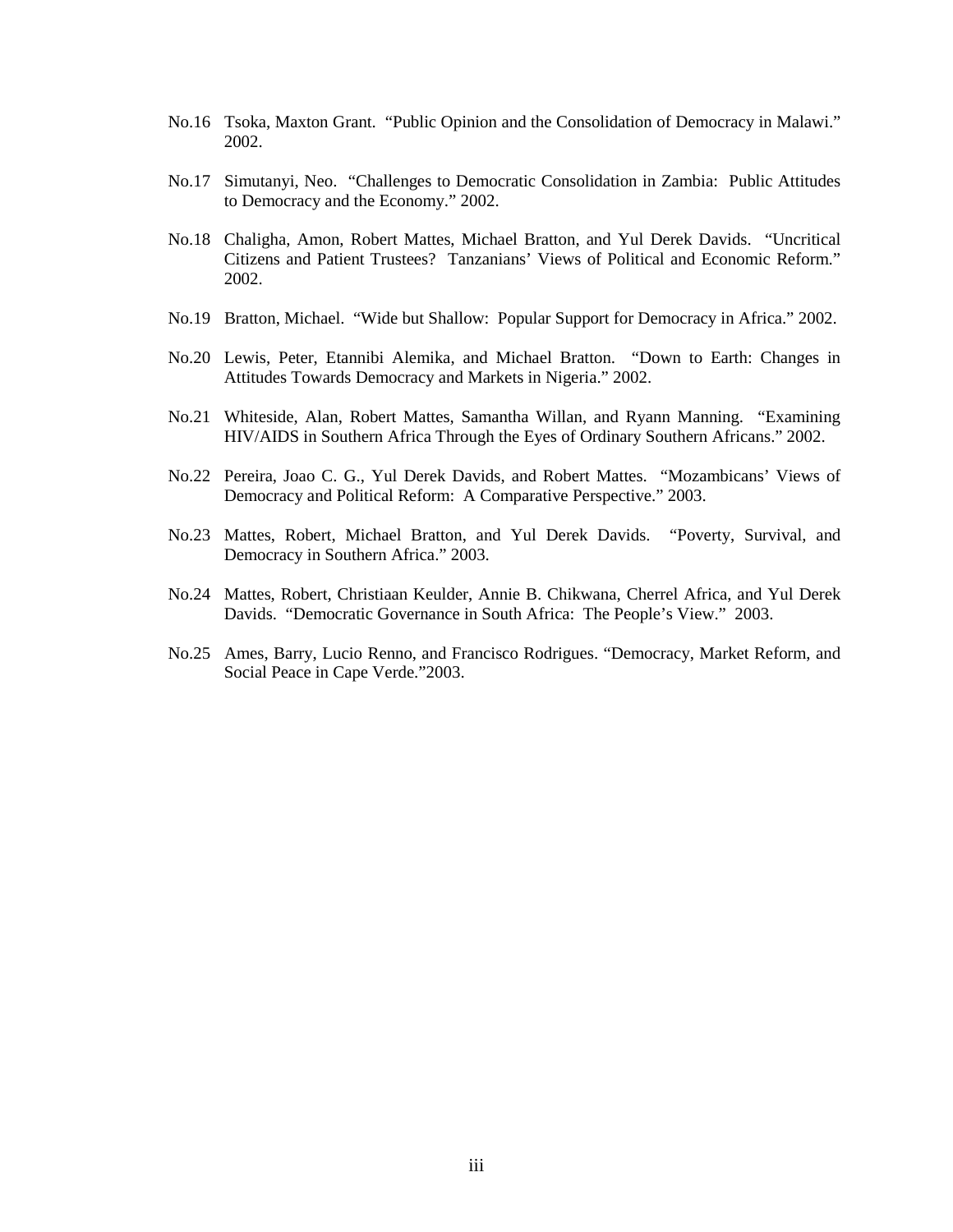#### **EXECUTIVE SUMMARY**

Cape Verde is an exception to recent African political developments. Since independence, the island nation has had no wars; its levels of corruption and urban violence are low by African standards; and power has alternated between two parties.

 Between 1980 and 1991, the African Party for the Independence of Cape Verde (PAICV) held power in a one-party government. In 1991 the regime democratized, moving to multiparty competition. The PAICV's principal opposition came from the Movement for Democracy (MPD), an opposition party composed of dissidents from the PAICV and individuals unhappy with the absence of political competition in Cape Verde. Campaigning on an agenda of economic liberalization and neo-liberal reform, the MPD won the elections of 1991 and 1995. In 2001, the PAICV regained power in an extremely close election.

 The Afrobarometer survey was administered in 2002 to a sample of 1289 individuals on the four major islands. The survey utilized essentially the same Afrobarometer Round 2 questionnaire implemented in fourteen other African nations. This report traces the relationship of historical, economic, and demographic factors on Capeverdean evaluations of democracy and market reforms.

#### *Attitudes Toward Democracy*

To analyze the mass public's attitudes towards Cape Verde's political system, we distinguish between diffuse support and specific support for democracy. Diffuse support relates to the legitimacy of the regime; specific support refers to evaluations of the performance of institutions. Capeverdeans think their country is a democracy, but they see it as a democracy with problems. They see democracy as the best option when compared to other, authoritarian forms of government. In addition, Capeverdeans support democratic practices. They want to choose leaders through elections, maintain a multiparty system, keep term limits for presidents, and utilize the national assembly as the main formulator of laws. Nonetheless, one-third of the respondents tends not to trust most of the democratic institutions, and another one-third trust them only "a little." Despite these low levels of trust in institutions, citizens think the current multiparty system is better than the previous one-party regime in terms of improvements in freedom of speech, choice and association, and law enforcement practices. The population is basically satisfied with democracy, although most respondents are only "a little" satisfied. One-third of the population seems pleased with the government's performance regarding economic issues and its ability to enforce the law. Government fares better when it comes to the administration of health, education, and housing.

Most of the population thinks the government can solve most of the country's problems. In addition, about one-half of the population positively evaluates the new government's capacity to enforce the law and deliver services. In general, positive evaluations of the current government, when compared to the previous one, tend to prevail.

 Capeverdeans affirm that they are interested in public affairs, and they do pay close attention to media news. However, this high level of interest in politics only moderately crystallizes into concrete political behavior such as discussion of politics, attendance at community meetings, and meeting with others to raise issues. When it comes to participating in organized associations, participation is even lower. Low levels of civic engagement are understandable when placed in the light of citizens' feelings of political efficacy and their propensity to contact political actors. Most citizens feel they cannot affect political decisions at any level in the country, they feel quite incapable of influencing the functioning of the political system, and they rarely contact their elected representatives.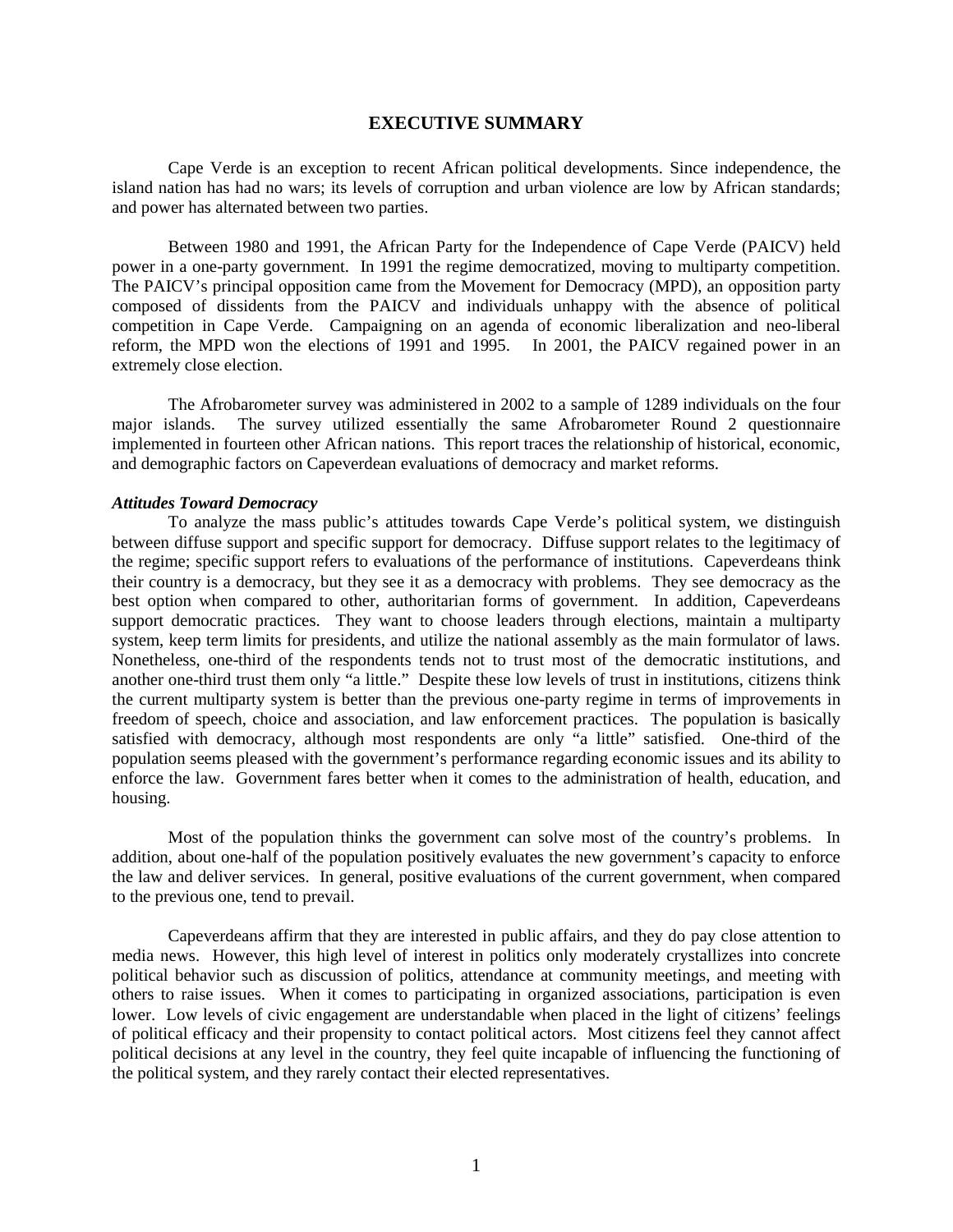The ability of the state to enforce the law tends to be a central deficiency in newly democratized countries. In Cape Verde, the law appears to be respected in everyday life, and institutions enforcing the law -i.e., police and courts- are trusted. Levels of violence are low. Most of the population have not been victimized by crimes, their houses have not been burglarized, they do not feel unsafe at home, and they have not been physically attacked. In addition, the police and courts are among the population's most trusted institutions. Finally, citizens believe that the courts, police and tax departments have the right to conduct their jobs as prescribed in the constitution and that the constitution reflects Capeverdean values and aspirations.

 Citizen's perceptions of the level of corruption among top political actors are probably the most serious rule-of-law problem. Capeverdeans see judges, magistrates, teachers, and school administrators as exempt from the temptations of corruption. However, the main approach taken by citizens in evaluating corruption is avoid judging political actors: most people say they "don't know" or "haven't heard enough about it" to make a judgment.

#### *Attitudes Toward the Economy*

Capeverdeans are ambivalent about the type of economic system they prefer. There is no consensus that a market economy is better than a state-run planned economy. Views about government intervention are contradictory. Capeverdeans think government should manage the production and distribution of goods, but they also think that individuals should decide what to produce, buy and sell. This contradiction is exacerbated by majority support for the idea that people are responsible for their own well being, but also for the idea that the government is like a parent that should take care of its children.

 Assessments of where the government should intervene in the economy show that Capeverdeans do not want the government to shy away from intervening in everyday problems such as unemployment. Respondents are also against measures that would increase unemployment, including opening the domestic market to foreign products or firing public servants.

 Capeverdeans are willing to sacrifice in order to improve their living standards in the future. They do not want to abort economic reform. They praise the current regime for improving living standards and making more goods available, but they believe that job opportunities and the gap between rich and poor have deteriorated under the current system.

 Respondents feel that the overall economy is in worse shape than their own pocketbooks, but there is no general perception that the country is faring poorly on economic terms. Moderate levels of satisfaction with the reduced role of the government in the economy were the dominant view.

Overall, attitudes toward the market economy and economic reform are more skeptical than views about democracy and liberalization of the political system. Capeverdeans are unsure whether that current economic reform has helped then in their daily lives, and they have mixed feelings towards neo-liberal reforms.

#### *Sources of Conflict Inside Cape Verde*

Conflicts occur mostly inside communities and between neighbors. Political issues are the most common cause for conflicts, but very few people can identify the motives for conflicts. Ethnic, racial, and religious disputes seem to be absent. Asked to self-identify with a sub-national group, nearly a majority could not; i.e., they refuse to identify themselves as anything other than Capeverdean.

 A majority of the population rejects violence, although almost one-third would be willing to use violence for a just cause. Most respondents see the rivalry between inhabitants of different islands as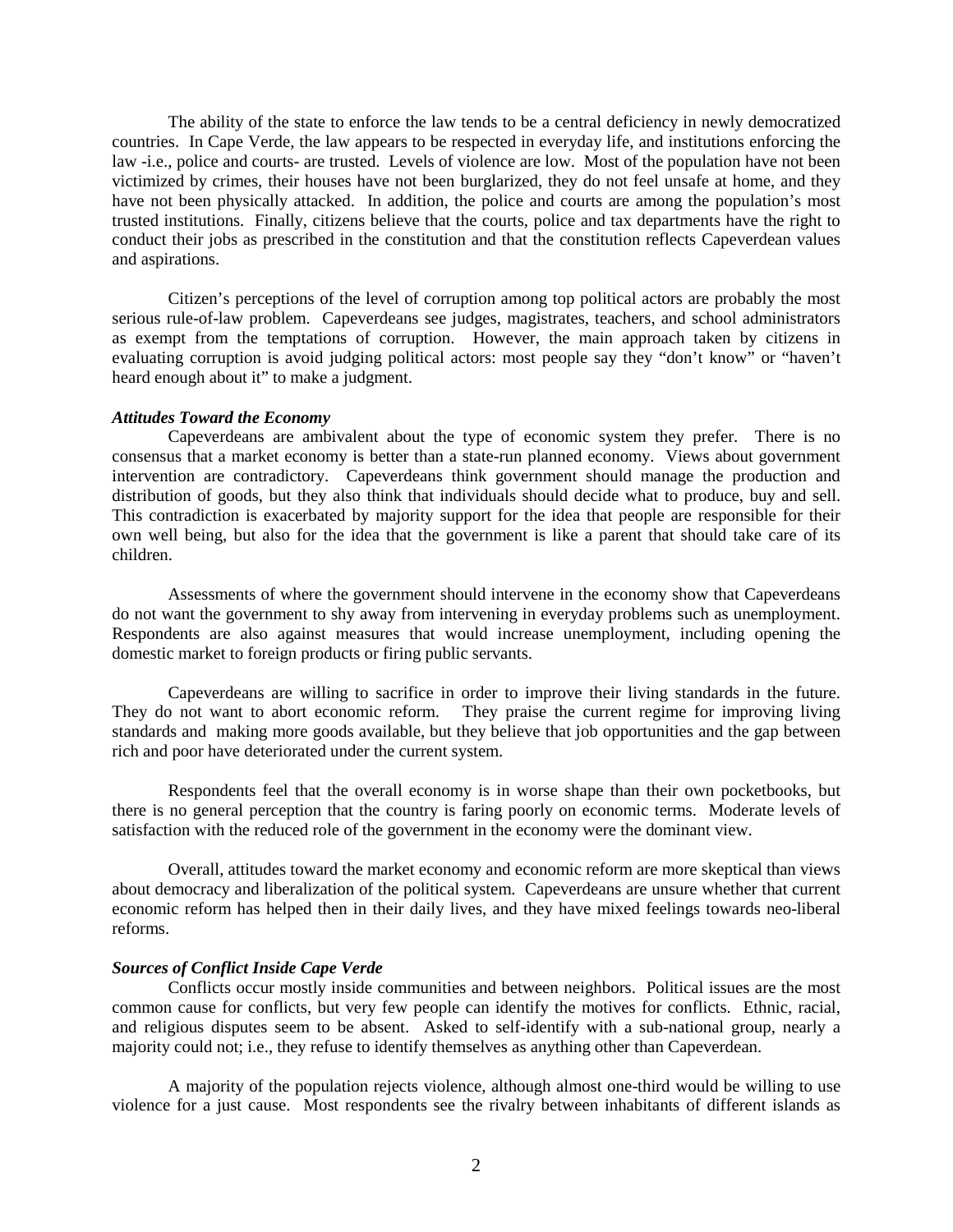modest, but almost one-half thinks that there is an unfair distribution of resources between islands. Residents of Santo Antão and Fogo are more critical of the government's resource allocation criteria. In addition, views about the rivalry between residents of Santiago and other islands are stronger in São Vicente and Santiago. Finally, although most Capeverdeans think of themselves as Africans, a substantial portion of the population believes that African immigrants bring the country more problems than contributions to the country's development.

#### *Relation Between Attitudes Toward Democracy and Market Economy*

In this section we applied a multivariate statistical model to analyze the correlates of support for democracy and for a market economy. The model shows that support for democracy and for a market economy are strongly correlated in Cape Verde. Those who positively evaluate the government, who favor political and economic reforms and who have higher educational levels also are more prone to favor democracy. Surprisingly, however, positive retrospective and prospective evaluations of personal economic conditions negatively impact support for democracy. Those who are more satisfied with their personal economic condition are less likely to support democracy. The model also shows that favorable evaluations of political reform and contact with emigrants have positive effects. Positive evaluations of the current national economy have an unexpectedly negative impact on support for market reform.

#### *Cape Verde in the African Context*

This section compares Cape Verde with twelve African democracies previously analyzed in Round 1 of the Afrobarometer. Cape Verde does not differ from other African countries regarding support for democracy, but it does differ regarding satisfaction with democracy. Capeverdeans appear to be more critical of their regime than other Africans. In addition, Capeverdeans are above the African mean in thinking that their country is a democracy with major or minor problems. But when comparing the relation between support for democracy and rejection of authoritarianism, Capeverdeans do not deviate from the African average. As elsewhere in Africa, only about half of all Capeverdeans are deeply committed democrats.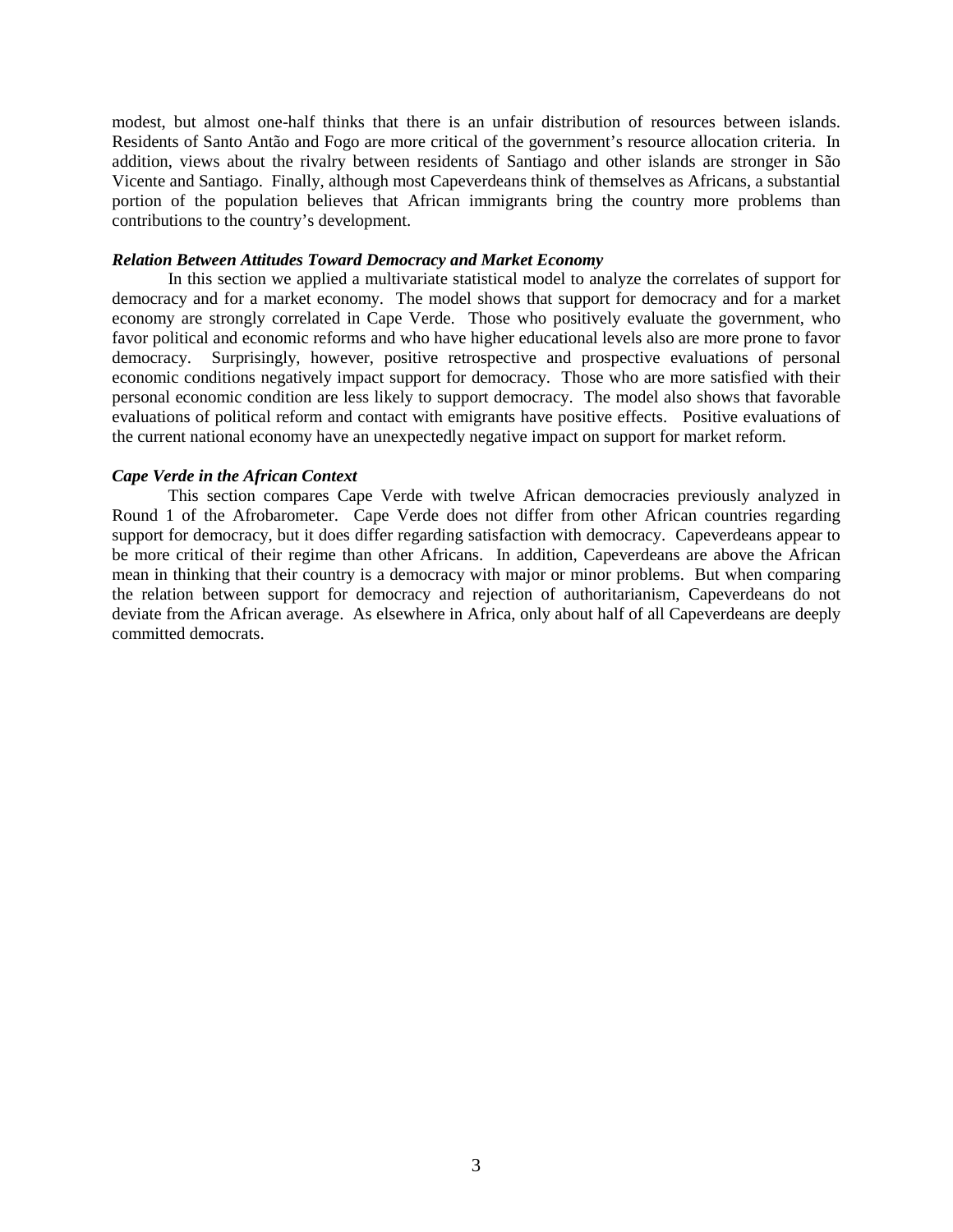#### **INTRODUCTION**

#### **From a Negotiated Transition to Mass Support for Democracy**

Among both scholars and visitors, Cape Verde is typically labeled an African exception. In its history the country has faced no wars, and it has relatively low levels of corruption and urban violence. Power has alternated between the two most important parties with no rupture of the institutional order. This combination of political stability and social peace certainly differentiates Cape Verde's history from that of most other African countries.

 Cape Verde achieved its independence from Portugal in combination with Guinea-Bissau. The armed struggle against Portugal, which plagued all of Portugal's continental colonies – i.e. Moçambique, Angola, and Guinea-Bissau – never reached Cape Verde. This does not mean that Capeverdeans did not participate in the war effort; indeed they did, but military actions were always in Guinea-Bissau. War was never fought in Capeverdean territory.

The liberation struggle was coordinated by the African Party for the Independence of Guinea-Bissau and Cape Verde (PAIGC), which held the reins of government in both countries in the first years of independence. A 1980 military coup in Guinea-Bissau put an end to dreams of unification, at least from the perspective of Cape Verde.

According to Meyns (2002), PAIGC (later PAICV, African Party for the Independence of Cape Verde), maintained quite pragmatic relations with the world powers during the Cold War. Cape Verde took advantage of its strategic location in the Atlantic Ocean and made the Sal Airport a viable stopping point for aircraft crossing the Atlantic. Another source of income for the country was the flow of remittances from Capeverdeans living abroad. Finally, donations from other countries, first China and the Soviet Union and then Western countries, helped force PAICV into a more practical, less aligned posture in the years of the Cold War.

The opening of the country to the international community, according to Meyns, has been one of the reasons for the gradual transformation of the political system in a democratic direction. Though oneparty rule was sustained until the late 1980s, PAICV leaders realized that maintaining the growing assistance of western countries required an expansion of democratic competition. In September of 1990, the country's constitution was changed to allow for multiparty competition and the introduction of a semipresidential regime. The president, who would serve as head of state, would be chosen in direct elections, and a prime minister (as head of government) would come from the majority party in the National Assembly.

Despite the short period of time between the inauguration of the new constitution, which allowed for the existence of opposition parties, and the first elections, in January of 1991, a dissident group from PAICV formed the Movement for Democracy (MPD). The new party was not in any way prohibited or coerced by the PAICV. Rather, continuous dialogue was maintained between the two groups, leading scholars to argue that the transition from one-party rule to multiparty competition in Cape Verde was a negotiated one (Évora 2001, Meyns 2002).

Nonetheless, as Évora makes clear, this negotiated character did not negate conflict and disputes between opposing political forces. The opposition did influence governmental decisions that led to the opening of the regime, but in Cape Verde conflicts did not lead to institutional breakdown. Another aspect of the Cape Verdean transition that re-inforces its negotiated nature is the absence of popular participation and mobilization. The transition was accomplished from the top down in the sense that it was mainly a consequence of elite negotiation and decision, with little or no popular participation.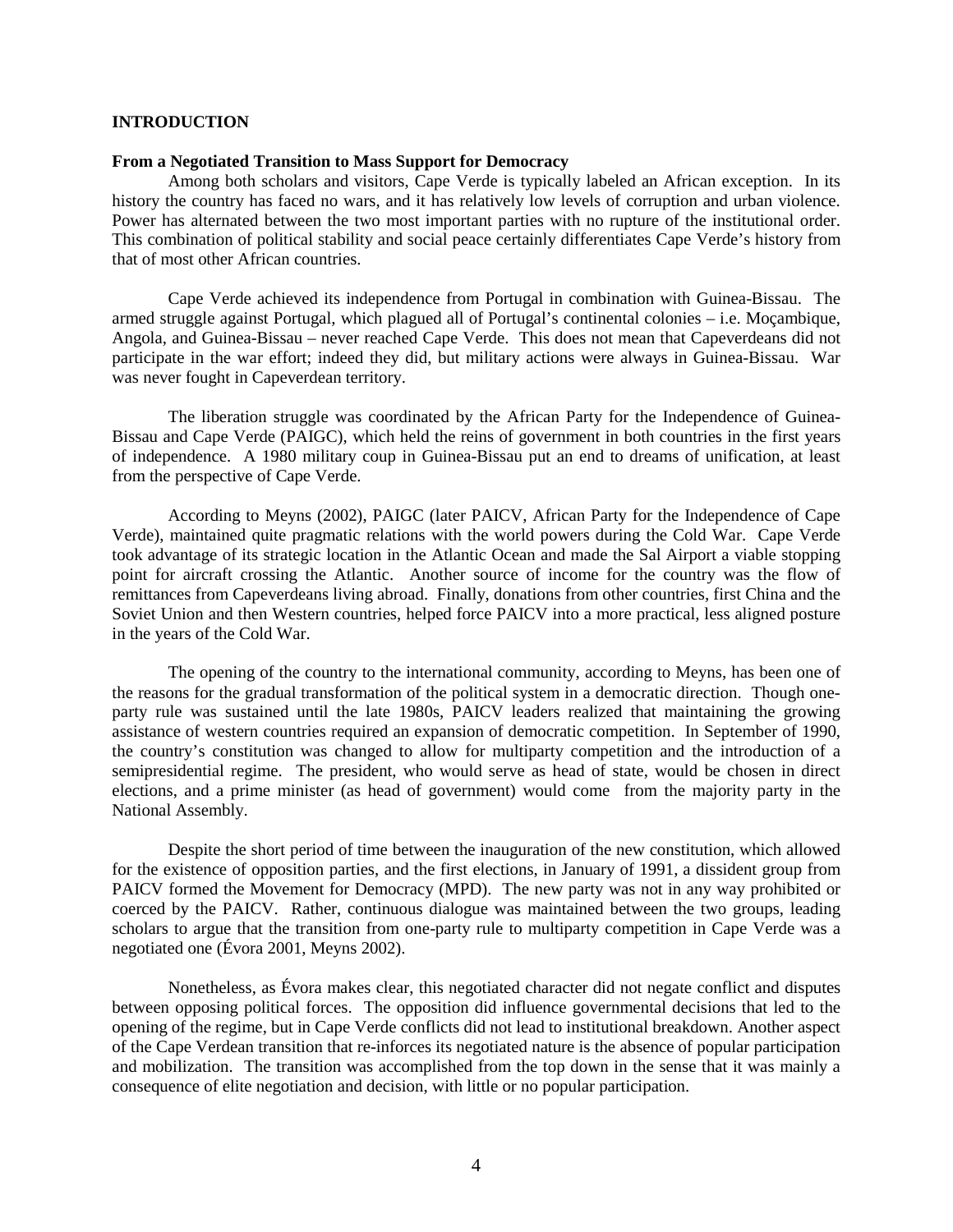To the surprise and dismay of PAICV, the MPD won the elections of 1991, becoming the majority party in parliament and electing the president. Évora claims that the brevity of the period between the change in party rules (which allowed a multiparty system) and the actual election is the essence of understanding MPD's victory (2001). The short time span did not allow for the formation of various independent political parties. Thus PAICV stood for the system of one-party rule and was blamed for all the problems the population then faced, and MPD represented change and openness. The two parties became polarized, and this polarization ultimately harmed the PAICV.

With the victory of the MPD came drastic changes in the economy. The new government's basic goal was the reduction of government intervention in the economy, expansion of privatization, and further opening of the country to the international economy. In 1995, the MPD's governing strategy was rewarded with victory in both the National Assembly and the presidency.

A widening process of privatization and a strengthening of ties between Cape Verde and Portugal marked the second term of the MPD (Meyns 2002). In fact, Portuguese companies bought most of the public firms sold under the MPD government. A collateral effect of market reform was an increase in inequality between the urban rich, who benefited from the privatization process, and the inhabitants of rural, poorer areas, still excluded from the benefits of the market economy.

In the 2001 elections, the collateral effects of economic reforms took their toll. During the campaign the MPD faced fierce criticism from a better structured, more unified, and more experienced PAICV, now under the control of the post-independence generation of the party. PAICV keenly criticized what it considered an indiscriminate urge to sell national firms to foreign owners.

The MPD, in addition to facing a more skilled adversary than in the two previous elections, was driven by internal disputes. These disputes arose mostly during its second term in office because the party appeared unconcerned about the social consequences of economic reform. Disputes about the party's candidate for president also caused divisions inside the party. The disagreements about this question were so insurmountable that they led to the creation of altogether new political party, Partido Renovador Democrático (PRD), which further increased the electoral vulnerability of the MPD.

The result was the victory of the PAICV in both parliamentary and presidential elections. The presidential elections were especially competitive, requiring two rounds and a face-off between Pedro Pires from the PAICV and Carlos Veiga from the MPD. Pires won by 12 votes (Meyns 2002). Initially, the results were contested in court. But, after a Supreme Court ruling that favored the PAICV, the MPD accepted its defeat, thus signifying the maturation of political parties in Cape Verde and showing that the social consequences of political reform did affect voters' choices. Pedro Pires and the current PAICV Prime Minister, José Maria Neves, have headed the government since that election.

The negotiated nature of Cape Verde's transition to democracy, with peaceful alternation in power between the two most important parties and the absence of internal violence and external wars, is a distinct trait of Capeverdean politics. Another distinct trait is the existence of political parties based not on tribal or ethnic rivalries but, especially in their early days, on altogether different views about how the economy should be handled and how social problems should be attacked. Even though ideological differences have blurred considerably, especially since PAICV's new government, no religious or ethnic cleavages lie behind political parties in Cape Verde. The nation has an ethnically, religiously, and racially homogenous population, formed mostly by miscegenation between Portuguese and Africans. There are no significant religious divides and no traditional cults, such as those seen in continental African countries. Thus, disagreements about pragmatic political issues dominate the political agenda of Cape Verde.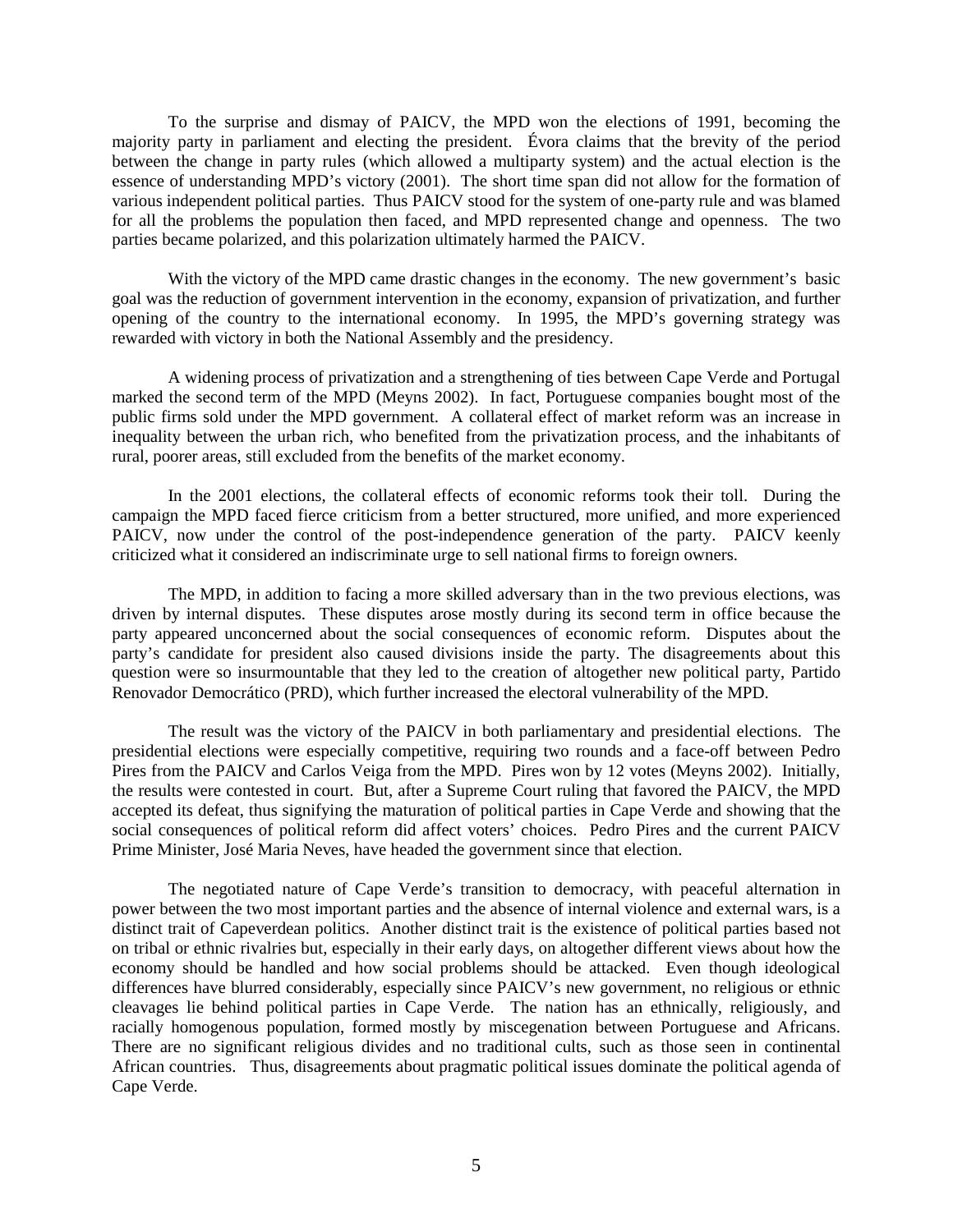Given this distinctive historical background (compared not just to other African countries but also to newly democratized nations around the globe), what is the shape of citizens' attitudes towards democracy and markets in Cape Verde? Did its unusual history lead to the formation of values and beliefs that also differentiate Capeverdeans from citizens in other recently democratized countries? Did the years of negotiated, elite-based transition affect the mass public's views about the political and economic systems? Or is there a disjunction between elites and masses in Cape Verde, with the latter still not fully incorporating democratic and market-oriented values?

#### **The 2002 Survey**

The Afrobarometer survey was conducted by AfroSondagem (an independent polling firm based in the city of Praia) in conjunction with the international Afrobarometer research network in June of 2002. The survey provides some initial evidence regarding Capeverdean views about democracy and the market economy, helping to answer the questions above. The survey was implemented using a stratified national probability sample, proportional to population size, of the adult population of Cape Verde. In all, 1289 individuals were interviewed between June 3 and June 14 of 2002. Of this total, 52 percent live in urban primary sampling units and 48 percent in rural ones. The sample is evenly divided between men and women.

The sample was designed so that representative samples could also be obtained on key islands. We included the four most populated islands, comprising over 90 percent of the country's population including 256 interviews in Santo Antão, 258 in Fogo, 258 in São Vicente, and 496 in Santiago. Thus the survey design allows for the analysis of public opinion both at the national and the regional/island level.

Interviews lasted from 25 minutes to 3 hours and 38 minutes, with an average length of 58 minutes. Seventy percent of the interviews took between 40 minutes and 70 minutes. The language used for 99 percent of the interviews was  $Creole<sup>1</sup>$ .

#### **Attitudes Toward Democracy**

 $\overline{a}$ 

How can we categorize attitudes towards political systems? Suppose we distinguish two types of attitudes: those regarding the legitimacy of the regime and those regarding the efficiency of its institutions. The first type relates to abstract, unconditional support of the existing institutional framework. Such support is independent of the outputs offered by the political system. Caldeira and Knight refer to such defenses of the regime as "diffuse support" and as a "reservoir of favorable attitudes and good will" towards political institutions (1992, 637). The second type of attitude toward the political system is customarily known as specific support. In this case what matters is the effectiveness of institutions. What is under consideration is not the system itself, whether it is a desirable regime or not, but whether the institutions of this regime deliver what is expected in terms of producing outcomes satisfying the requests and needs of the general public. Caldeira and Knight define specific support as "a set of attitudes toward an institution based upon the fulfillment of demands for particular policies" (1992, 637).

 $<sup>1</sup>$  According to interviewers, 95 percent of the respondents did not check their answers with other family members,</sup> and in 93 percent of the interviews third parties did not influence respondents. However, interviewers also thought that only 20 percent of the interviewed population had no difficulty understanding the questions and that 42 percent had minor difficulties, with the remaining 38 percent having some or many difficulties. Despite difficulties in comprehension, interviewers thought respondents were "friendly" 93 percent of the time, interested in the interview 81 percent of the time, collaborative in 85 percent of the cases, and honest in 79 percent of the interviews. Over 96 percent of the interviews were done on the first attempt. Household substitution did not severely affect the survey collection process: only 9 percent of the initially sampled population refused to be interviewed, and only 3 percent could not be found in their houses (or the houses were simply empty).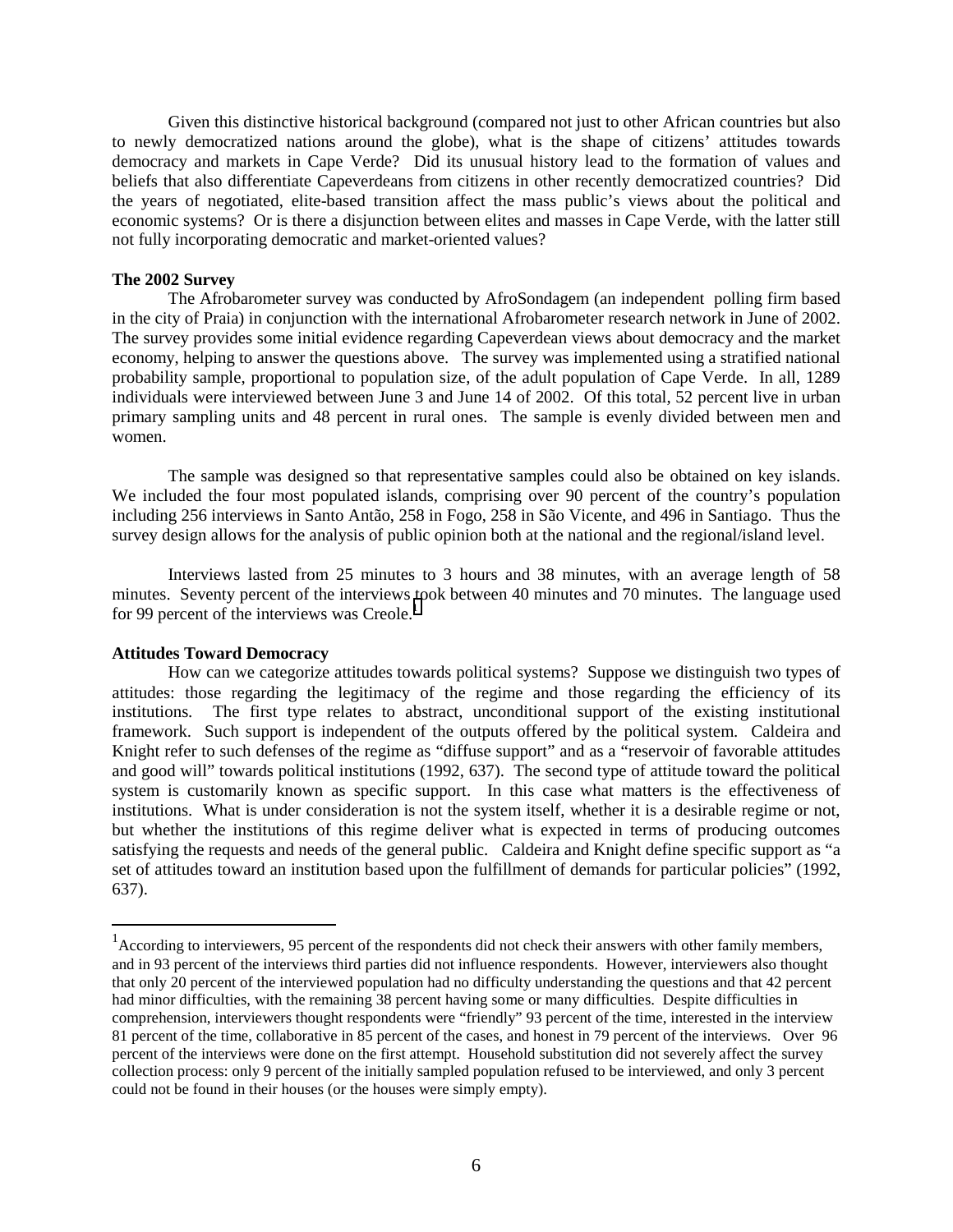The analysis that follows applies this distinction to Cape Verde. We can then compare postures directly confronting the existing democratic order with those more concerned with the functioning of institutions. The former attitude is more threatening to the continuation of democracy in Cape Verde *in the short term* than the latter. If citizens do not like democracy and do not desire it for its intrinsic value, then the prospects for the consolidation of the regime are very bleak. However, if Capeverdeans do support democracy diffusely but criticize the functioning of some of its institutions, then the regime is more likely to be threatened in the long haul if changes in existing institutions are not made. Immediate threats of institutional rupture are less tangible when there is diffuse support for the system, regardless of the existence of specific support.

 In addition, two other aspects of democratic regimes are not encompassed by the distinction between diffuse and specific support but cannot be ignored when analyzing prospects of regime strengthening. A third section of this report will focus on the role of citizens and organized civil society in Cape Verde. Scholars have regarded independent collective action in civil society as a central component of democratic governance, a means of ensuring that demands are made visible to the government and of guaranteeing the accountability of elected representatives.

Finally, a fourth section focuses on citizens' views regarding the rule of law. How satisfied are citizens with the functioning of law-imposing institutions and how do they evaluate law-abiding behavior? The literature on democratic consolidation, especially in Latin America (O'Donnell 1997, 2001; Boeninger 1997; Linz and Stepan 1997), has suggested that political institutions, i.e., electoral and political party systems, tend to function adequately in newly democratized countries, but that the heritage of authoritarianism is more visible when it comes to the functioning of law-imposing institutions. Aspects of democratic regimes related to law and order tend to change more slowly, from an arbitrary, unequal system to one of universal rights typical of democracies. Obviously this has been a problem in poor African countries, where the judiciary and police system are poorly equipped and trained, and where independence or civil wars have recently occurred. By differentiating these aspects of political systems, we will be able to analyze Capeverdean views and to speculate about the consequences of current attitudes for the future of democracy in Cape Verde.

## *Diffuse Support*

When considering a regime's diffuse support, it is first necessary to measure the population's perceptions of the regime. Capeverdean citizens do think their country is a democracy. Only 6 percent believe otherwise. They are, however, very critical of their regime. Forty-one percent respond that the country is a democracy with major problems. Combined with those seeing Cape Verde as a democracy with minor problems, the total figure is 77 percent of the population. Given this predominance of critical views about the democratic regime in Cape Verde, are its citizens willing to change their political regime?

|                                      | % of respondents |
|--------------------------------------|------------------|
| It is not a Democracy                |                  |
| It's a Democracy with Major Problems | 4                |
| It's a Democracy with Minor Problems | 36               |
| It's a Full Democracy                |                  |

*Table 1. Extent of Cape Verde's Democracy* 

It is clear that the great majority of the Capeverdean population prefers democracy to any other type of regime (Table 2). Given Cape Verde's history of democratic governance and alternation in power between the two main parties, this comes as no surprise. Citizens are critical of their regime, but they embrace democracy as the best form of government. For most people, democracy is the "only game in town," in Linz and Stepan's (1997) words.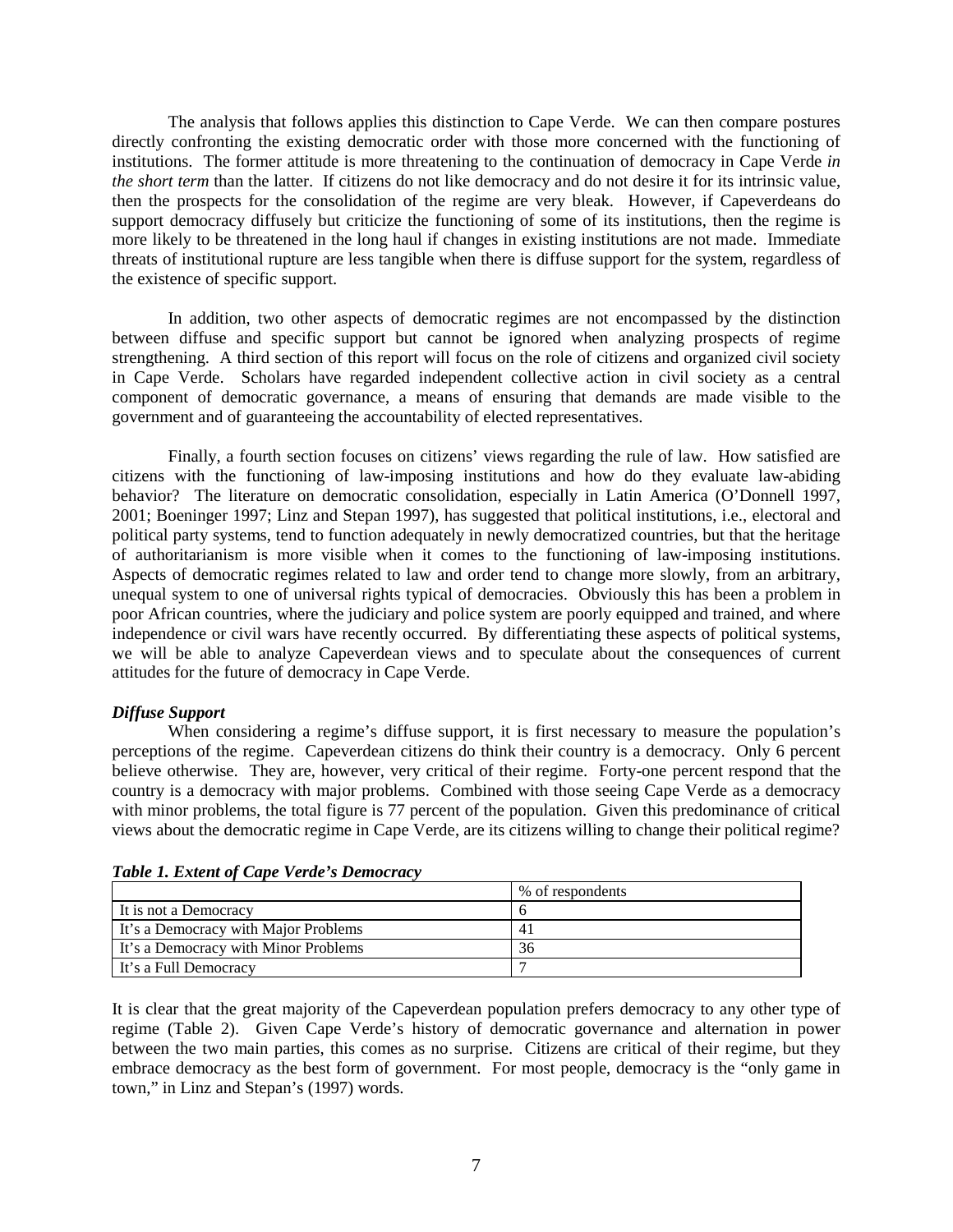*Table 2. Support for Democracy* 

|                                                                     | % of respondents |
|---------------------------------------------------------------------|------------------|
| Type of Government doesn't matter                                   |                  |
| Under some circumstances, a non-democratic government is preferable |                  |
| Democracy is always preferable to any other type of government      | 66               |

To confirm that democracy is in fact often seen as "the only game in town," we asked if Capeverdeans think other forms of governing are better. When given several alternatives, most Capeverdeans reject authoritarian options such as one-party, military, and one-man rule (Table 3).

However, at the same time few citizens are willing to give the current political system of elected government more time to solve problems. There is certainly a sense of urgency or impatience. This is a clear sign that it is necessary to solve immediate problems, that is, to deal with issues of specific support for the regime, to guarantee the strengthening of democracy in the country. In other words, even though Capeverdeans prefer democracy over other regime alternatives, a good portion of the country is unwilling to live under democracy if problems are not resolved. This presents clear difficulties for the long-run stability of democracy and suggests that diffuse support of the system is in danger unless specific issues are resolved by elected governments. Still, for those who defend democracy in Cape Verde it is reassuring that although the current democratic regime faces problems, there is no second-best option.

### *Table 3. Forms of Governing*

|                                                                             | Agree % |
|-----------------------------------------------------------------------------|---------|
| One-Man Rule                                                                | 14      |
| One-Party Rule                                                              |         |
| Military Rule                                                               |         |
| Current Political System with Elected Governments should be given more time | 39      |

In addition, most Capeverdeans seem to support institutions typical of democratic regimes. As can be seen in Table 4, the majority of the population agrees that leaders should be chosen through elections, that more political parties are better than fewer, and that presidents should have limited terms. These aspects of democratic regimes all ensure voters' ability to make their elected representatives accountable. In addition, a near-majority thinks that the National Assembly should make the laws, three times more than those who think the president should make them. In Cape Verde, citizens feel it is necessary to have institutions that place checks on their representatives and that allow voters to have a true set of distinct electoral alternatives to choose from.

#### *Table 4. Democratic Practices*

|                                      | Agree %                                  |
|--------------------------------------|------------------------------------------|
| Choose Leaders through Elections     | 73                                       |
| Many Political Parties Needed        | 62                                       |
| No More than Two Terms for President | 75                                       |
| National Assembly Makes the Law      | 49 (15% think president should make law) |

Other indicators of diffuse support for the current regime, with its multiparty competition, are comparisons to the previous one-party regime. Are civil and political rights better defended under the current order? In the political realm, the answer is yes (Table 5). Citizens feel that their freedoms of speech, choice, and association were enhanced by the post-1991 regime. But when it comes to the functioning of other aspects of the current regime, such as law enforcement (fear of unjust arrest, equal treatment by the government, safety from crime) as well as citizens' ability to influence government decisions, improvements have been less obvious. Hence, some of the lack of support for the current system that we saw above might be due to the state's lack of ability to assure these civil rights.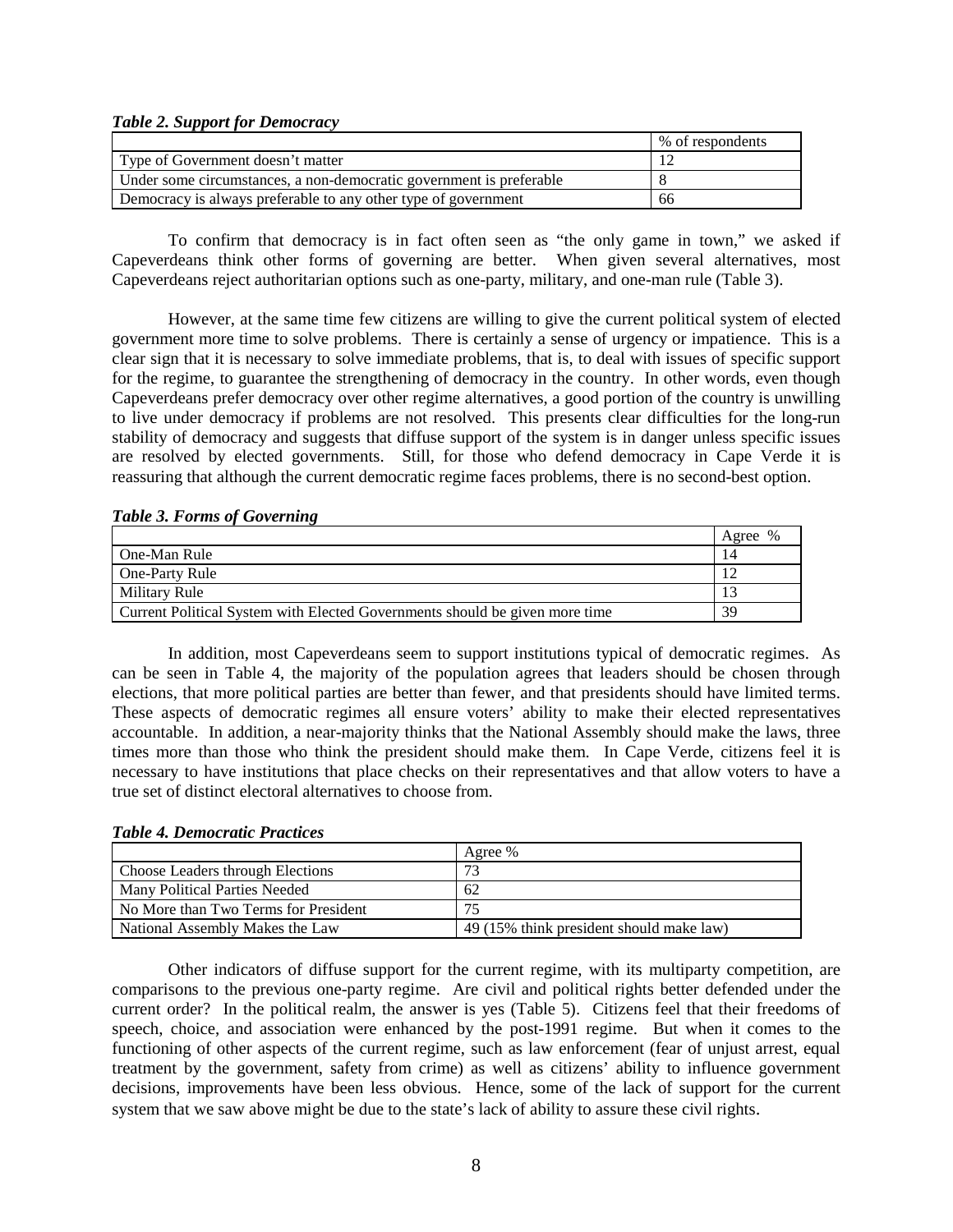|                                    | Better % |
|------------------------------------|----------|
| Freedom of Speech                  | 80       |
| Freedom of Association             | 79       |
| Freedom of Electoral Choice        | 81       |
| Freedom from Fear of Unjust Arrest | 64       |
| Ability to Influence Government    | 55       |
| Equal treatment for all            | 36       |
| Safety from Crime/Violence         | 35       |

*Table 5. Comparison Between Previous and Current Regimes* 

A final aspect of diffuse support relates to trust in institutions (Table 6). Overall, levels of trust in institutions tend to be low in Cape Verde, and levels of mistrust are very similar toward all institutions. Very small percentages of the population trust each institution "a lot"; most tend to trust "a little." There is somewhat more variation in the percentage who have no trust at all in a given institution. The ruling party and the president (both recently elected from PAICV), as well as the opposition party (MPD), are among the institutions attracting lowest levels of trust.

More citizens trust broadcasting institutions and newspapers. There are no big differences in trust between government-owned and independent media. It is also worthwhile highlighting the considerable difference between trust in big private corporations and big public corporations. More people tend to trust the latter "a lot," and fewer do not trust them at all. Hence, the population does seem to appreciate public services in Cape Verde more than, or at least as much as, services offered by private firms.

|                                                  | No Trust at all | Trust a Little | Trust a lot |
|--------------------------------------------------|-----------------|----------------|-------------|
| Army                                             | 23              | 34             | 17          |
| Government Broadcasting Service                  | 15              | 40             | 17          |
| <b>Independent Broadcasting Services</b>         | 14              | 41             | 16          |
| <b>Trust Public Corporations</b>                 | 18              | 39             | 15          |
| <b>Government Newspapers</b>                     | 17              | 38             | 12          |
| President of the Republic                        | 31              | 38             | 11          |
| Government                                       | 29              | 41             | 11          |
| National Assembly                                | 26              | 39             | 11          |
| <b>Opposition Party</b>                          | 31              | 36             | 11          |
| <b>Independent Newspapers</b>                    | 19              | 38             | 11          |
| <b>Ruling Party</b>                              | 33              | 38             | 10          |
| Local Authority Council                          | 26              | 40             | 9           |
| <b>Independent National Electoral Commission</b> | 31              | 37             | 8           |
| <b>Trust Private Corporations</b>                | 28              | 41             |             |

#### *Table 6. Trust in Political Institutions*

## *Specific Support*

The discussion above pointed to the overall impatience of Capeverdeans with their multiparty regime regarding its ability to solve daily problems, but it also revealed a general preference for democracy. In this section we turn exclusively to aspects of specific support for democracy in Cape Verde. First, how satisfied is the population with democracy? Most Capeverdeans tend to be dissatisfied with the democratic regime. 16 percent declare they are not satisfied at all. And 44 percent are "not very satisfied." Only one third is fairly satisfied or very satisfied. Thus, if we combine the first three categories, then two thirds of the population is not satisfied with how democracy works in Cape Verde. This is predictable, given that about two-thirds of the population thinks that Cape Verde is a democracy with problems. Again, critical points of view about regime performance prevail.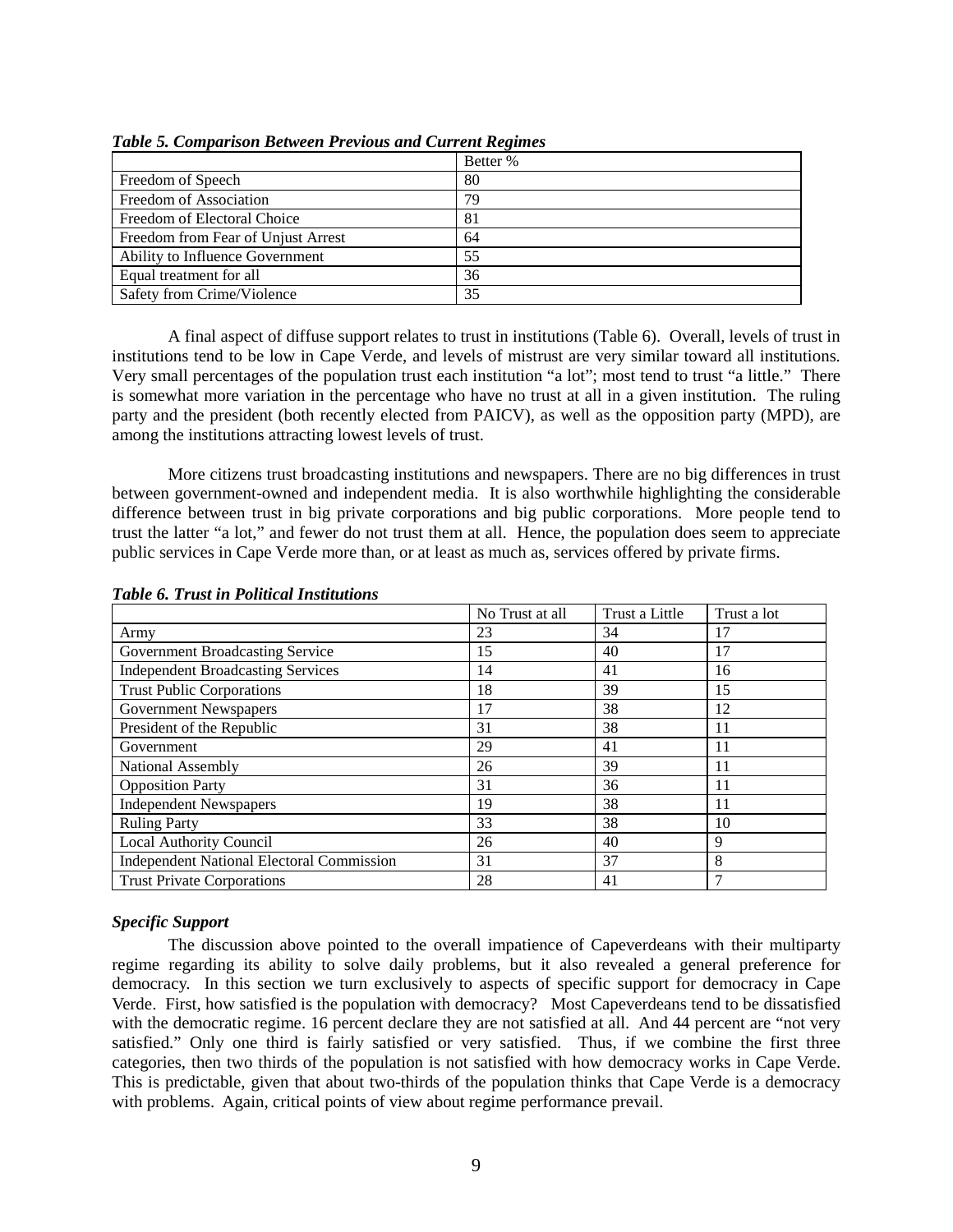| <b>Table 7. Satisfaction with Democracy</b> |               |  |
|---------------------------------------------|---------------|--|
|                                             | $\frac{0}{0}$ |  |
| Cape Verde is not a Democracy               |               |  |
| Not at all satisfied                        | 16            |  |
| Not very satisfied                          | 44            |  |
| Fairly satisfied                            | 22            |  |
| Very satisfied                              |               |  |

Dissatisfaction with the regime is probably born of the government's performance (Table 8). Again, only one-third of the population reports being pleased with the government's performance regarding economic issues (managing the economy, creating jobs, keeping prices stable, narrowing gaps between rich and poor, ensuring everyone has enough to eat). The situation is equally bad when it comes to the government's ability to force the law. Only about one-third of the population positively evaluates the government's ability to reduce crime, to fight corruption, and to solve conflicts between communities. Government evaluations only improve when it comes to issues of health, education, and housing: around 50 percent of the population positively evaluates the government's capacity to offer these basic services. Hence, the root of the government's poor evaluation is its inability to deal with economic and public security issues.

|                                          | Well<br>(Well and Very Well)% |
|------------------------------------------|-------------------------------|
| Combating HIV/AIDS                       | 56                            |
| <b>Addressing Educational Needs</b>      | 54                            |
| <b>Improving Basic Health Services</b>   | 50                            |
| Delivering Household Water               | 45                            |
| Ensuring Everyone has enough to eat      | 34                            |
| Managing the Economy                     | 33                            |
| Resolving Conflicts between Communities  | 33                            |
| <b>Keeping Prices Stable</b>             | 29                            |
| Reducing Crime                           | 29                            |
| <b>Fighting Corruption in Government</b> | 24                            |
| <b>Creating Jobs</b>                     | 23                            |
| Narrowing Gaps between Rich and Poor     | 23                            |

*Table 8. Evaluation of Government Performance* 

Though the government is seen as performing its job poorly in some areas, a majority of citizens still believes that the government can solve most of the country's problems (Table 9). Only one-third of the population thinks the government cannot find a solution to any problem or to only a few of them.

Thus, the Capeverdean population is divided: two-thirds support democracy both specifically and broadly; one-third has consistently been extremely critical of the government and open to changes in the political regime.

| Table 9. Proportion of Country's Problems Government Can Solve |  |
|----------------------------------------------------------------|--|
|----------------------------------------------------------------|--|

|              | $\%$                     |
|--------------|--------------------------|
| None         |                          |
| Few          | 25                       |
| ----<br>Some | 46                       |
| Almost All   | $\sqrt{2}$               |
| All          | $\overline{\phantom{0}}$ |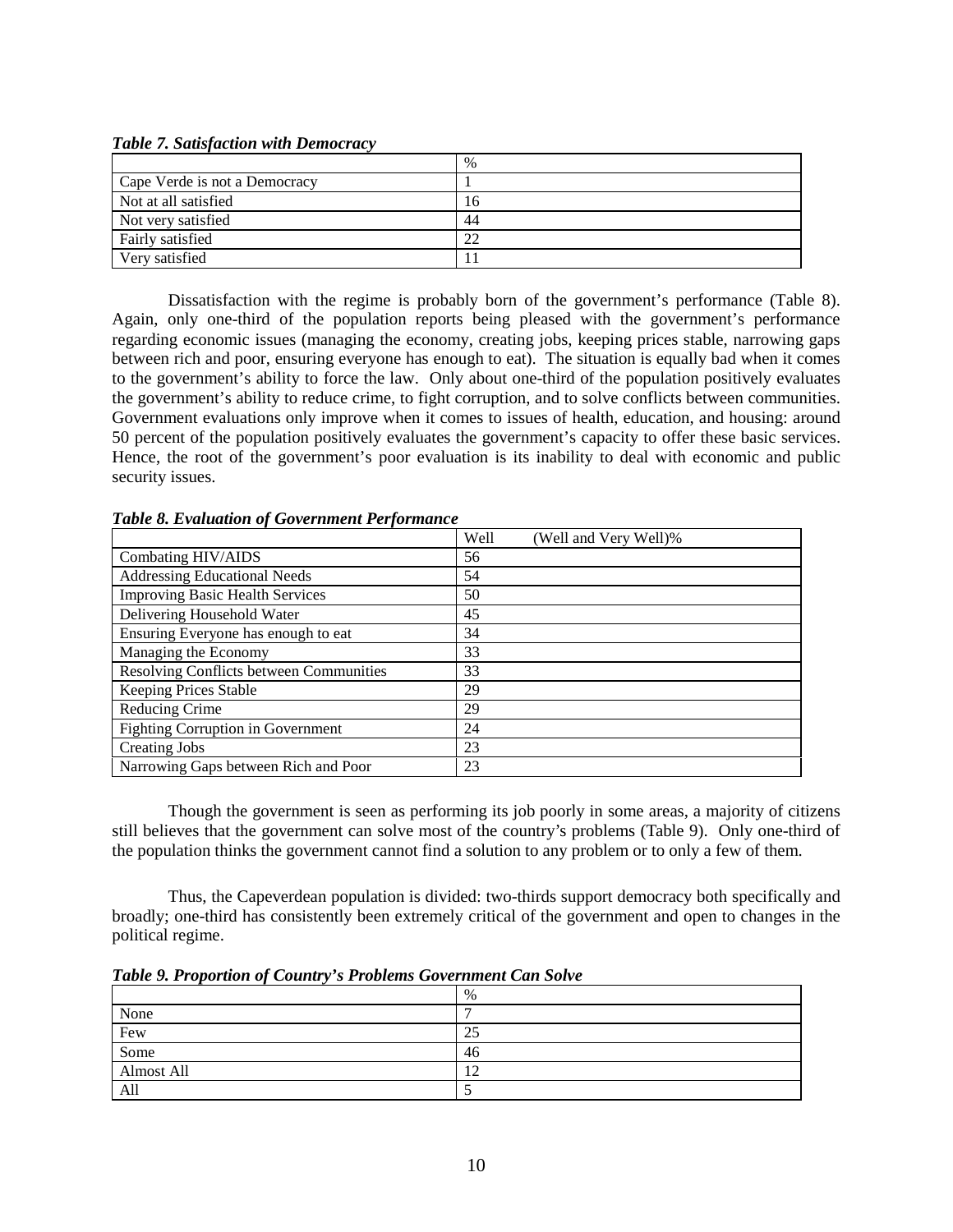Does approval of the government vary for assessments of local and national political actors and across branches of government? The political actors most poorly evaluated are the president, followed by mayors, National Assembly Representatives and Local Government Councilors (Table 10). However, differences are small between these distinct representatives. One-third or more of the population is critical of all political actors.

|                                  | Disapprove % (includes disapproves strongly) |
|----------------------------------|----------------------------------------------|
| President                        |                                              |
| National Assembly Representative | 34                                           |
| Mayor                            |                                              |
| Local Government Councilor       |                                              |

*Table 10. Performance of Political Actors* 

Finally, how does the current regime compare to the previous one? Since the change in regime was accompanied by a change in the party in control of the government, it is difficult to disentangle which political phenomenon the population is evaluating; i.e., whether differences in regime performance or differences between the parties' governments. This question therefore has implications for issues of specific support of the current regime.

 In general, about half of the population positively evaluates the new regime's capacity to enforce the law and deliver services (Table 11). Only one-fourth of the population thinks the current regime is more corrupt than the previous one, while one-third believe it is more trustworthy. These results are contradictory, because one would expect a regime predominantly seen as less corrupt to be viewed as more trustworthy. However, this contradiction disappears when we compare positive evaluations (more favorable to the new regime) with negative evaluations (less favorable to the new regime) within these categories. Positive evaluations prevail in both cases: a plurality think the new regime is less corrupt and that it is more trustworthy. This suggests that even though the population is critical about the current regime's performance, they still prefer it to the previous one.

| Twore III Effective cheese of Carl ene I chineme Iteganice compared to I reflected Once |                           |  |
|-----------------------------------------------------------------------------------------|---------------------------|--|
|                                                                                         | More and Much More %      |  |
| New Regime More Capable of Enforcing the Law                                            | 50                        |  |
| New Regime More Effective in Services Delivery                                          | -47                       |  |
| New Regime More Trustworthy                                                             | 36 (less or much less 30) |  |
| New Regime More Corrupt                                                                 | 25 (less or much less 30) |  |

*Table 11. Effectiveness of Current Political Regime compared to Previous One* 

## *Civil Society Activism*

Another aspect of democratic regimes, not necessarily related to diffuse or specific support, concerns citizens' roles in the political system. This includes citizens' overall interest in public affairs, attention to political news, participation in politics and organized civil society, and feelings of political effectiveness. A central part of a democratic system is a vibrant civil society, one capable of affecting the decisions governments make, and one permeated by independent and empowered social groups (Putnam 1993). Basically, the essence of this aspect of democratic governance is the relation between state and society. Is society capable of organizing itself independently from the state?

A first requirement for an active civil society is a citizenry interested in public affairs and in participating politically. The table below indicates that the overwhelming majority of citizens in Cape Verde are interested in politics; fully 49 percent are very interested. Such interest is confirmed by the frequency with which Capeverdeans watch media news. The great majority either listens to news on the radio or watches it on the TV quite frequently (daily or weekly). So political and public information is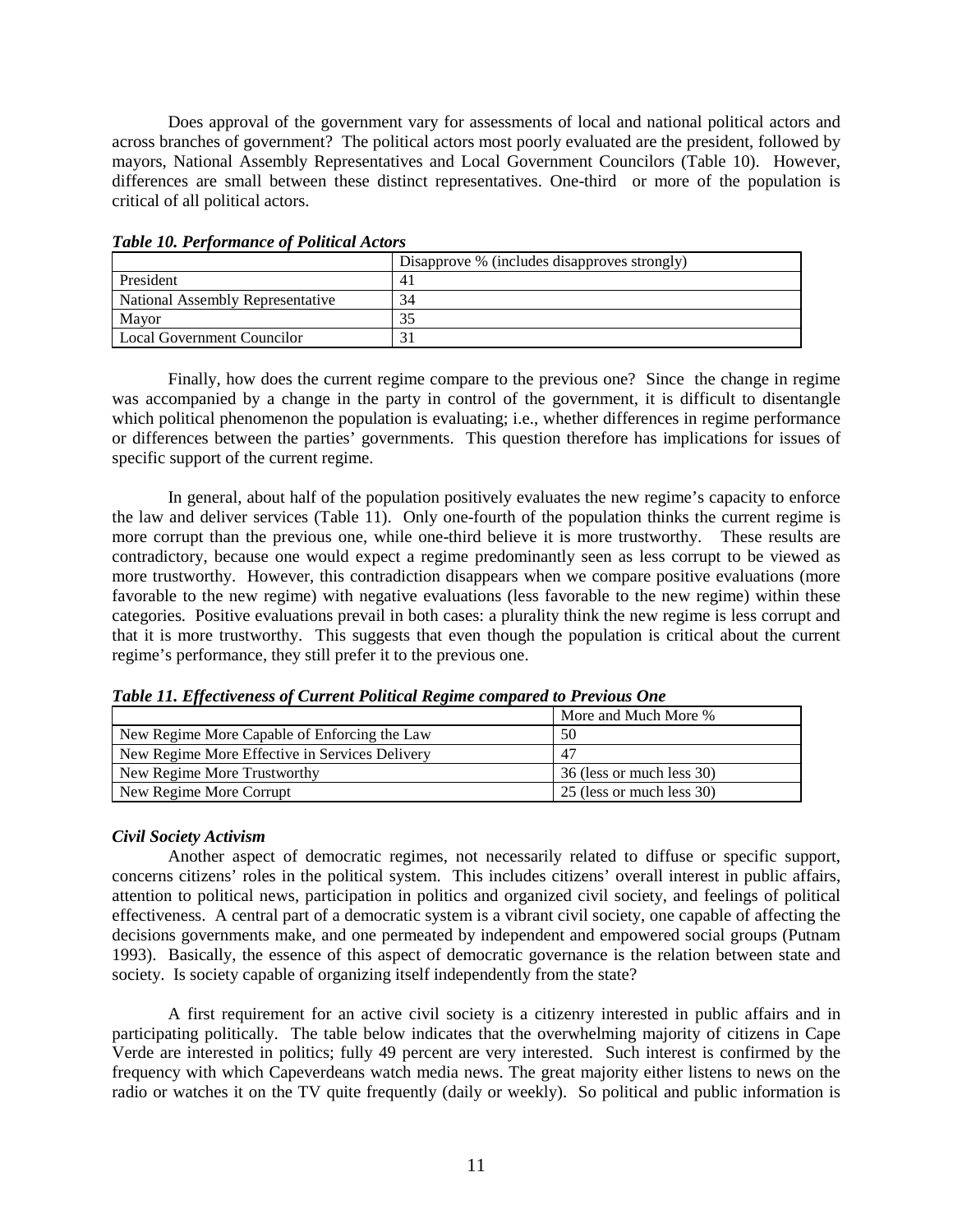quite visible for citizens on a regular basis. As in other countries where educational levels are low, newspaper reading is less common.

## *Table 12. Interest in Public Affairs*

|               | $ -$<br>$\sim$<br>Yes % |
|---------------|-------------------------|
| $\sim$        | (49%)                   |
| Public        | 70                      |
| Attairs       | very interested)        |
| Interested in | $^{\circ}$ O            |

#### *Table 13. Attention to Media News*

|                          | Every Week % | Every day % |
|--------------------------|--------------|-------------|
| News from the Radio      |              | 46          |
| News from the Television | 24           | 45          |
| News from Newspapers     |              |             |

However, one must also ask if declared interest materializes into actual participation. Do citizens really get involved in collective action to make demands or influence government decisions? The table below shows the extent of citizen participation in informal, temporary types of collective action. All the forms of participation in Table 14 share a lack of stability and continuity in their patterns of mobilization. They occur without any necessary long-lasting commitment to a group or organization.

 Levels of engagement in such types of political activities are at medium levels. About half of all Capeverdeans discuss politics with friends and get together to raise public issues. Fewer people participate in a more organized form of political participation, attending community meetings. Finally, even fewer have ever joined a political march or protest. This is not surprising given the country's history of negotiated transitions with very limited popular participation and low levels of political violence (Meyns 2002). Citizens, as in other moments of Capeverdean history, do not appear to participate in activities that demonstrate their declared interest in public issues.

| Discussed Politics with Friends or Neighbors |    |
|----------------------------------------------|----|
| Get together with others to Raise an Issue   | 49 |
| Attended a Community Meeting                 | 38 |
| Attended a Demonstration or Protest March    |    |
| Used Force or Violence for a Political Cause |    |

#### *Table 14. Political Participation*

The lack of participation in more stable social organizations that require a longer commitment and investment is evident when analyzing participation in traditional forms of civil society organizations. Very few Capeverdeans are members, active or inactive, of trade unions, professional associations, or community development associations. Citizens do not tend to get involved in longer lasting and more organized collectivities. The exception to this trend, as elsewhere in newly democratized countries (Renno 2001), is participation in religious groups.

| <b>Table 15. Association Membership</b> |  |
|-----------------------------------------|--|
|-----------------------------------------|--|

|                                   | Member % (active and inactive) |
|-----------------------------------|--------------------------------|
| Religious Group                   | 47                             |
| Development Association           | 16                             |
| Trade Union/Farmers Association   | 14                             |
| Professional/Business Association | 10                             |

Such low levels of involvement with collective action and engagement with community issues can be explained by citizens' feelings of political efficacy and their propensity to contact influential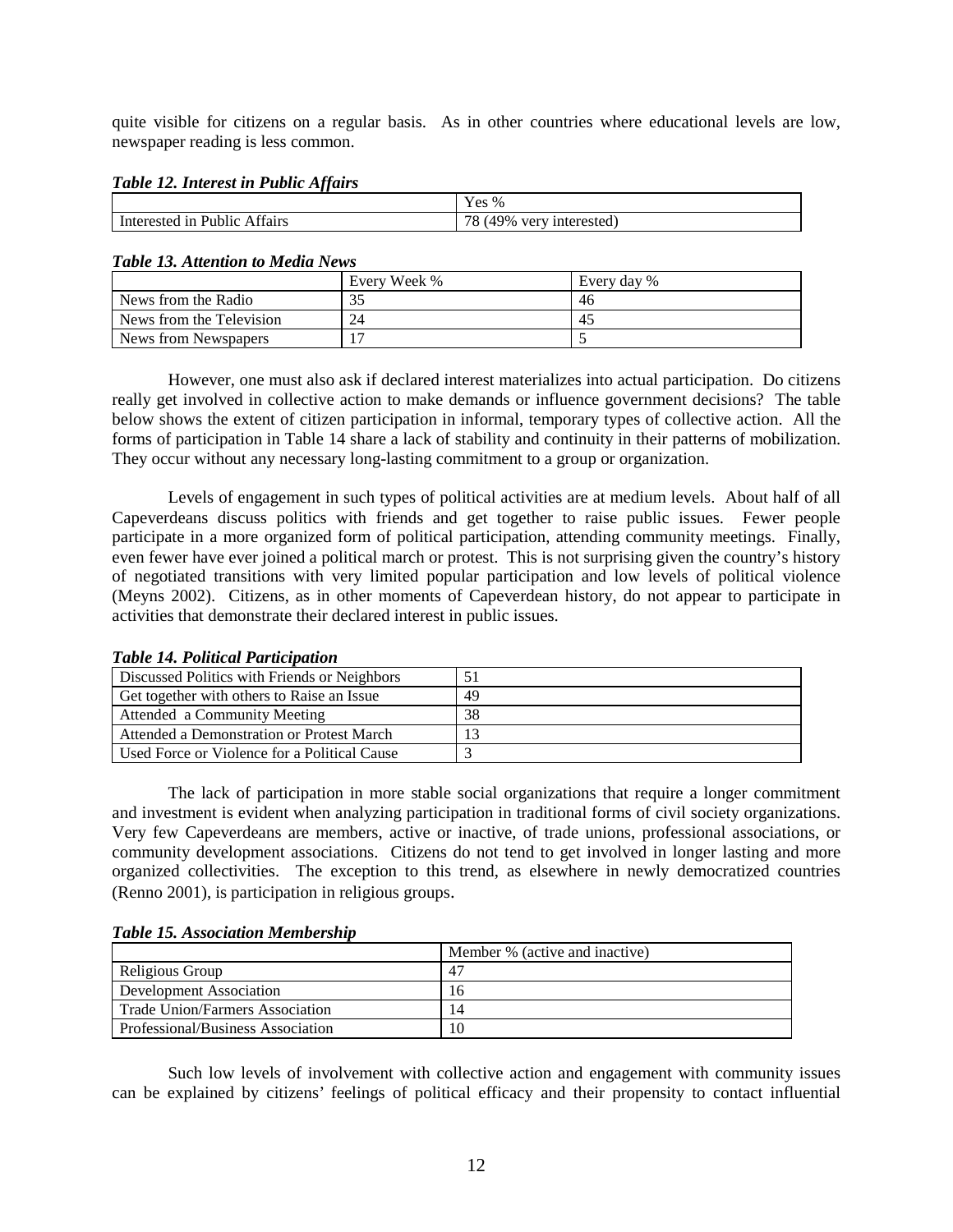political actors. Most citizens think politics and government are too complicated, and only a scant majority agrees that they can make elected representatives listen to their demands. Finally, only a third of the population is confident that friends and neighbors listen to them on political issues. Overall, citizens feel quite incapable of influencing the functioning of the political system.

## *Table 16. Political Efficacy*

|                                                | Agree % |
|------------------------------------------------|---------|
| <b>Politics and Government too Complicated</b> | 63      |
| Can make elected Representatives listen        |         |
| People listen to me on politics                | 54      |

It is not surprising, then, that citizens rarely contact their elected representatives. The vast majority of the population has never contacted any person related to the political system. Voters appear to play their role during elections and then hide from politics in their everyday lives. The most frequent contacts – with religious leaders and other influential persons – are with persons who are not necessarily linked to the formal political arena. As in the case of participation in associations of the organized civil society, religious ties seems to be the main channel of collective participation and voicing of demands in Cape Verde.

## *Table 17. Contact with Leaders*

|                                                   | Never % |
|---------------------------------------------------|---------|
| <b>Contacted National Assembly Representative</b> | 91      |
| Contacted An Official Government Ministry         | 89      |
| Contacted Local Government Councilor              | 87      |
| <b>Contacted Political Party Official</b>         | 85      |
| Contacted a Religious Leader                      | 76      |
| Contacted Other Influential Person                | 76      |

# *Rule of Law*

O'Donnell has called attention to regimes in which democratic political institutions, such as periodic competitive elections, freedom of speech, association and choice all exist but in which the rule of law is not fully functional (2001). Countries in Africa and Latin America are usually seen as prototypical in terms of disrespect for the rule of law. Hence it is fundamental to evaluate this aspect of the functioning of democracy in Cape Verde.

 A first element related to the rule of law is corruption. Conventional wisdom points to widespread levels of corruption in African countries. Cape Verde, however, is usually seen as an exception (Meyns 2002). Yet our findings indicate significant levels of perceived corruption in Cape Verde. A plurality of the population believes that at least some members of the government organizations listed below – especially the police – are involved with corruption. The exceptions are judges, magistrates, teachers, and school administrators. However, most of the population avoids making a judgment about corruption and say they "don't know" or "haven't heard enough about it." Citizens overwhelmingly avoid judging political actors' propensity to corruption, as if the subject were taboo. Perhaps citizens really don't know what political actors do. Some factors analyzed above, such as the rareness of contact with politicians and feelings of political inefficacy, indicate that citizens' daily life is very distant from that of political actors. Thus citizens might actually not feel confident enough to judge the actions of public figures.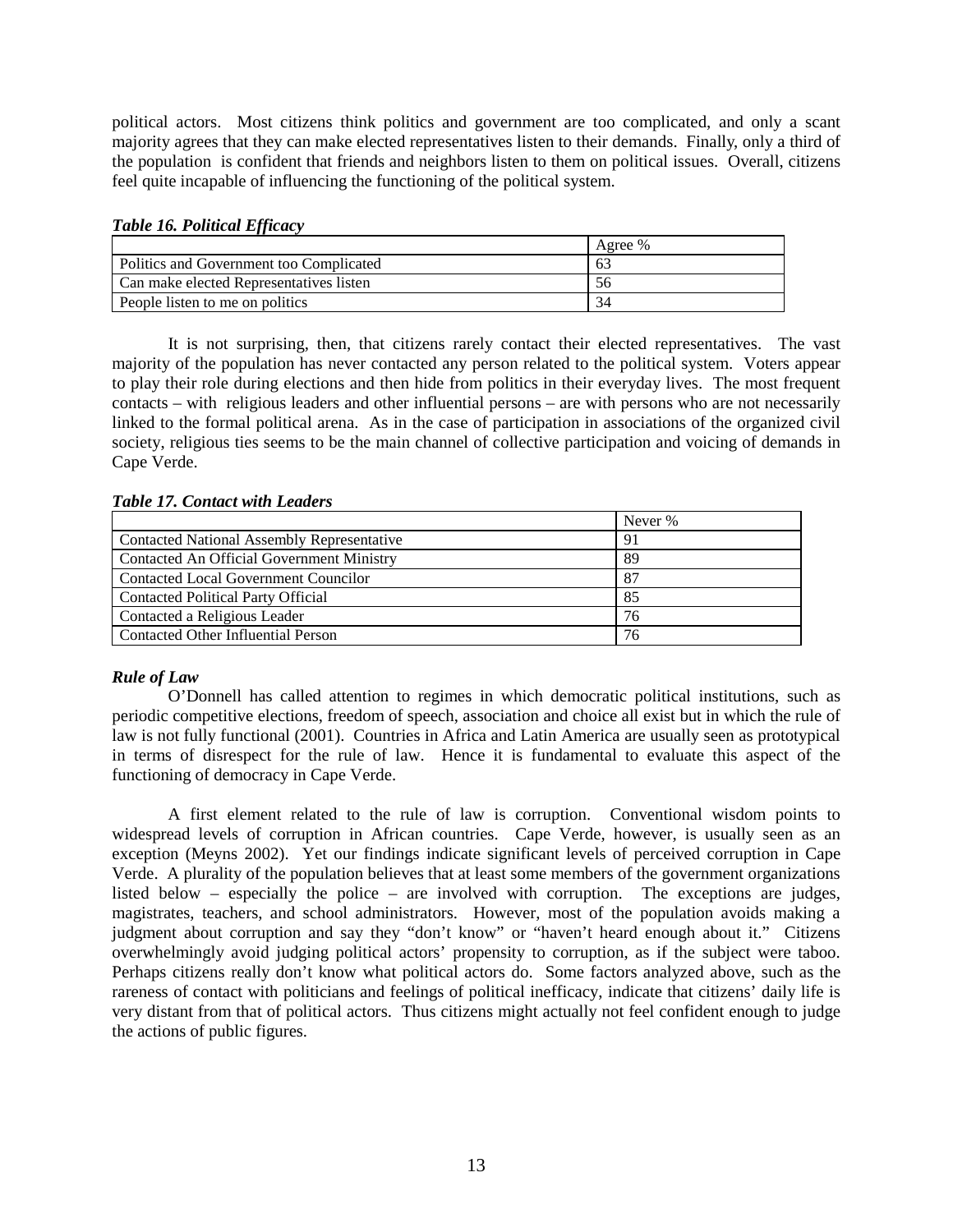|                                           | Some | None %              |
|-------------------------------------------|------|---------------------|
| Police Officers                           | 28   | 18 (Don't know 46%) |
| Government Officials                      | 27   | 16 (Don't know 51%) |
| <b>Elected Leaders</b>                    | 24   | 14 (Don't know 54%) |
| <b>Border Officials</b>                   | 24   | 14 (Don't know 51%) |
| Officials in the Presidency               | 20   | 17 (Don't know 57%) |
| <b>Teachers and School Administrators</b> | 20   | 27 (Don't know 48%) |
| Judges and Magistrates                    | 19   | 21 (Don't know 55%) |

#### *Table 18. Involvement with Corruption*

Other forms of criminal activities are more common in every day life than corruption. Such perceptions as feeling safe at home and feeling immune to physical attack are more concrete measures of respect of the law. In Cape Verde, levels of violence are very low. An astounding 92 percent of the population has never been physically attacked. This certainly differentiates Cape Verde from most other newly democratized countries in Africa and South America. It also confirms Meyns (2002) description of Cape Verde being intrinsically peaceful. Even though people might not trust law-imposing institutions, as discussed below, crime rates are not a concern for most Capeverdeans.

## *Table 19. Victimization*

|                                                 | Never % |
|-------------------------------------------------|---------|
| Frequency Been Physically Attacked              | 92      |
| Frequency Home Broken into and Something Stolen | 78      |
| Frequency felt Unsafe at home                   |         |

The functioning of the rule of law is also related to trust in institutions that administer and implement the law. Most of the population tends to trust the police and law courts even though they regard some of the officials of these institutions as corrupt. This is a sign that the population respects these institutions, though not overwhelmingly.

## *Table 20. Trust in Law Enforcement Institutions*

|            | No Trust at all | Trust a Little | <b>Trust A Lot</b> |
|------------|-----------------|----------------|--------------------|
| Police     | ∠⊥              | 38             | -                  |
| Law Courts | 18              | ◡              | ر ے                |

Finally, an indicator of the state of the rule of law in Cape Verde regards citizens' support of basic aspects of a legal system: 51 percent of the population believes that the current constitution of the country expresses the dominant values and aspirations of Capeverdeans; 82 percent of the population believe courts have the right to make binding decisions; 81 percent that the police has the right to make people obey the law; 71 percent believe that the tax department has the right to make people pay taxes. Hence, most of the population does believe that the institutions of the legal system do have the right to carry out their duties.

## *Table 21. Support for the Rule of Law*

|                                                           | Agree % |
|-----------------------------------------------------------|---------|
| Constitution Expresses Capeverdean values and aspirations |         |
| Courts have the Right to make binding decisions           | 82      |
| Police have Right to make people obey the law             |         |
| Tax department has the Right to make people pay taxes     |         |

To summarize this section, we find that the population of Cape Verde generally favors the democratic regime and supports democratic institutions. Nonetheless, the population is critical of the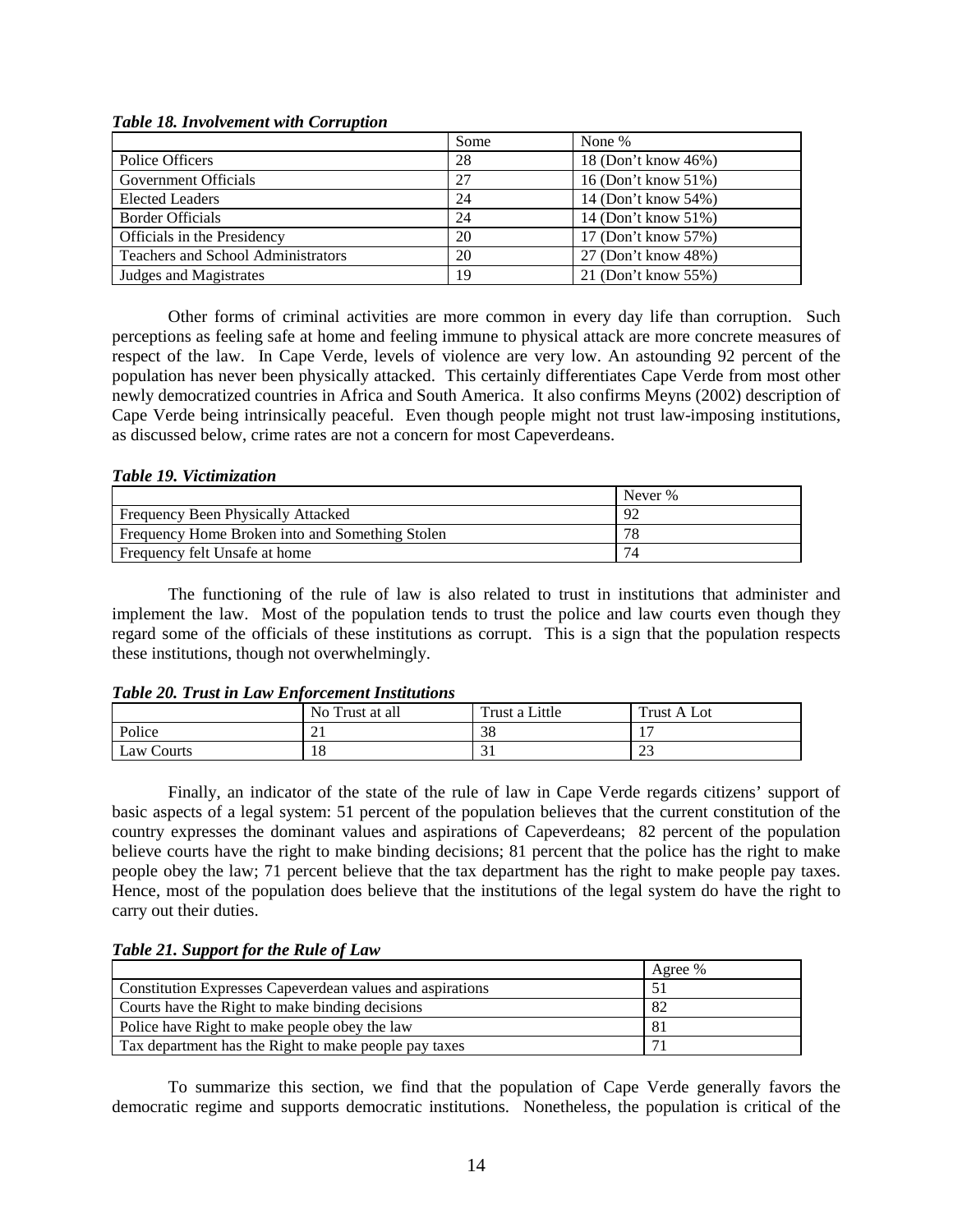functioning of political institutions and seems to feel that changes are necessary. It appears that at least a third of the population is not satisfied with the way democracy works. Responding to their demands might be a central factor in guaranteeing that the democratic regime survives in the long run.

In addition, a great deficiency of the current political situation in Cape Verde is the weak participation of the population in civil society's collective movements and a generalized feeling of political inefficacy. Citizens rarely get engaged in collaborative enterprises with their fellow citizens or contact their representatives. They also do not feel their voices can be heard. These are central aspects of a democratic regime, because they relate to citizens' ability to make their representatives accountable. In Cape Verde, politics seem to be very distant from everyday life, and politicians appear to be insulated from popular control.

 On the other hand, when it comes to law-abiding behavior and the rule of law, the country, in its population's view, does not seem overwhelmed by corruption or crime. There is a feeling that improvements are needed in law enforcement institutions, as in most other institutions of the country, but Capeverdeans do agree that law is in general respected and that they are free from violence. This certainly differentiates Cape Verde from other African countries.

### **Attitudes Toward the Economy**

In this section we analyze three interrelated aspects of attitudes toward the economy. First, we discuss views about the type of management of the economy preferred by citizens from Cape Verde. This includes not just declared preference for a centrally planned or a market economy, but also the role of government intervention in the economy and views about areas in which the government should intervene. A second step is to evaluate citizen views about recent reforms in the direction of opening the economy. Given that the party that carried out such reforms was ousted from government in the previous election, our analysis will shed light on citizens' evaluations of the shift of directions carried out since 1991. Finally, we end by providing evidence of citizens' evaluations of the current economic situation and of their personal lives.

#### *Planned or Market Economy?*

As in other African countries (Lewis, Alemika and Bratton, 2002), Capeverdeans are also ambivalent about the type of economic system they prefer. There is no consensus that a market economy is better than a planned regime. In fact, a quarter of the population does prefer a centralized administration of the national economy to an open market economy. Combined with those who do not care (14 percent) and those who do not know (19 percent), this adds up to almost a half of the population.

|                                   | Agree $%$ |
|-----------------------------------|-----------|
| Prefer Market Economy             | 43        |
| <b>Prefer Centralized Economy</b> |           |
| Economic System does not matter   |           |

*Table 22. Preference for Market Economy* 

However, declared preference for a market economy is a crude measure of citizen views about government intervention. In Table 23, we see that the dilemma the population faces is much more complex. Citizens hold paradoxical attitudes about the role of the government. Capeverdeans think the government should manage the production and distribution of goods, but they also think that individuals should decide what to produce, buy and sell. These two statements are contradictory, suggesting that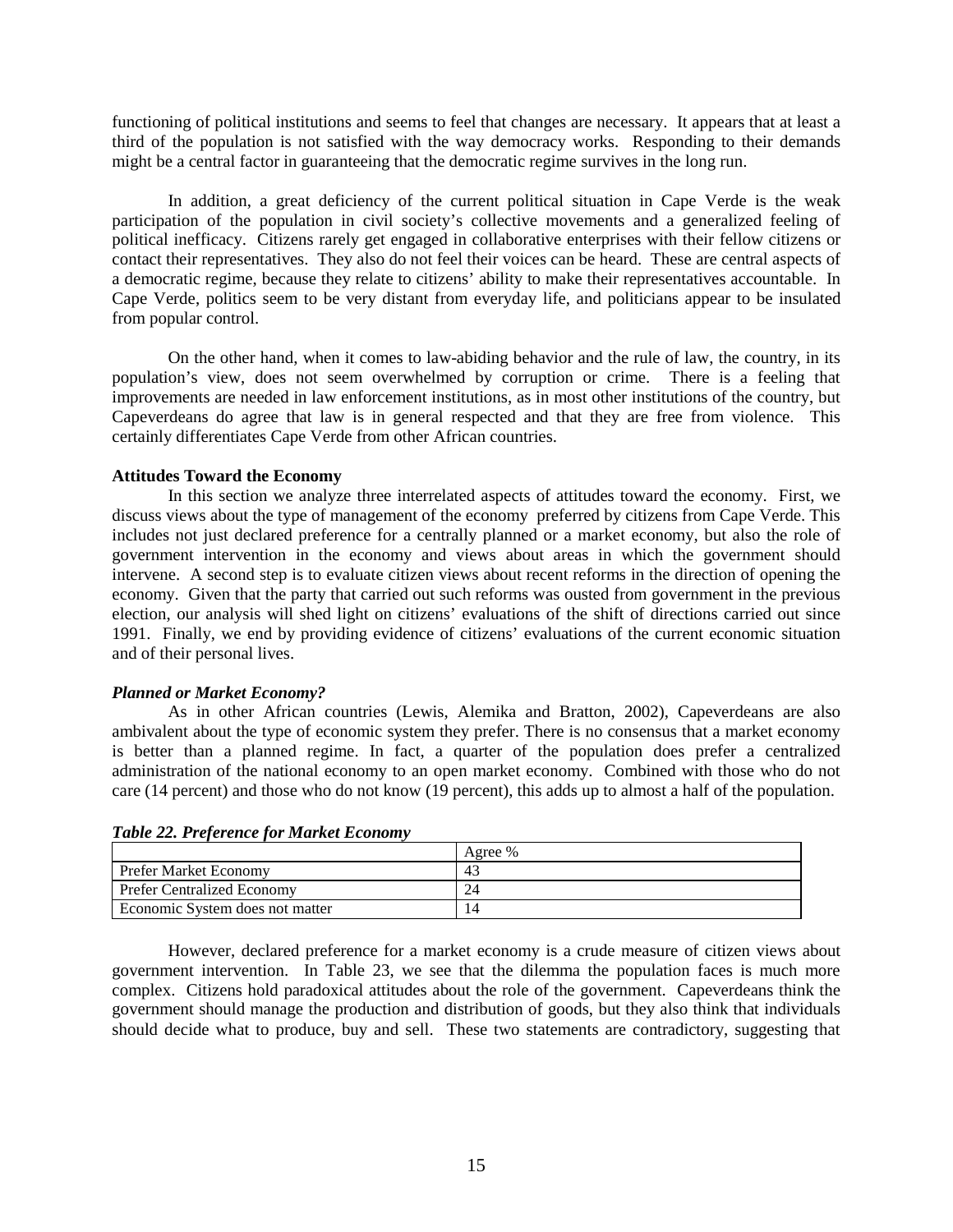Capeverdeans have mixed feelings about state intervention.<sup>2</sup> The question, then, is to what extent do Capeverdeans want state intervention?

The fact that 40 percent of the population thinks the government is responsible for the well being of the population is telling. Although a majority of Capeverdeans agree that individuals are responsible for their own well-being, there still is a substantial portion of the population expecting incisive governmental intervention in improving standards of living. In addition, the government is overwhelmingly associated with the image of a parent responsible for the care of its children (the population). This indicates that Capeverdeans believe they have very little control over the actions of governments and that they delegate responsibility to an autonomous government.

However, governmental responsibility is counterbalanced by a view that citizens should also be able to decide what to buy and sell and that people are also responsible for looking our for themselves. Views about government intervention indicate that Capeverdeans prefer a mix of both things. Government as well as citizens should be made responsible for the well being of the population.

|                                                          | Agree %                 |
|----------------------------------------------------------|-------------------------|
| Govt. Manages Production and Distribution of Goods       | 51 (24% disagree)       |
| Individuals Decide what to Produce, Buy, and Sell        | $68(16\%$ disagree)     |
| People should look after themselves                      | 55                      |
| Govt. Responsible for the Well-being of population       | 40                      |
| Govt. is like a parent, should take care of people       | 69 (33% agree strongly) |
| Govt. is like an employee; people control the government | 23                      |

*Table 23. Views of Government Intervention in the Economy* 

 $\overline{a}$ 

The ambivalence towards a market economy is even more evident in assessments of where government should intervene. It also points to areas of the economy where the population feels the government should take a more active role. The population of Cape Verde favors the payment of school fees (69 percent) but not of privatization of agricultural marketing (34 percent). They have no doubt that government must respect property rights, but they are also against opening the economy to imports (62 percent believe local producers should be protected). In addition, 94 percent agree that jobs should be available for all, even if wages are low, and that civil servants should keep their jobs (73 percent). Hence, equality of access to jobs, of which protecting local business is a central part, is definitely a strong message.

 It is clear that, when it comes to the creation of jobs and to fostering national production, the government should not shy from intervening in the economy. The government should also protect its population from the private manipulation of agricultural goods, which is related to the accessibility of food. On the other hand, all of this must be achieved respecting property rights and improving educational levels, even if this requires the end of free (no tuition) schools.

Above all, Capeverdeans praise highly the availability of jobs and protection of local producers. The fact that 55 percent of the population mentions unemployment as the most important problem of the country (and 10 percent mention poverty/destitution) certainly explains why Capeverdeans are so strongly against government measures that reduce the availability of jobs. It is understandable that Capeverdeans will not support market values that increase the difficulties of their daily lives. In other words, citizens

 $2^{2}$  Some of this contradiction is certainly due to questionnaire design. Despite the fact that these two questions are basically two opposite sides of a same issue, these items were not asked as a forced-choice, balanced question. The way the item was designed certainly affects the results.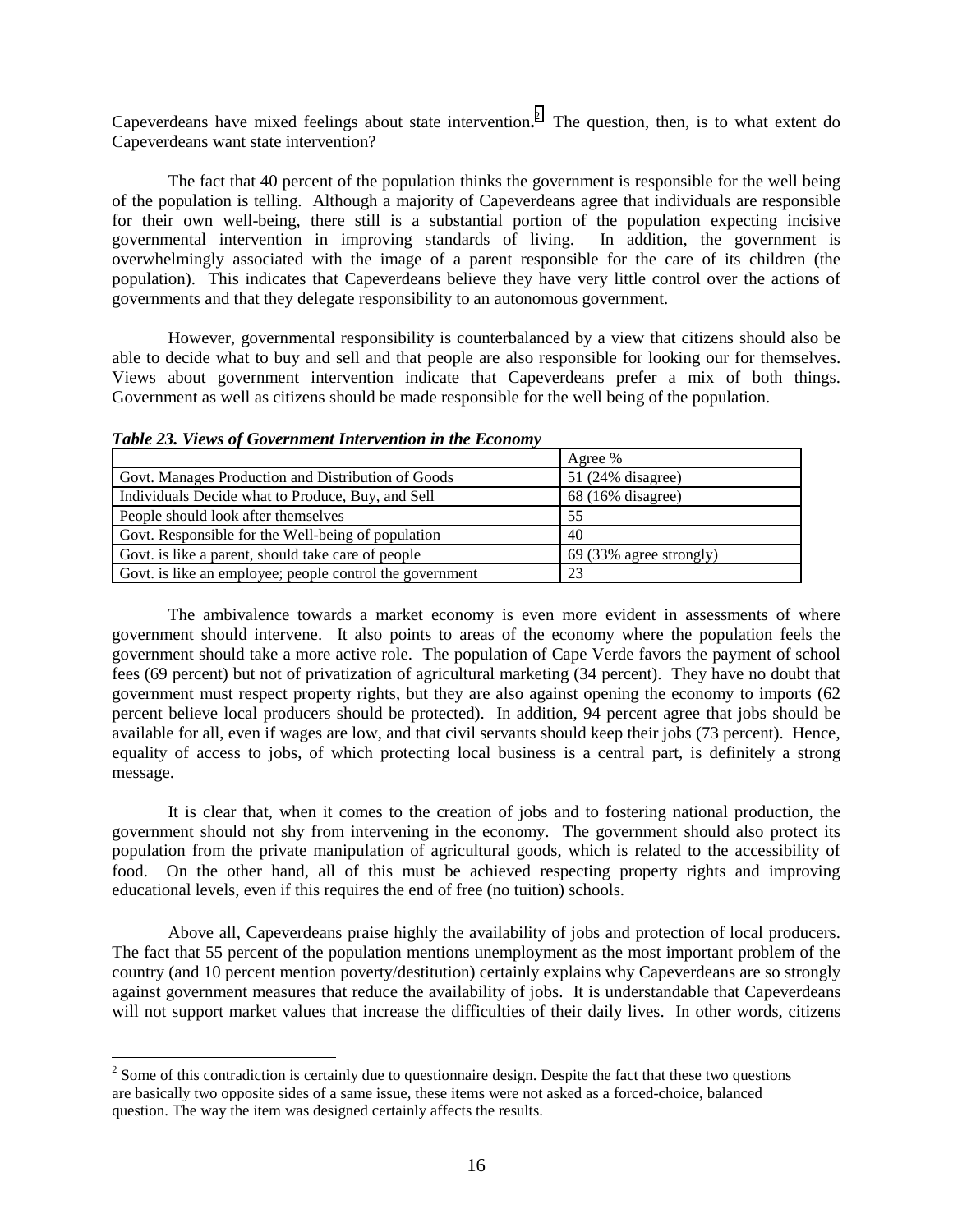from Cape Verde favor measures that will solve their most immediate problems. In order to achieve such ends, active government intervention is not just desirable, but needed.

## *Table 24. Market Values*

|                                                                         | Agree %                 |
|-------------------------------------------------------------------------|-------------------------|
| Better to have free schools, even if quality of education is low        | 28                      |
| Better to raise the quality of education, even if fees need to be paid. | 69                      |
| Privatized Agricultural Marketing                                       | 34                      |
| <b>Government Controlled Marketing</b>                                  | 47                      |
| Better to have low wages so that all have jobs                          | 94 (64% agree strongly) |
| Better to have higher wages, even if some go without a job              | 5                       |
| Government respect property rights                                      | 92 (50% agree strongly) |
| Government has right to seize property                                  | 4                       |
| All Civil Servants keep Jobs                                            | 73                      |
| Lay Offs to Reduce Costs                                                | 16                      |
| <b>Allow Imports</b>                                                    | 26                      |
| <b>Protect Local Producers</b>                                          | 62                      |

## *Evaluation of Economic Reform*

 Citizens' desires to improve the quality of their lives is evident by the majoritarian support for the assertion that current hardships are required for the economy to improve. Capeverdeans do not want to abort economic reform, despite that fact that 68 percent agree that reform policies hurt most of the population.

#### *Table 25. Views on Reform*

|                                                                     | Agree % |
|---------------------------------------------------------------------|---------|
| Costs of Economic Reform are too high; government should abandon it |         |
| For the Economy to Improve, must accept hardships now               | 53      |
| Government's Economic policies helped most people                   |         |
| Government's Economic policies hurt most people                     | 68      |

In Table 26, it becomes clear that Capeverdean complaints about reform are basically oriented to job opportunities and inequality between rich and poor. Very few believe that the current economic system has provided more jobs and narrowed income gaps. Centralized economies are usually seen – and its advocates are sure to vocalize such claims – as being more oriented towards fomenting equality between citizens. Hence, changes toward a system based more strongly on competition and less state intervention may bring with them some externalities, including inequality, in the short run.

 Nonetheless, the current system is seen as more effective in improving the availability of goods by 67 percent of the population and as improving living standards and guaranteeing security from property seizure by the government by about 45 percent of the population. Economic reform has clearly improved some aspects of the system and dampened others.

*Table 26. Comparison between Present and Past Economic Systems* 

|                                   | Better % ("better and much better") |  |
|-----------------------------------|-------------------------------------|--|
| <b>Availability of Goods</b>      | 67                                  |  |
| Security of Property from Seizure | 45                                  |  |
| People's Living Standard          | 44                                  |  |
| Job Opportunities                 | 27                                  |  |
| Gap Between Rich and Poor         | 18                                  |  |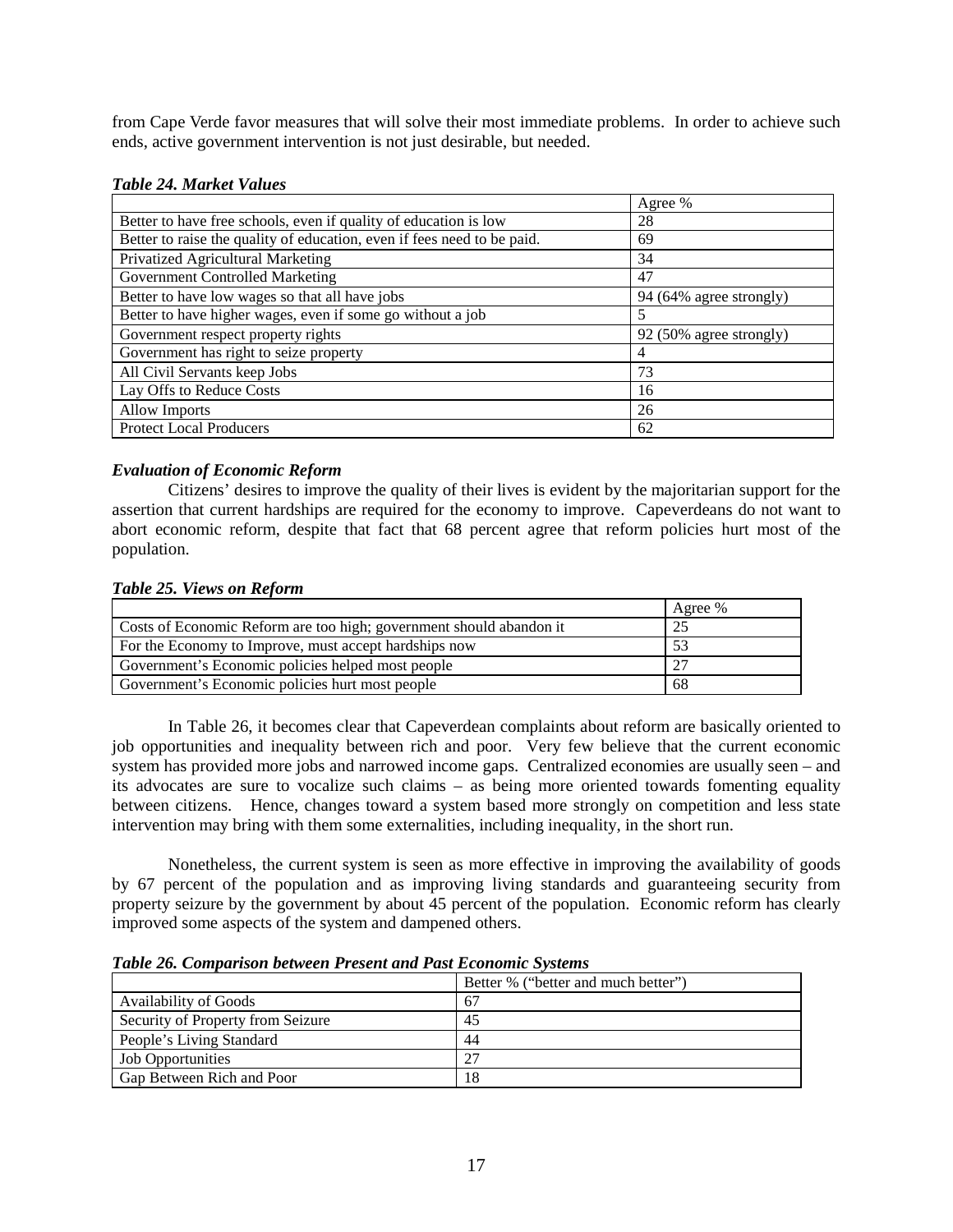The results of reforms are also reflected in citizen evaluations of the country's and their personal economic situation. There is some difference between evaluations of personal and country conditions. Citizens are more critical of the country's situation than their own personal condition. For a near majority, the country is in bad shape. However, the predominant evaluation for both cases is that the present economic situation is not good or bad. Overall, then, citizens do not seem to be overly critical of either.

*Table 27.Evaluation of Countries and Personal Present Economic Condition* 

|                              | Bad % (includes bad and very bad)                           |
|------------------------------|-------------------------------------------------------------|
| Countries Economic Condition | $40(10\% \text{ good and very good}; 45\% \text{ neither})$ |
| Personal Economic Condition  | 29 (15% good and very good; 56% neither)                    |

Moderate satisfaction with the government's reduced role in the economy confirms the above result. Around 60 percent allege they are satisfied, but 40 percent are only satisfied 'a little.' Those who are not satisfied at all add up to 28 percent. This confirms our findings that Capeverdeans are satisfied with some but not all aspects of the reform. Nonetheless, there seems to be a reservoir of good faith towards improving the economy.

|                      | $\%$ |
|----------------------|------|
| Not Satisfied at all | 28   |
| "A little" Satisfied | 40   |
| Satisfied            | 4    |
| Very Satisfied       |      |

*Table 28. Satisfaction with Government's Reduced Role in Economy* 

Overall, then, feelings toward the market economy and economic reform are less straightforward than attitudes toward democracy. Capeverdeans are not sure that current economic reforms have helped their daily lives. Their feelings towards opening the economy are ambivalent. On the one hand, some measures have reduced the availability of jobs and weakened local production. On the other, more goods are now available in the market and people's living conditions have improved.

 Nonetheless, Capeverdeans hold some values compatible with market economies. For example, private property is highly valued, and individual initiative is also praised. But the strongest message sent by Capeverdeans is that the government should not shy from taking an active role in economic and social issues when such intervention is needed. Currently, jobs are the central area for intervention.

## **Sources of Conflict in Cape Verde**

A key difference between Cape Verde and other African countries is the absence of internal war. Wars of independence did not reach this archipelago in the Atlantic. Cape Verde was not devastated, for example, by the long civil wars that succeeded the independence struggles in Mozambique and Angola. Nor did it replicate the postcolonial conflicts in neighboring Liberia, Guinea and Guinea-Bissau and currently even Ivory Coast and Senegal. Negotiation and elite agreement have been the essence of political conflict resolution in Cape Verde.

Internal rivalries between ethnic groups are also missing. Tribal disputes or open conflicts based on race or ethnicity are nonexistent. No political party, for example, defends the specific interest of a race or religion. Political conflict is carried out over issue-specific disputes and class cleavages more than any other source of cleavage.

Is Cape Verde immune from social conflict and violence? Though conflicts do not stem from religion or race, are there other motives for discrimination and segregation peculiar to Cape Verde? This chapter seeks to answer these questions. We will analyze the most common sources of conflict inside the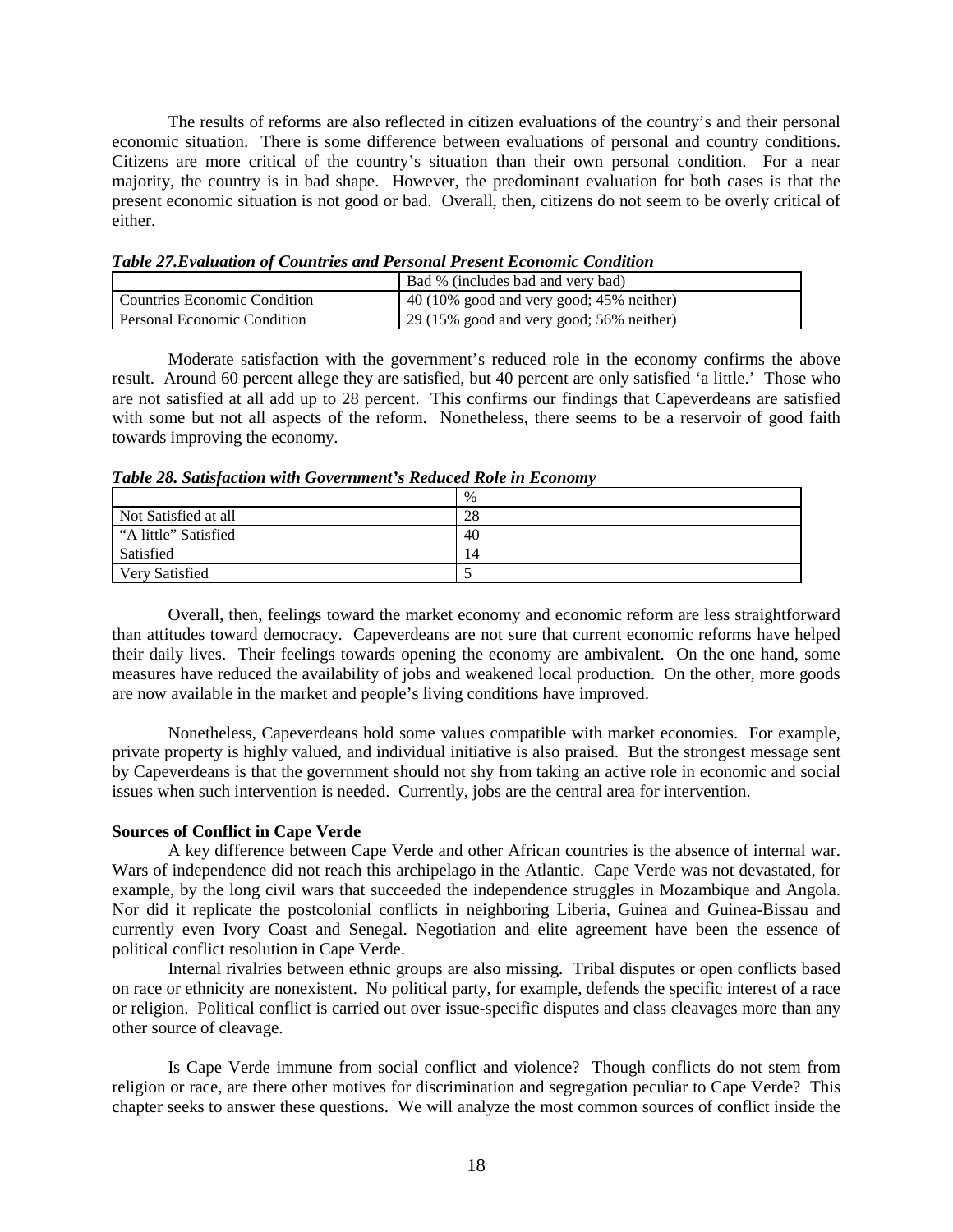country, discussing the rivalries between the different islands and the problem of discrimination against continental Africans.

Conflicts in Cape Verde, more often than not, occur inside individual communities. Disputes between neighbors, mainly over local or personal issues, are the predominant form of violent conflicts. The perception of disputes amongst different groups in the country as the primary loci of conflicts is also widespread. Domestic conflicts appear to be more rare, and the least common location for the initiation of conflicts is inside families.

|                                         | Never % |
|-----------------------------------------|---------|
| Inside own Family                       |         |
| Between different groups in the Country |         |
| Inside own Community                    | 30      |

Almost half (46 percent) of Capeverdeans mentioned at least one source of conflict. We then asked this subsample to name the motives for the conflict.<sup>3</sup> Table 30 contains views about the distinct reasons for the existence of conflicts. The most common conflicts are based on political issues, followed by drug-related violence and discrimination. Thus political divides are much more important than ethnic or religious ones. Still, the problem of discrimination cannot be ignored and will be discussed in more detail below.

*Table 30. Main causes of conflicts in Cape Verde* 

|                                               | $\%$ |
|-----------------------------------------------|------|
| Political Issues (partisan disputes included) |      |
| Drugs/Alcohol                                 |      |
| Discrimination                                |      |
| Economic Problems                             |      |
| Religion                                      |      |

Such results can be better understood by two very important factors that describe Cape Verde quite well. When asked to self-identify in terms of a specific social group, in a question with an openended response, a near majority (43 percent) of Capeverdeans refuse to identify themselves other than being from Cape Verde. The most important cleavage in Cape Verde is based on placement in the economic structure of the country. Roughly 14 percent of Capeverdeans self-identify based on occupation, and 11 percent self-identify based on economic class. If combined, 25 percent of Capeverdeans position themselves on an economic basis. Religion is only the fourth motive for differentiation inside the country, with 7 percent identifying themselves through religion.

 The fact that Capeverdeans do not tend to identify themselves except as citizens of Cape Verde certainly explains why they are unable to point to locations were conflict begins and or to describe its motives. It also provides further evidence of the lack of religious, ethnic and racial cleavages in this very homogeneous population. In fact, the cleavages that exist are basically guided by economic and classrelated issues. In addition, violence, crime and public security are only seen as problems needing immediate government attention for 2 percent of the population. Problems of violence are definitely not on the agenda of Capeverdeans.

<sup>&</sup>lt;sup>3</sup> Those who said there were no conflicts were filtered out.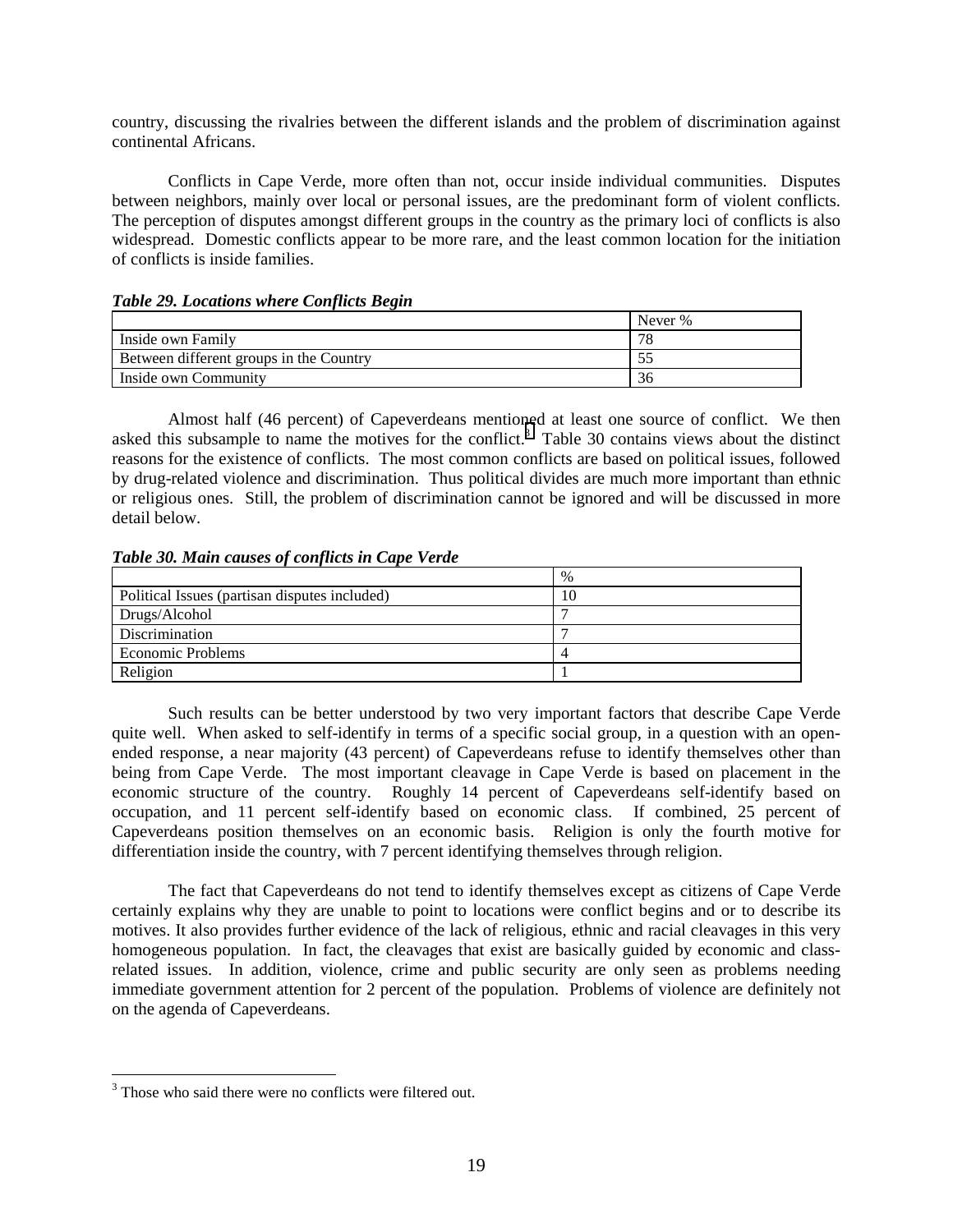*Table 31. Identity, In addition to being a Capeverdean* 

|                                                        | %  |
|--------------------------------------------------------|----|
| Refuses to identify as anything other than Capeverdean | 43 |
| Occupation                                             | 14 |
| Class                                                  | 10 |
| Religion                                               |    |
| African                                                |    |
| Gender                                                 |    |
| Island                                                 |    |
| Race                                                   |    |

Though politics is the main source of conflict in Cape Verde, the majority of the population agrees that the use of violence is never justifiable in Capeverdean politics. In fact, 23 percent reject violence "very strongly." However, 31 percent would be willing to use violence for a just cause. This number is quite high and surprising, given Cape Verde's history, where political violence is almost completely nonexistent. We did not expect that a third of the population would affirm that violence could be justified.

Capeverdeans nevertheless resist conflicts that could lead to national disintegration. The strong identification with Cape Verde is confirmed by the fact that 89 percent of the population agrees that the country should remain united, despite conflicts; 51 percent agree very strongly with that response. So although political violence may find some space in the Capeverdean polity, such conflict is unlikely to lead to the country's dissolution.

|                                                                                         | Agree % (includes agrees strongly) |
|-----------------------------------------------------------------------------------------|------------------------------------|
| The Use of Violence is Never Justifiable in Cape $\frac{53}{23\%}$ (23% strongly agree) |                                    |
| Verde's Politics                                                                        |                                    |
| Sometimes, the Use of Violence in the Name of a Fair 31 (7% strongly agree)             |                                    |
| Cause is Justifiable                                                                    |                                    |
| Country Should Remain United, Even if there are 89 (51% strongly agree)                 |                                    |
| Conflicts amongst Groups                                                                |                                    |
| Difference Between Capeverdeans are so Big, Country   6                                 |                                    |
| Should be Divided                                                                       |                                    |

*Table 32. Views about Political Violence and Country Unity* 

## *Badius and Sampadjudos*

An apparent source of conflict inside Cape Verde, less visible in the political sphere but playing a role in social life, is the rivalry between the inhabitants of different islands. Inhabitants of Santiago Island, where the national capital Praia is located, are called Badius. Inhabitants of all other islands are called Sampadjudos by inhabitants of Santiago. Both of these are derogatory terms, and though they do not necessarily lead to violence and conflicts, they do express a clear-cut source of division inside the country. Are these inter-island rivalries really strong? Is the allocation of national resources affected by such rivalry? In other words, does this social divide affect political disputes, and do the differences between islands extend to opinions about markets, democracy, and government effectiveness?

Table 33 shows the widespread feeling that some islands are favored to the detriment of others. However, the consensus on this favoritism is not overwhelming: 35 percent of the population states that there is no discrimination in the distribution of resources, another 20 percent don't know or have no opinion. Hence, a majority of the population cannot affirm with certainty that some islands are favored.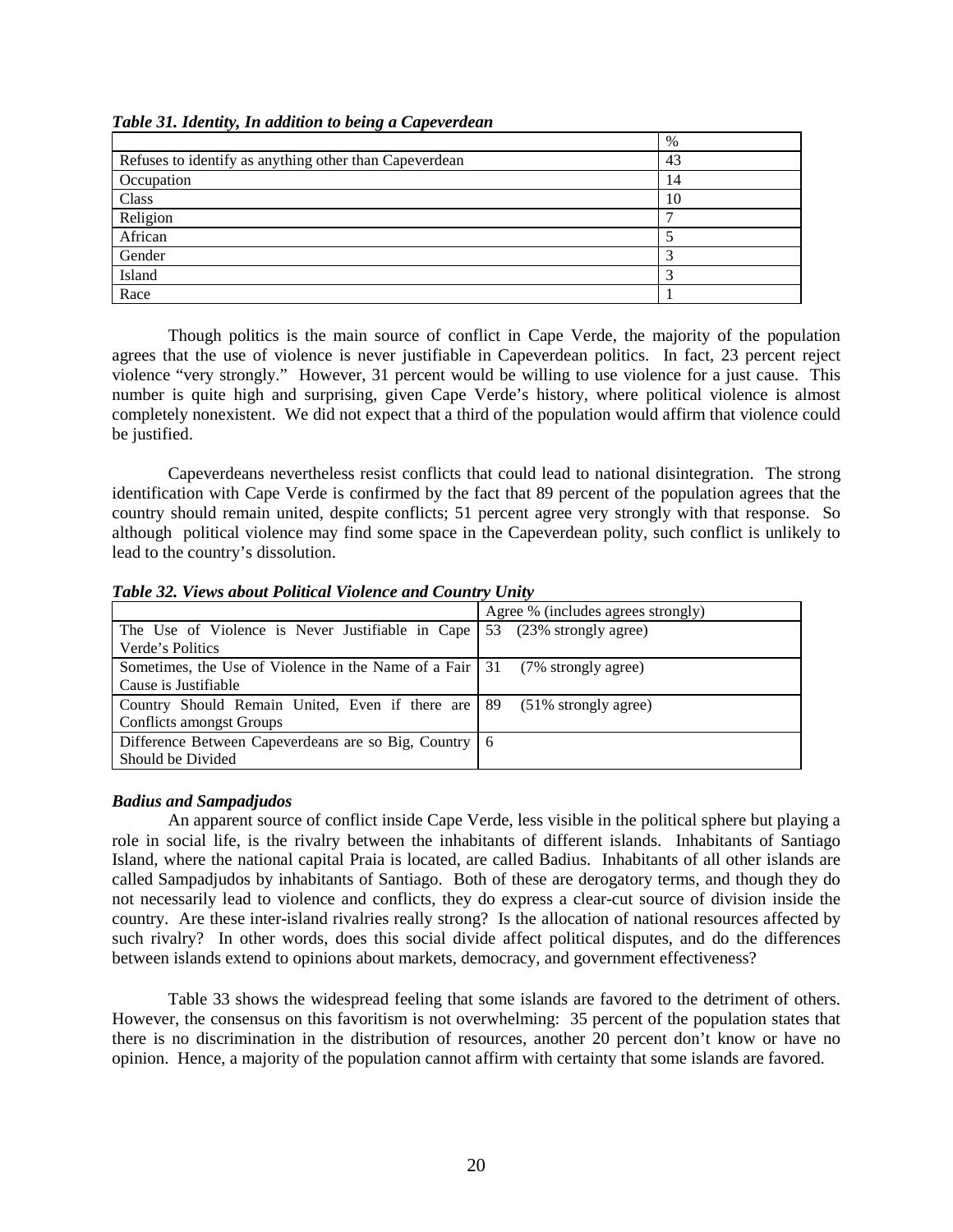|  |  |  | <b>Table 33. Fair distribution of Resources</b> |
|--|--|--|-------------------------------------------------|
|--|--|--|-------------------------------------------------|

|                                                            | Agree % (includes agrees strongly) |
|------------------------------------------------------------|------------------------------------|
| The Government makes a fair distribution of resources 1 35 |                                    |
| between islands                                            |                                    |
| The Government favors some islands                         | 46                                 |

Confirming the general feeling that there is no intense rivalry between islands, most of the population believes that there is no rivalry between badius and sampadjudos. Those who think a rivalry exists believe it is weak or moderate. Only 20 percent believe that there is a strong or very strong rivalry. This indicates that the distinction in appellation of these two groups is probably a social phenomenon with limited repercussions in more serious political disputes.

## *Table 34. Rivalry Between Badius and Sampadjudos*

|                                    | $\%$ |
|------------------------------------|------|
| There is no Rivalry                | 37   |
| There is a Weak Rivalry            | 18   |
| The Rivalry is not Weak nor Strong | 13   |
| There is a Strong Rivalry          | 13   |
| There is a Very Strong Rivalry     |      |

## *Ideological Differences between Islands*

Another factor potentially masking inter-island conflict is the fact that inhabitants of each island could hold conflicting opinions about key issues in Capeverdean politics. That would indicate that island cleavages underlie the ideological cleavages that seem to orient political conflict.

 We calculated our national sample so that representative island subsamples could be analyzed separately.<sup>4</sup> Table 35 offers a cross tabulation between island of dwelling and opinions toward democracy. The distribution of opinions is quite similar in all the islands, in that democracy is the preferred option for two thirds of the population in all islands. The distribution of opinions among islands is identical to that of the entire nation. Hence we can discard this aspect of diffuse support of the political system as a source of political conflict between islands.

|             | Indifferent % | Non-Democratic | Democracy % |
|-------------|---------------|----------------|-------------|
|             |               | Government %   |             |
| Santo Antão | IJ            | 14             | 66          |
| São Vicente | Ξ,            | 10             | 66          |
| Santiago    |               |                | 66          |
| Fogo        | 19            |                | 64          |

*Table 35. Support for Democracy by Island* 

 $\overline{a}$ 

<sup>&</sup>lt;sup>4</sup> Sample sizes for each island are small, hence the margin of error of the statistics offered is larger than when using the entire national sample.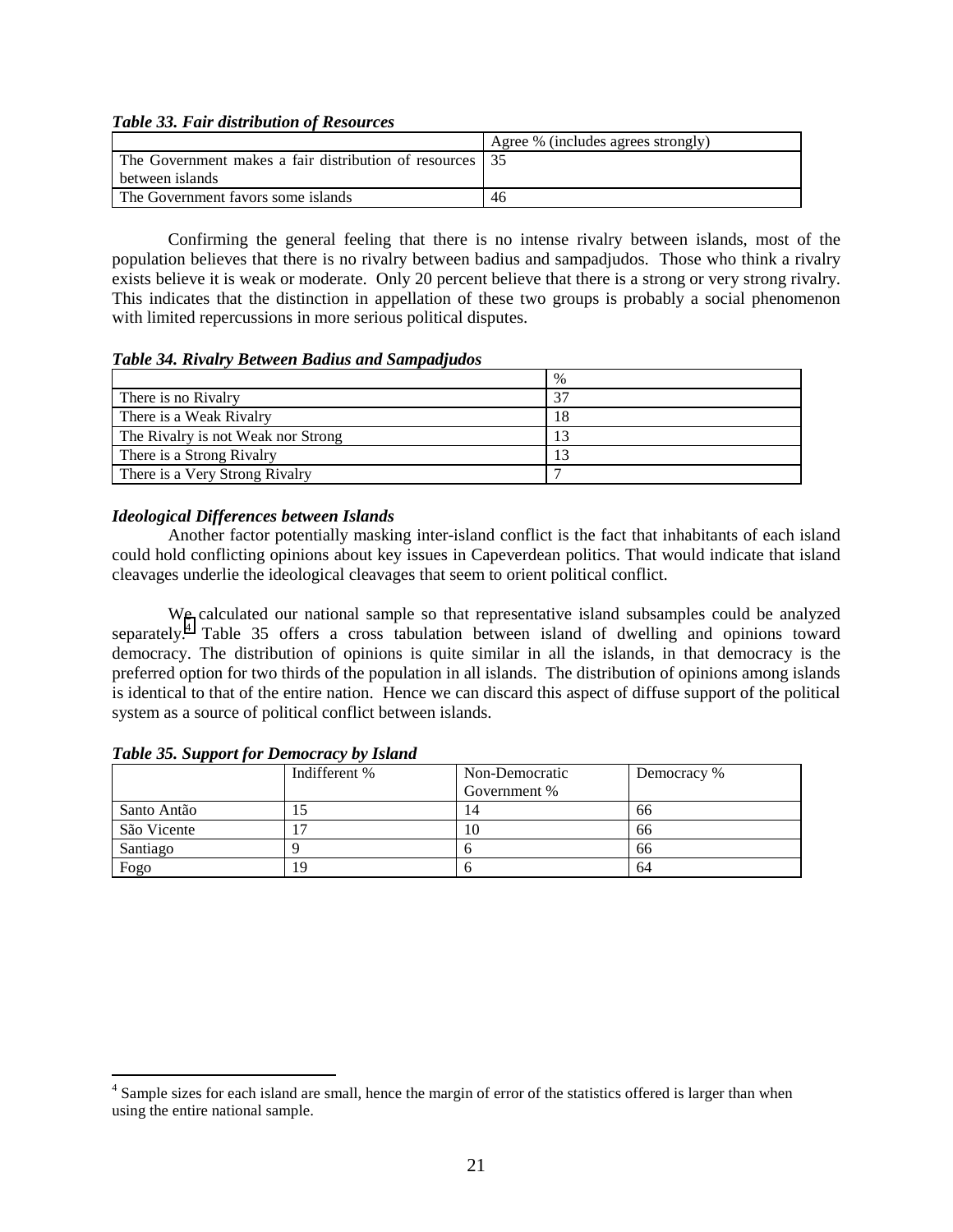When it comes to preferences about management of the national economy, there are clearer divisions between islands. In this case, support for the market economy is very high in Santo Antão and Santiago. Support for a planned economy is much higher in São Vicente and Fogo. In fact, in these two islands, the populations are equally distributed between those supporting a centralized economy and those favoring a market economy. In these last two islands, there seems to be much more opposition to the economic reforms that took place since 1991. However, variation in opinion about the market economy is not conditioned by living in each island. The ideological stances between an open market economy and a planned one crosscut regional differences. If island of dwelling determined ideological preference, then we would not see inner-island divisions. But that is exactly what we find. In fact, in some islands, diverging opinions about the market economy and centralized economy are more evident.

| $=$ we're $=$ 0.00 $\mu$ p 0.1 $\mu$ 0.1 $\mu$ = 0.000 $\mu$ = 0.000 $\mu$ = 0.000 $\mu$ |               |                       |                  |
|------------------------------------------------------------------------------------------|---------------|-----------------------|------------------|
|                                                                                          | Indifferent % | Centralized Economy % | Market Economy % |
| Santo Antão                                                                              |               |                       | 46               |
| São Vicente                                                                              |               |                       |                  |
| Santiago                                                                                 |               | 20                    |                  |
| Fogo                                                                                     |               |                       |                  |

*Table 36. Support for Market Economy by Island* 

There are, nonetheless, some differences between islands in terms of comparisons between the economic system now in place and that existing before 1991. Citizens of Santo Antão appear here as the most critical regarding the availability of goods, living standards, and job opportunities. The fact that the island is predominantly rural and that has been less affected by the changes taking place after 1991 explains the more critical points of view. Santo Antão has very small urban areas. Its mostly rural dwellers did not benefit at all from the opening of the economy after 1991.

The proximity of Santo Antão and São Vicente, where Mindelo, the second most populated city in the country and an important tourist center, is located, also contributes to the more critical stances of Santo Antão inhabitants. Changes have been very visible in Mindelo since 1991. Since there is plenty of commercial exchange between Mindelo and Santo Antão, Santo Antão inhabitants currently see such changes when in Mindelo. The fact that the same changes are not present in Santo Antão may also foster more criticism.

| Tubic 97, Comparison between Leonomae Dysiem before and after 1991 by Island |                |                 |                                       |      |  |
|------------------------------------------------------------------------------|----------------|-----------------|---------------------------------------|------|--|
|                                                                              | Antão<br>Santo | -São<br>Vicente | $-$ Santiago – Worst %   Fogo – Worst |      |  |
|                                                                              | Worst %        | Worst %         |                                       | $\%$ |  |
| Availability of Goods                                                        | -47            | 19              |                                       |      |  |
| Living Standard                                                              | 63             |                 | 29                                    |      |  |
| <b>Job Opportunities</b>                                                     | 75             | 44              | 50                                    | 50   |  |

*Table 37. Comparison between Economic System before and after 1991 by Island* 

A final point that needs to be addressed about inter-island rivalry has to do with evaluations of resource distribution. Table 38 provides interesting evidence that views about fairness of resource allocation by the central government does vary strongly by island. Residents of Santo Antão and Fogo are more critical of the government's resource allocation. These are the two most rural islands in our sample, and apparently they feel discriminated against by the central government. In Santiago, where the central government administration is located, the view predominates that the government is fair and that there is no discrimination between islands. This indicates that views about access to resources are very different depending where one lives.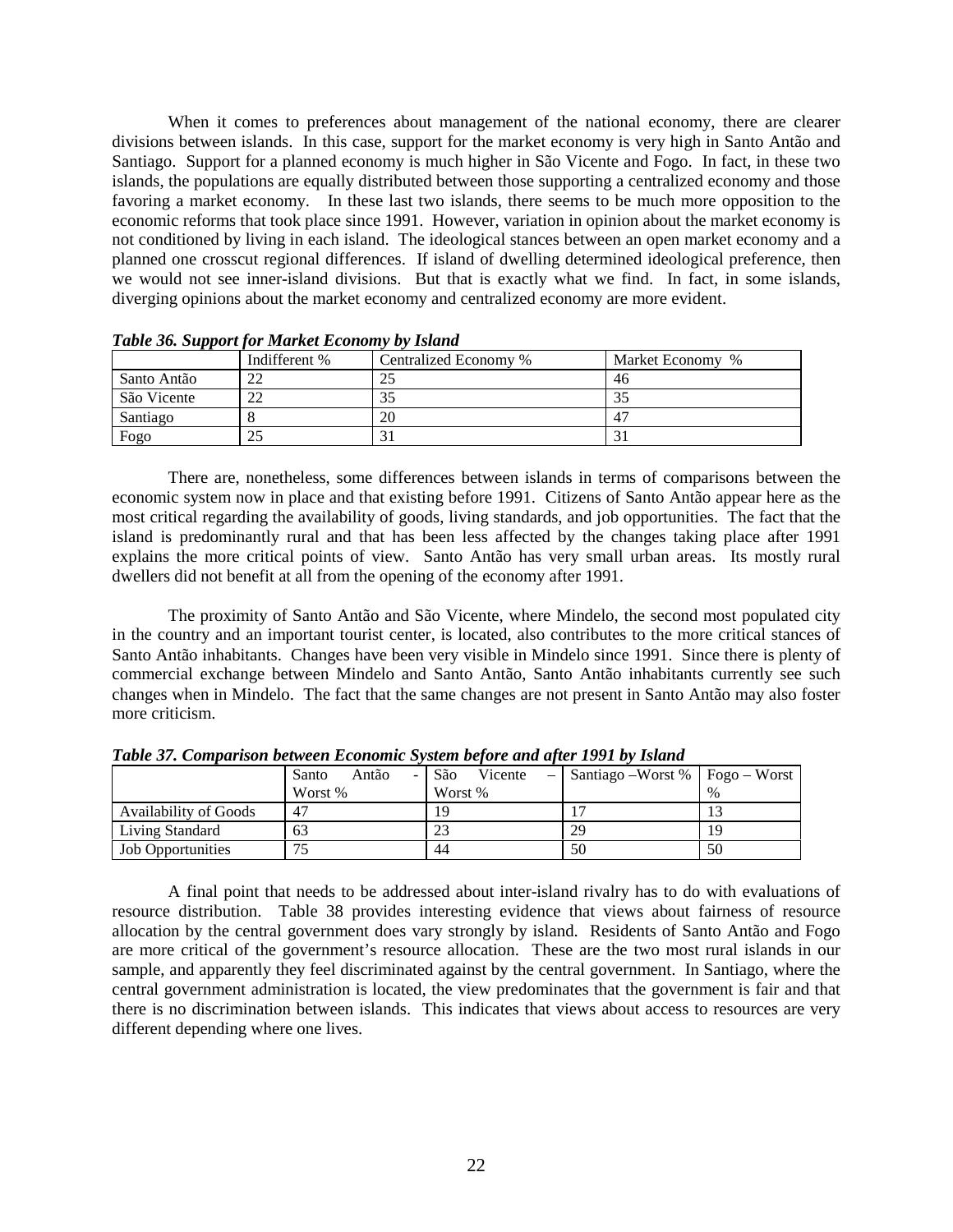|             | Fair Distribution of Resources % | Govt. Favors some islands % |
|-------------|----------------------------------|-----------------------------|
| Santo Antão |                                  |                             |
| São Vicente | 28                               |                             |
| Santiago    | 4:                               |                             |
| Fogo        |                                  |                             |

*Table 38. Views about Distribution of Resources between islands by Island* 

Still, such differences can be related to an urban/rural divide as well. Fogo and Santo Antão are predominantly rural, while São Vicente is predominantly urban. Santiago, however, in addition to having the capital city of Praia, also has a substantial rural area. In order to rule out the possibility that the difference in views about resource distribution is due to a urban/rural divide, we cross tabulated urban/rural locality and opinion about the distribution of resources. Results presented in Table 39 indicate that there is no difference between those who live in urban and rural areas about resource distribution. We thus conclude that there is, in fact, an island component in the controversy about resource distribution. Residents of islands that feel they are underprivileged by the central administration are more vocal about their criticism.

*Table 39. Views about Distribution of Resources between islands by Urban/rural location* 

|                         | <b>Fair Distribution of Resources %</b> | Government Favors some islands % |
|-------------------------|-----------------------------------------|----------------------------------|
| <b>Irban</b> localities | 20                                      | ◡                                |
| localities<br>Rural     | 30                                      | ັ                                |

A final aspect of inter-island disputes is the debate about the rivalry between badius and sampadjudos. Our data indicate that the rivalry between badius and sampadjudos is mostly between São Vicente and Santiago, and is not relevant in other islands. In these locations are the two most important cities, Mindelo and Praia, and there have always been controversies between them. Mindelo is considered, mostly by its own citizens, to be the most culturally advanced, Europeanized city in the country, whereas Praia is seen as more rural and backward. These stereotypes are also matters of dispute, but they do reflect some of the differences and rivalries between both cities. Hence, disputes between badius and sampadjudos are mainly a consequence of the Praia-Mindelo controversy.

|             | No Rivalry % | Weak and Moderate Rivalry % | <b>Strong Rivalry %</b> |
|-------------|--------------|-----------------------------|-------------------------|
| Santo Antão | 54           | 20                          |                         |
| São Vicente | 33           | $\mathfrak{D} \cap$         | 29                      |
| Santiago    | 35           |                             |                         |
| Fogo        | -41          |                             |                         |

*Table 40. Views about Rivalry between Badius and Sampadjudos by Island* 

# *Forms of Discrimination in Cape Verde*

A final potential source of conflict inside Cape Verde refers to the relation between native Capeverdeans and immigrants from neighboring countries of continental Africa. Given Cape Verde's peaceful tradition, a substantial number of citizens from Senegal, Guinea-Bissau, and the Gambia have moved to Cape Verde to seek a better life and to flee political persecution and urban violence. Is discrimination against African immigrants a problem in Capeverdean society? Furthermore, what are the predominant forms of discrimination in the country?

 Initially, the data reveal a surprise: 81 percent of the population in the entire country identifies as African. Only 4 percent of Capeverdeans see themselves as European. Hence, it is mere myth that Capeverdeans feel more like Europeans and that they would tend to look down upon Africans. Another myth is that inhabitants of São Vicente feel more like Europeans than Africans, whereas in the rest of the country citizens would identify more with Africa. People from São Vicente identify as strongly with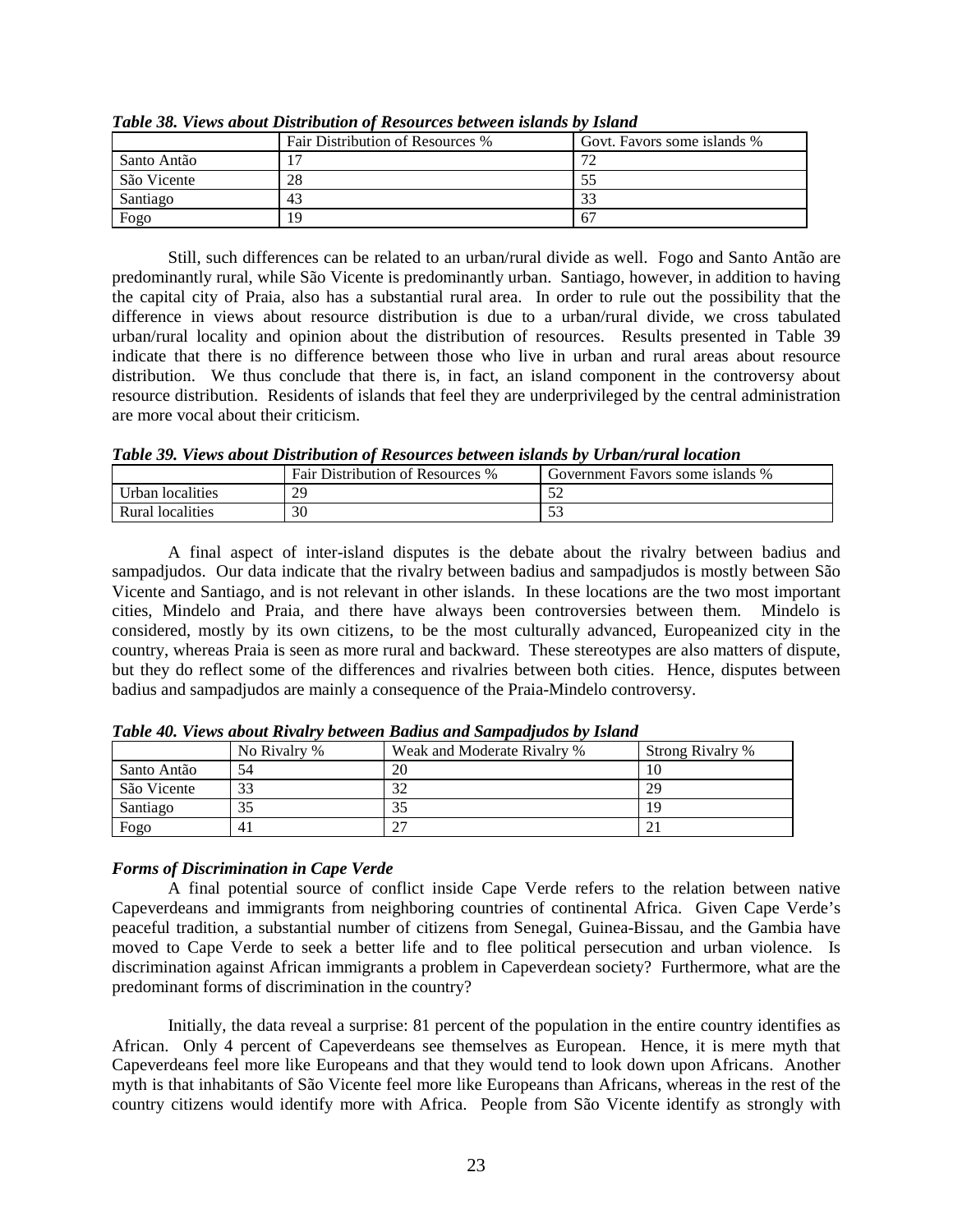Africa as do those from other islands. These results provide a first sign that the potential for discrimination of African immigrants in Cape Verde is very small.

|                       | African % | European % |  |  |
|-----------------------|-----------|------------|--|--|
| <b>Entire Country</b> | 81        |            |  |  |
| Santo Antão           | 78        |            |  |  |
| São Vicente           | 84        |            |  |  |
| Santiago              |           |            |  |  |
| Fogo                  | 86        |            |  |  |

*Table 41. Views of African Identity; National view and by Island* 

Further evidence is offered by the fact that only 1 percent of the population believes that there is discrimination against foreigners in the country. The most prominent source of discrimination in Cape Verde is against poor people, followed by discrimination based on political views.

|                                        | $\%$ |
|----------------------------------------|------|
| <b>Against Poor People</b>             | 37   |
| There is no discrimination             | 20   |
| Due to Political reasons               |      |
| <b>Against Women</b>                   |      |
| For Racial Reasons (color of the skin) |      |
| <b>Against Foreigners</b>              |      |

*Table 42. Forms of Discrimination in Cape Verde* 

However, discrimination against foreigners is not necessarily related to discrimination against African immigrants. A better measure of such prejudice is offered by responses to a question in which respondents are asked to choose between the following options: "People from African countries that come to live and work in Cape Verde bring more problems than improvements to the country" or "people from African countries who come to live and work in Cape Verde contribute to the development of the country." As we see below, 48 percent agree with the former and 32 percent with the latter. Hence, the view that African immigrants create trouble is supported by almost half of Cape Verde's population. Even though Capeverdeans see themselves as African and argue that there is no discrimination against foreigners, there is an almost majoritarian consensus that African immigration is not helping the country in any way. This obviously is an implicit statement that there is prejudice against African immigrants and that there is a potential for discrimination against them.

*Table 43. Views about African Immigrants in Cape Verde* 

|                                    | Agree $%$ |
|------------------------------------|-----------|
| Africans Bring Problems            | 48        |
| Africans Contribute to Development | $\sim$    |

## **Relation Between Attitudes Toward Democracy and Market Economy**

The debate about the connections between democracy and market economy is a long lasting controversy. As far back as Schumpeter (1950), scholars have been seeking to illuminate the links between the existence of a democratic political regime and a market economy. Such inquiries became even more prominent during the recent wave of democratization incorporating most of Africa, Eastern Europe and Latin America into the group of democratic countries. Most of the newly democratized countries were also facing intense processes of economic reform, more often than not in the direction of opening national economies to foreign products and investments, privatizing state firms, and reducing government intervention. In other words, these countries faced a dual transition towards both political democracy and market economy.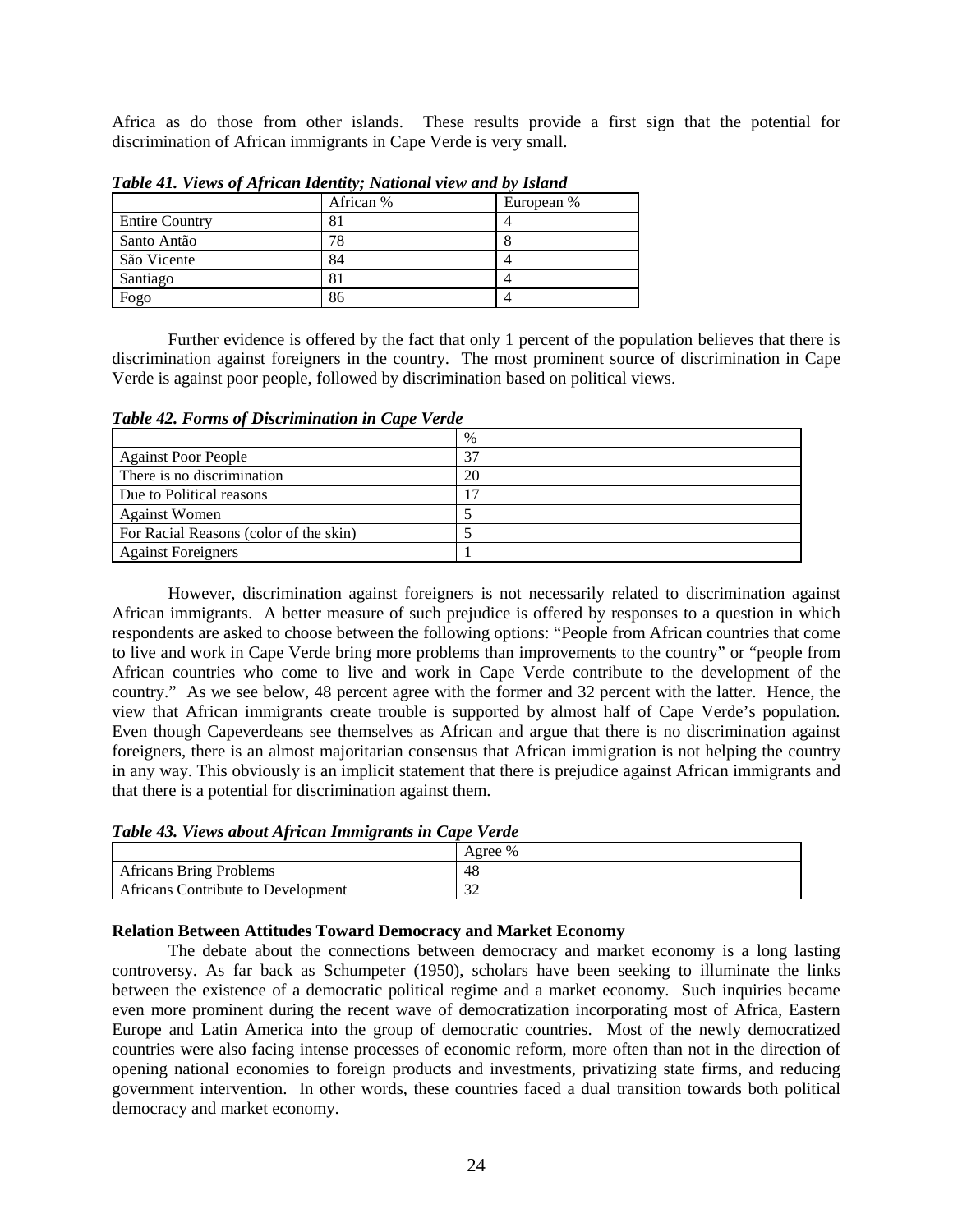If that were not sufficient, this dual process of transition was occurring in countries devastated by economic crisis, which combined recession with inflation, and by serious social problems, including urban violence, civil wars, inequality, and so forth. Hence, the obstacles for the creation and strengthening of democracy and of a market economy were far from negligible.

Observers of the relation between market-oriented reforms and transitions towards democracy seem to be reaching a consensus that these two factors, even though intertwined, are independent. Dahl has pointed out, on a theoretical level, that democracy and market economy actually have distinct genealogies and that their coexistence on a worldwide basis is a very recent phenomenon (1997). Neither is a sufficient condition for the success of the other. Relying on survey data from Eastern Europe, Gibson has found evidence at the individual level that support for a market economy is not the driving force behind support for democracy in that region of the world (1996). Democratic practices are cherished for their intrinsic value and coexist with preferences for planned economies.

In Nigeria, Lewis, Alemika and Bratton (2002) have found evidence that supports Gibson's claims. Although most people supporting market economies also support democracy, the opposite is not true. That is, citizens who support democracy also support planned economies. Attachment to democratic values is more widespread than closeness to market values.

In this section we address some of these issues in Cape Verde. We identify the factors correlated with support for democracy and the market economy. In the next section, we describe the model used to assess support for both democracy and markets. In the subsequent section we present results.

#### *The Model*

Support for democracy was coded as '1'if the respondent said he/she prefers democracy to all other forms of government. All other response options (indifference, support for non-democratic options, and "don't know") were coded as 0. The same procedure was followed to measure support for a market economy. Because we coded both as dichotomous variables, multivariate logistic regression was used to assess their correlates. The advantage of a multivariate analysis is that several distinct explanatory factors can be controlled at once, diminishing the chance of spurious relations and, hence, increasing the robustness and reliability of the findings.

Our models of support for democracy and support for a market economy include the same variables. This probably oversimplifies support for democracy and the market economy, but it allows comparisons between variables in both equations. Since the models are identical, and since the dependent variables are also coded identically, we can compare the influences of the same factors towards democracy and markets.

Is support for democracy affected by support for a market economy and vice-versa? In this way, we test the hypothesis that these two types of attitudes are correlated and that the presence of one increases the chances that the other will also exist. We expect, as in Nigeria, a positive relation between these two attitudes. Since both processes occurred simultaneously in Cape Verde, it is difficult to determine if one precedes the other. In addition, the absence of longitudinal data in Cape Verde prohibits any inference about temporal antecedence. Therefore, we say only that these two attitudes go together in citizens' minds.

Another factor that should influence support for democracy as well as support for a market economy is a positive evaluation of the reform processes that have been occurring in the political and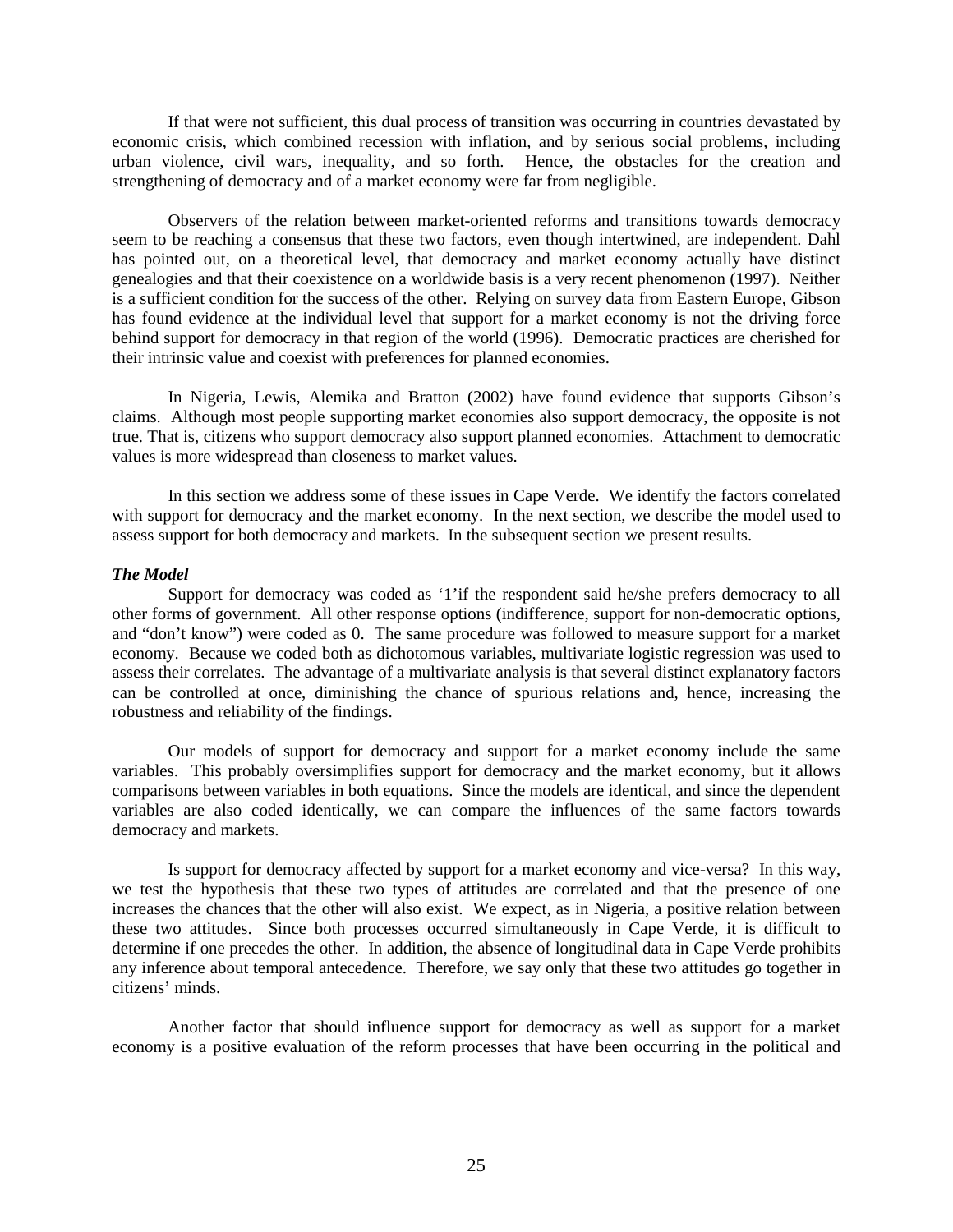economic spheres.<sup>5</sup> On the one hand, we expect that sympathetic evaluations of the economic system should positively affect support for a market economy. We also predict that favorable evaluations of the political system should increase support for democracy. On the other hand, the relation between positive evaluations of economic reform in support for democracy and positive evaluations of political reform in support for a market economy is more complex. The most straightforward hypothesis is that positive evaluations of either reform will positively impact both support for democracy and markets.

Evaluations of the current government also constitute a factor that cannot be ignored. Such evaluations differ from measures based on comparisons between Cape Verde's past and present economic and political systems. Whereas the two items above focus on comparisons between regime types, this one is limited to an evaluation of the current PAICV government.<sup>6</sup> It is a quintessential measure of specific support of the regime. The obvious hypothesis is that those who are happier with the functioning of the government will also be more supportive of democracy. However, it might be that both factors are independent of each other. In fact, democracies are more consolidated when support for the regime is no longer affected by evaluations of the current government.

More abstract positions about the role of the government might also influence citizen views about democracy and markets. We include two items that measure citizen views about the role of the government. The first asks if citizens think government is more like a parent to the population or if it is more like an employee. A more paternalistic view of the government, one believing that the government is like a parent and the population is like children, is detrimental to both supportive views of the market and of democracy. If the government is not seen as an employee, issues of accountability are at stake.

Another way to evaluate how views about the government affects support for democracy and a market economy is based on citizens' beliefs that government is responsible for the well-being of the population or if individuals are responsible for their own well-being. This item is more clearly related to economic issues than political ones, so it should have a more noticeable effect in support of a market economy than support for democracy. Citizens believing that government is responsible for the wellbeing of the population should be less inclined to support a market economy.

Another, altogether distinct, factor related to democratic consolidation and a free economy is the existence of a vibrant civil society, one permeated by independent collective action. Following social capital theory, we argue that participation in civil society organizations should increase support for

 $\overline{a}$ <sup>5</sup> Evaluation of political reform is measured as an additive index composed of citizens' comparison between the current and previous (pre-1991) political regimes in relation to freedom of speech, association, opinion, and civil liberties. Evaluations of economic reform is an additive index of citizens' comparison between the current period and that before 1991 regarding availability of goods, living standards, job opportunities, inequality and protection of private property. Each of the composing items in each index was first coded as a dichotomous variable distinguishing between citizens who approved of changes (thought the systems were better or much better now) and all other options (the two systems are identical, disapproved of changes and those who don't know). These items were then added. Cronbach's Alpha, which measures the reliability of scale for support of the current economic system, was .77 and for support of current political system was .78.

<sup>&</sup>lt;sup>6</sup> This variable was measured by citizens' evaluations of the performance of the current government regarding the administration of the economy, creation of jobs, price stability, shortening the gap between rich and poor, reducing crime, improving health and educational services, providing food and housing, combating corruption and solving conflicts. The components of this index were coded 1 if the respondent thought the government was doing a good job and 0 otherwise. The index is composed by 12 items and has a Cronbach Alpha of .86.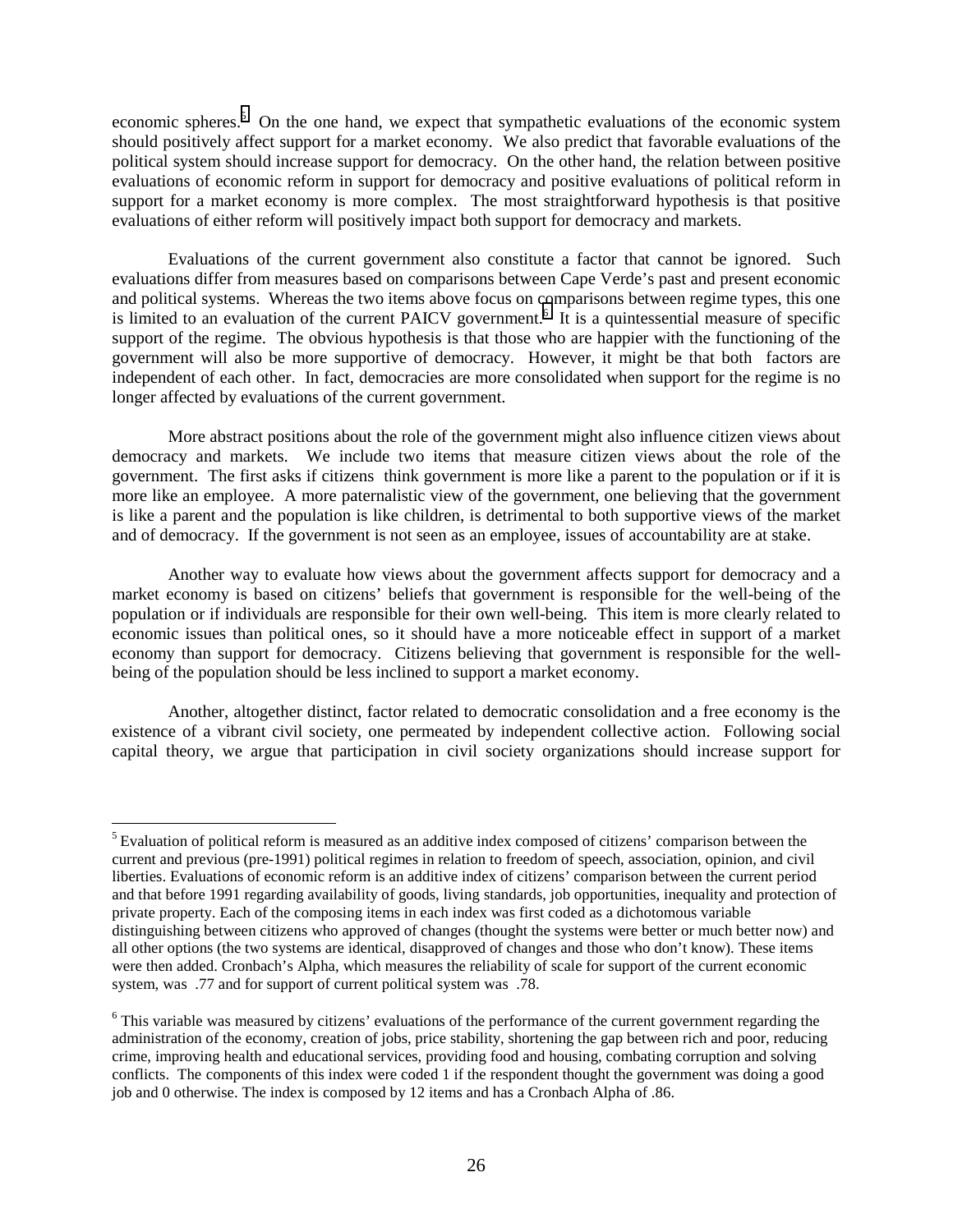democracy.<sup>7</sup> The same theory is less direct about the relation between social capital and market economy. However, since an independent civil society is a cornerstone of a market economy, freedom of association should also positively affect support for a market economy.

Two factors peculiar to Cape Verde were also included in the analysis. The first involves contact with Capeverdean emigrants who live or once lived outside the country. Cape Verde is also unique among African countries because there are more Capeverdeans living outside of country than inside. A substantial share of the country's gross national product comes from "remessas" sent by Capeverdeans living outside the country. Though migration to Russia was quite extensive in the late 1970's and early 1980's, it is not comparable to the current migration to the United States and Portugal. The largest current Capeverdean communities in foreign countries are in Portugal and the United States. Given that both countries are market democracies, and given that contact with emigrants is a form of value diffusion, contact with emigrants helps assess the ways in which the diffusion of democratic and market values influence Capeverdeans' support for democracy and market economy. We expect that contact with emigrants increases the likelihood of supporting democracy and markets.

A second factor peculiar to Cape Verde are disputes between islands. Citizens who believe the central government privileges some islands in detriment of others when it comes to resource allocation should be more critical of the functioning of the current political and economic system in Cape Verde. Therefore, more critical views about inter-island inequality should be negatively correlated to support of democracy and the market economy.

A final factor affecting support for democracy and markets is related to both egocentric and sociotropic assessments of the economy and of prospective and retrospective evaluations of the economy. Egocentric evaluations are based on the current personal economic situation of the respondent. Sociotropic evaluations refer to assessments of the state of the national economy. Prospective evaluations regard assessments of the future state of both personal and national economic conditions; retrospective evaluations refer to assessments of the improvement of personal and national economic conditions over the past. In general, positive evaluations of all of the above should positively affect support for democracy and of the market economy. Gibson (1996) and other authors (Lewis-Beck 1990; McKuen, Ericson and Stimson, 1991; Kinder & Kiewit, 1981) argue that prospective evaluations of the national economy have the stronger impact in political and economic attitudes.

Finally, we control for demographic and political factors influencing support for democracy and a market economy. Since political and social reform have taken place after 1991, younger generations that have lived longer portions of their lives in democratic regimes with open market economies should be more supportive of democracy (Gibson 1996). Hence, age should have a negative impact in support for democracy and market economies. The literature about democratic values has also pointed out the decisive impact of educational level (Lipset 1959). We also control for urban/rural location and party preference. Populations from rural areas may have less access to the benefits of democracy and the market economy as well as less information about such things and may, therefore, be more resistant to them. Support for the MPD, the party that advanced economic reforms, might also have a positive impact in supporting market economy. We do not expect, however, that partisanship should have any impact in support for democracy, since both parties appear devoted to democratic principles.

<sup>&</sup>lt;sup>7</sup> We included in our model an additive index of participation in four distinct types of associations: religious groups, labor unions, professional associations, and community development groups. The index counts the number of civil society associations in which the respondent is involved; scores range from 0 to 4.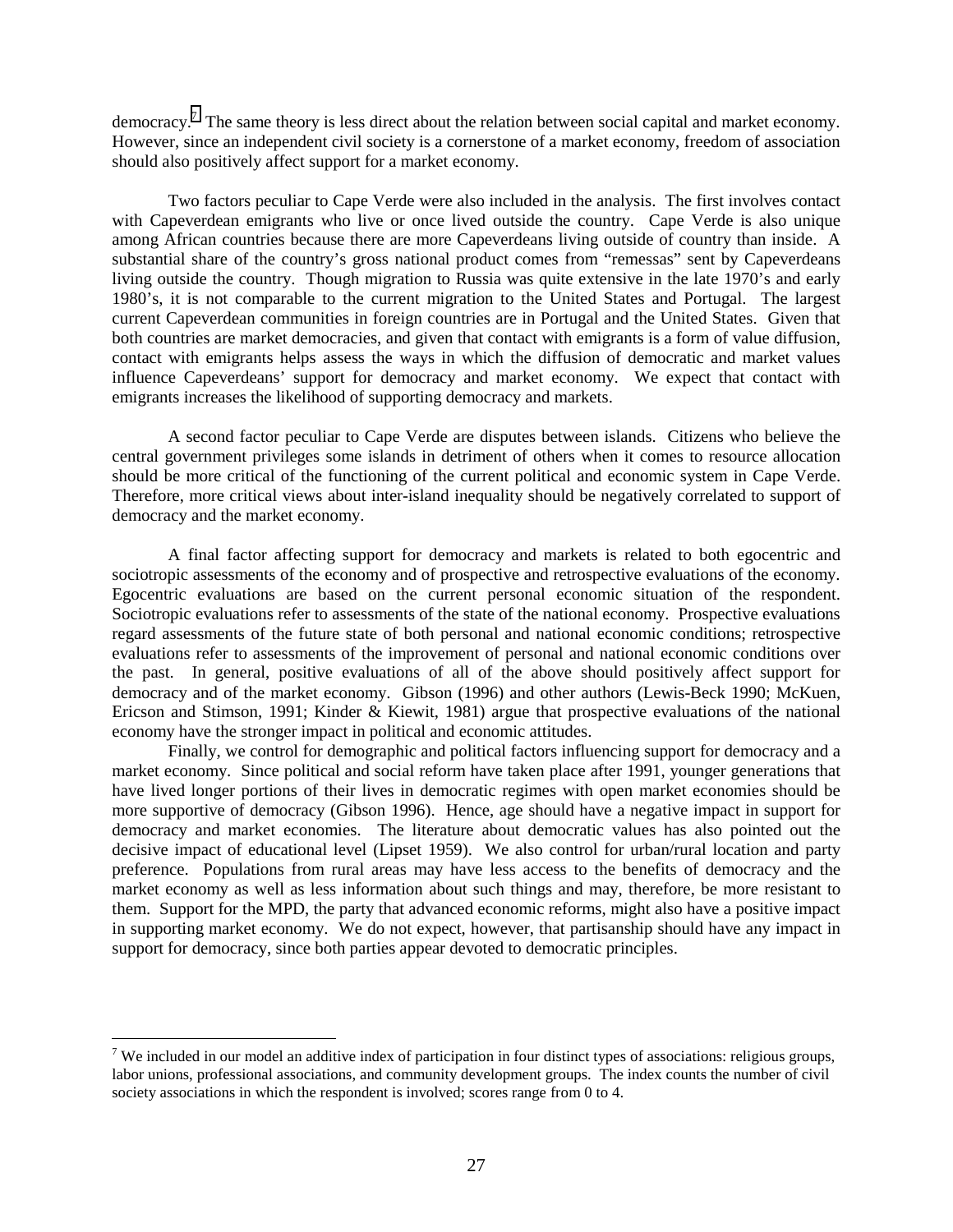#### *Analysis*

 $\overline{a}$ 

Table 44 shows that the variables having statistically significant effects on support for democracy include support for market economy, positive evaluations of political and economic reform as well as of the current government, retrospective and prospective personal economic conditions, and educational level. Citizens who favor market economies, like the reforms that occurred after 1991, positively evaluate the current government and have higher educational levels are more prone to supporting democracy. All these relations were expected.

However, the impact of retrospective and prospective personal economic conditions is totally opposite to the original hypotheses. First, sociotropic evaluations, i.e. evaluations of the national economy, have no effect on support for democracy. Second, and most importantly, positive retrospective and prospective evaluations of personal economic conditions negatively impact support for democracy. That is, those who more positively evaluate their personal conditions in comparison to a year ago (retrospective evaluation) and who have more positive expectations for the year to come (prospective evaluation) are *less* likely to support democracy. This is totally contrary to theoretical expectations, and we have no explanation for this finding.<sup>8</sup> Further investigation of this specific relation is unquestionably necessary.

Those who think the government is like a parent also tend to be more supportive of democracy. Though this relationship is weak, statistically significant at only the .10 level, it stands in sharp opposition to our theoretical expectations. Perhaps those who support democracy in Cape Verde do not really understand what democracy means. Or perhaps democracy is still so young in Cape Verde that it has been unable to disentangle itself from traditional views about the functioning of the political system.

 Another result that can only be generalized with caution regards the role of contact with emigrants. As hypothesized, emigrants do appear to serve as mechanisms for the diffusion of democratic values.

 $8$  Given our surprise with this finding, we considered that it could have been caused by problems of multicollinearity. In fact, all of these forms of evaluation of the economy are correlated. Hence, we decided to run equations with the entire model, but with each of these variables entered separately. Even when entered separately, the results above are maintained, so they must be due to some other factors.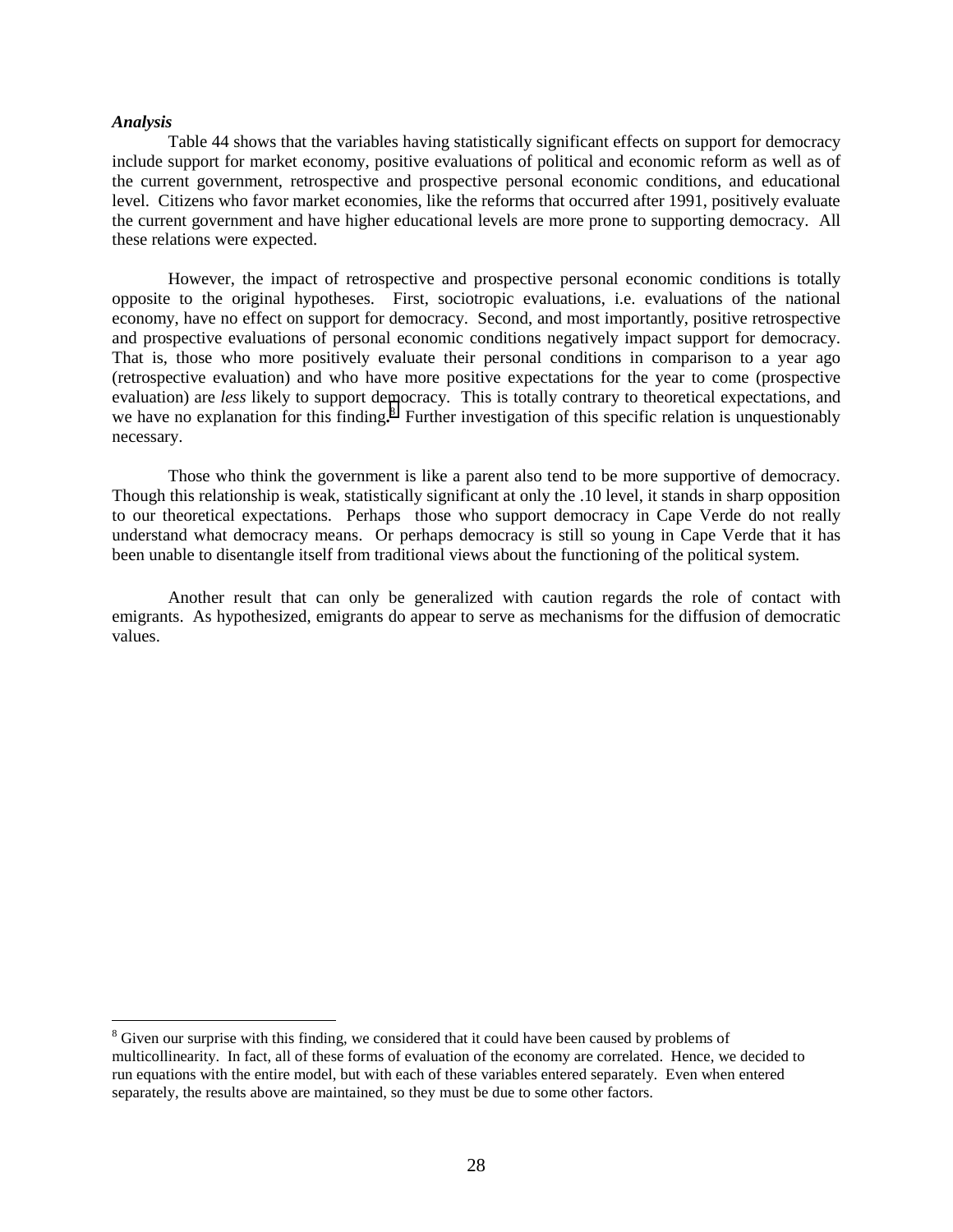|                                                        | В        | S.E.  | Sig. | Exp(B) |
|--------------------------------------------------------|----------|-------|------|--------|
| <b>Support for Market Economy</b>                      | 595      | 151   | 000  | 1.813  |
| Positive Evaluation of Political Reform                | 185      | .039  | 000  | 1.203  |
| Positive Evaluation of Economic Reform                 | 183      | 0.053 | 001  | 1.200  |
| Positive Evaluation of Current Government              | 054      | .026  | 038  | 1.056  |
| Government is like a Parent                            | .266     | 163   | 103  | 1.305  |
| Government is Responsible for Well Being of Population | .021     | 148   | 886  | 1.021  |
| Social Capital                                         | -.037    | .079  | 640  | 964    |
| Contact with Emigrants                                 | .390     | .238  | 101  | 1.477  |
| <b>Inter Island Conflict</b>                           | .214     | 166   | 198  | 1.239  |
| <b>Current National Condition</b>                      | -.107    | .101  | .286 | .898   |
| <b>Current Personal Condition</b>                      | .080     | .113  | 479  | 1.083  |
| <b>Retrospective National Condition</b>                | .111     | .093  | .231 | 1.117  |
| <b>Retrospective Personal Condition</b>                | -.206    | .103  | 045  | 814    |
| <b>Prospective National Condition</b>                  | .091     | .131  | .484 | 1.096  |
| <b>Prospective Personal Condition</b>                  | $-0.293$ | 142   | 039  | .746   |
| Age                                                    | .004     | .005  | 482  | 1.004  |
| Education                                              | 219      | .058  | 000  | 1.245  |
| Rural                                                  | -.055    | .155  | 723  | .947   |
| <b>PAICV</b>                                           | 178      | .184  | 334  | 1.195  |
| MPD                                                    | .309     | .186  | .098 | 1.361  |
| Constant                                               | $-1.000$ | .724  | 167  | 0.368  |

*Table 44. Correlates of Support for Democracy* 

 $N = 1058$ , Nagelkerke  $R^2 = 20\%$ , significant at .001

In relation to support for a market economy, we find that support for democracy, positive comparisons between current and past political systems, and contact with emigrants all have positive effects. Unexpectedly, once again, positive evaluations of the current national economy negatively affect support for a market economy. In other words, those who more positively evaluate the current economy are less likely to support a market economy. But the most unexpected finding in this model is the negative, statistically significant impact of positive evaluations of economic reform in support for market economies. We predicted that those who were happier with the changes in the economic system after 1991 would also be more supportive of a market economy, but we find just the opposite. Instead, positive evaluations of the reforms *decrease* the likelihood of supporting a market economy! Perhaps the reforms being carried out are not seen as oriented towards a market economy. Citizens simply may not know enough about market economies to identify the changes occurring in the country.

 Note that contact with emigrants is fundamental to support for a market economy, whereas it was not related to support for democracy. Hence the diffusion of market values seems to be more effective than the diffusion of democratic values. The fact that a greater portion of the population supports democracy indicates that there is less leeway for diffusion. Since support for the market is not as widespread, diffusion of market values still plays an important role.

 It is also important to highlight how support for democracy and support for market economies are strongly correlated and how the relation seems to be reciprocal. That is, both types of support are positively correlated, but the causal vectors seem to go both ways. Given the concomitant occurrence of both in Cape Verde, support for these forms of administering the political and economic systems are intertwined. At the individual level, support for democracy and support for a market economy are strongly related to each other in Cape Verde.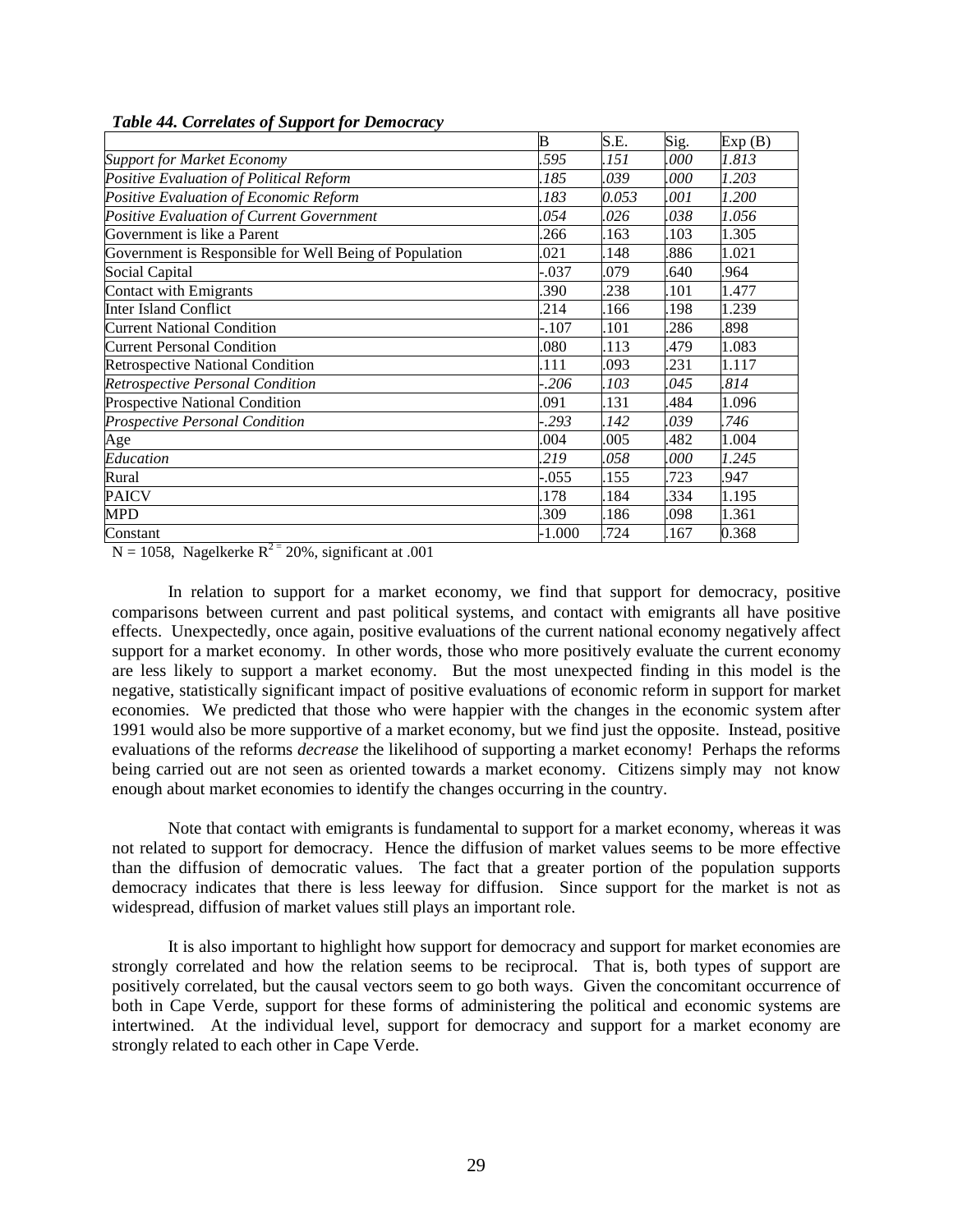|                                                        | В        | S.E. | Sig. | Exp(B) |
|--------------------------------------------------------|----------|------|------|--------|
| <b>Support of Democracy</b>                            | 605      | 150  | .000 | 1.832  |
| Comparison Between Current and Past Political System   | 129      | .037 | .001 | 1.138  |
| Comparison Between Current and Past Economic System    | -.144    | .047 | .002 | 866    |
| Government Evaluation                                  | $-0.015$ | .023 | .516 | .985   |
| Social Capital                                         | $-.028$  | .073 | .703 | .973   |
| Government is like a parent                            | .041     | 146  | .780 | 1.042  |
| Government is Responsible for Well being of Population | $-0.06$  | .134 | .963 | .994   |
| Contact with Emigrants                                 | 620      | 246  | 012  | 1.860  |
| <b>Inter Island Conflict</b>                           | .060     | 146  | .683 | 1.062  |
| Current National Condition                             | $-.206$  | .093 | .026 | 814    |
| Current Personal Condition                             | .079     | .103 | .442 | 1.082  |
| <b>Retrospective National Condition</b>                | .103     | .084 | .218 | 1.109  |
| <b>Retrospective Personal Condition</b>                | 153      | .093 | .100 | 1.165  |
| <b>Prospective National Condition</b>                  | .050     | .119 | .675 | 1.051  |
| <b>Prospective Personal Condition</b>                  | .114     | 128  | 374  | 1.120  |
| Age                                                    | .002     | .005 | .732 | 1.002  |
| Education                                              | .059     | .049 | .233 | 1.060  |
| <b>PAICV</b>                                           | $-242$   | 166  | 145  | 785    |
| MPD                                                    | -.116    | 166  | .485 | .891   |
| Rural                                                  | -.050    | 140  | .719 | .951   |
| Constant                                               | $-2.744$ | .677 | .000 | .064   |

*Table 45. Correlates of Support for Market Economy* 

 $N = 1051$ , Nagelkerke  $R^2 = 9\%$ , significant at .001

### **Cape Verde in the African Context**

This section compares Cape Verde's position with the data reported for 12 African democracies in Round 1 of the Afrobarometer. The discussion offers some very preliminary explanations of the differences between Cape Verde's results and those from the other nations.

#### *Support for Democracy*

The Afrobarometer used a standard wording in its question regarding support for democracy: "Which of these three statements is closest to your own opinion? A. Democracy is preferable to any other form of government. B. In certain situations, a non-democratic government can be preferable. C. To people like me, it doesn't matter what form of government we have."

In Table 46 we see that the mean of the surveyed citizens in the twelve African nations giving response A, that democracy is preferable to any other form of government, was 69 percent.<sup> $\overline{9}$ </sup> Capeverdeans were similar, at 66 percent. Twelve percent of Africans said that a non-democratic government might be preferable; only 8 percent of Capeverdeans (surpassing only Botswana's 7 percent), offered that response.

<sup>&</sup>lt;sup>9</sup> Note that in these tables the Afromean does not include Cape Verde.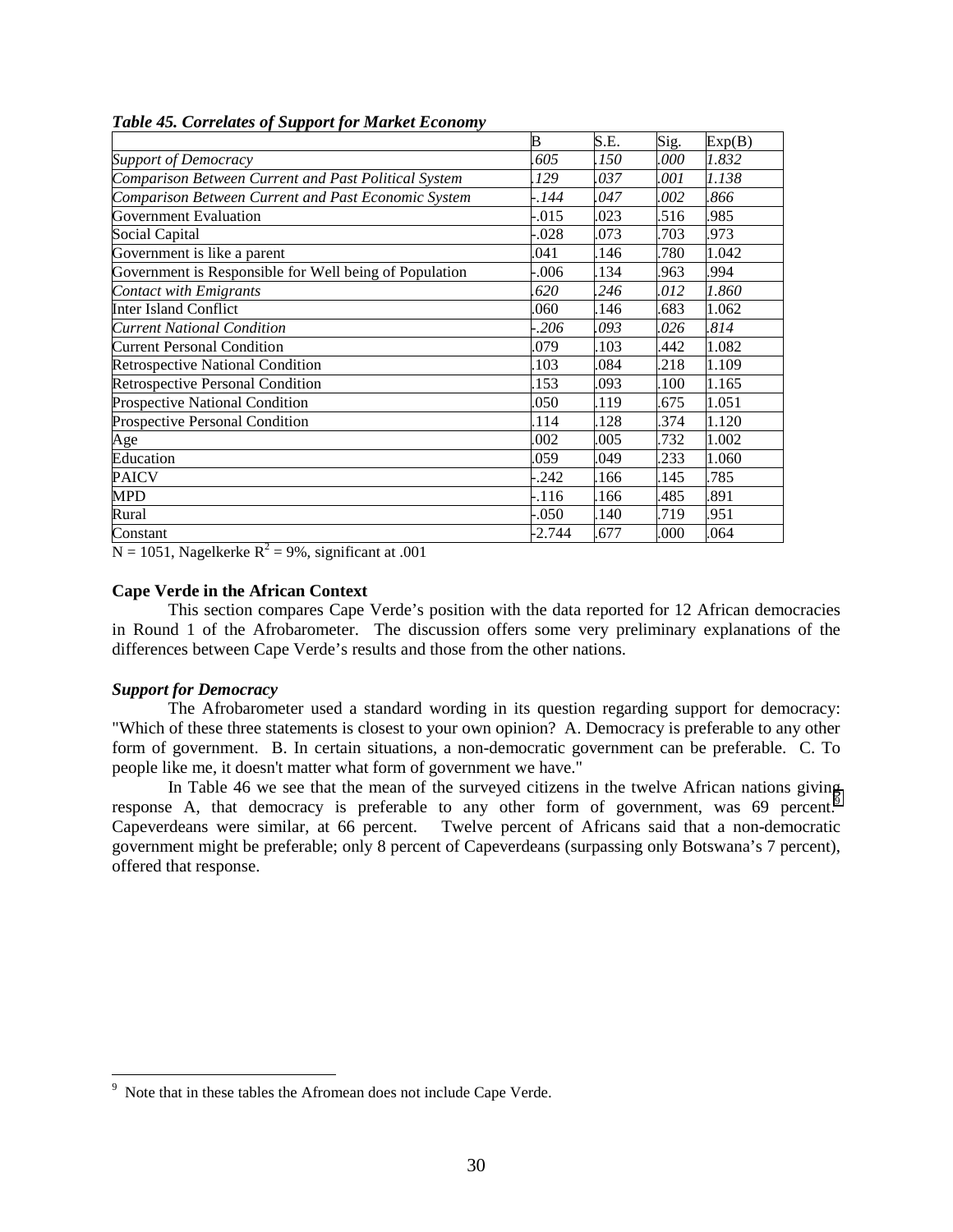# *Table 46. Popular Attitudes to Democracy*

|                                                                  | <b>Botswana</b> Ghana    |                |                | Lesotho Malawi Mali      |                          | Namibia Nigeria          |                          | <b>South</b><br>Africa   |                          |                          |                | Tanzania Uganda Zambia Zimbabwe | Cape           | Verde AfroMean |
|------------------------------------------------------------------|--------------------------|----------------|----------------|--------------------------|--------------------------|--------------------------|--------------------------|--------------------------|--------------------------|--------------------------|----------------|---------------------------------|----------------|----------------|
| 1. Support for Democracy (a)                                     |                          |                |                |                          |                          |                          |                          |                          |                          |                          |                |                                 |                |                |
| Democracy is preferable to any other form of govt                | 85                       | 77             | 40             | 65                       | 60                       | 58                       | 81                       | 60                       | 84                       | 80                       | 75             | 71                              | 66             | 69             |
| In certain situations a non-democratic govt can be               |                          |                |                |                          |                          |                          |                          |                          |                          |                          |                |                                 |                |                |
| preferable                                                       | $\tau$                   | 9              | 11             | 22                       | 16                       | 12                       | 9                        | 13                       | 12                       | 8                        | 9              | 11                              | 8              | 12             |
| To people like me it doesn't matter what form of<br>govt we have | 6                        | 15             | 24             | 11                       | 24                       | 12                       | 10                       | 21                       | 5                        | $\,8\,$                  | 12             | 13                              | 12             | 13             |
| Don't know                                                       | 3                        | $\sim$         | 25             | $\overline{2}$           | L.                       | 19                       | $<\!\!1$                 | 6                        | $\overline{\phantom{a}}$ | $\overline{4}$           | $\overline{4}$ | 5                               | 15             | 6              |
| 2. Satisfaction with Democracy                                   |                          |                |                |                          |                          |                          |                          |                          |                          |                          |                |                                 |                |                |
| Not a Democracy                                                  |                          | $\sim$         | $\overline{4}$ | $\mathfrak{2}$           | $\overline{0}$           | 1                        | $\overline{\phantom{a}}$ | 1                        | $\mathbf{2}$             | $\mathfrak{Z}$           | $\mathbf{1}$   | 17                              | 1              | 3              |
| Very Dissatisfied                                                | $\overline{7}$           | 16             | 22             | 20                       | 17                       | 6                        | 3                        | 16                       | $6\,$                    | 6                        | 12             | 37                              | 16             | 14             |
| Somewhat Dissatisfied                                            | 14                       | 16             | $\mathbf{Q}$   | 19                       | 17                       | 20                       | 11                       | 27                       | 13                       | 9                        | 24             | 21                              | 44             | 17             |
| Neutral                                                          | $\overline{\phantom{a}}$ | 14             | $\overline{a}$ | $\overline{\phantom{a}}$ | $\overline{a}$           | $\overline{\phantom{a}}$ | $\overline{\phantom{a}}$ | $\overline{\phantom{a}}$ | $\overline{a}$           | $\overline{a}$           |                | $\overline{a}$                  | $\overline{a}$ | $\mathbf{1}$   |
| Somewhat Satisfied                                               | 43                       | 37             | 14             | 31                       | 41                       | 36                       | 58                       | 36                       | 49                       | 37                       | 43             | 13                              | 22             | 37             |
| Very Satisfied                                                   | 32                       | 17             | 24             | 26                       | 19                       | 28                       | $26\,$                   | 16                       | 14                       | $25\,$                   | 16             | 5                               | 11             | $21\,$         |
| Don't Know, etc. (b)                                             | 3                        | $\mathcal{L}$  | 27             | $\overline{c}$           | 6                        | 10                       | $\overline{c}$           | $\overline{4}$           | 16                       | 21                       | $\overline{4}$ | $\tau$                          | $\overline{7}$ | 8              |
| 3. Rejection of Authoritarian Rule                               |                          |                |                |                          |                          |                          |                          |                          |                          |                          |                |                                 |                |                |
| a. A strong leader who could decide everything (c)               |                          |                |                |                          |                          |                          |                          |                          |                          |                          |                |                                 |                |                |
| Disagree/Strongly disagree                                       | 88                       | 86             | 69             | 87                       | 73                       | 57                       | 83                       | 67                       | 92                       | 84                       | 91             | 78                              | 67             | $80\,$         |
| Neither Agree nor Disagree                                       | $\overline{3}$           |                | $\overline{4}$ | 3                        | $\overline{a}$           | 11                       | $\overline{a}$           | 15                       | $\overline{a}$           | $\overline{a}$           | $\overline{c}$ | 6                               | $\overline{7}$ | $\overline{4}$ |
| Agree/Strongly Agree                                             | $\overline{7}$           | 12             | 19             | 9                        | 23                       | $24\,$                   | 15                       | 15                       | $\boldsymbol{7}$         | 13                       | 5              | 11                              | 14             | 13             |
| Don't know                                                       | $\overline{2}$           | 2              | $\,8\,$        | $\mathbf{1}$             | $\overline{4}$           | $\tau$                   | $\overline{2}$           | $\mathfrak{Z}$           | $\mathbf{1}$             | $\mathfrak{Z}$           | 3              | 5                               | 12             | $\overline{3}$ |
| b. Only one political party                                      |                          |                |                |                          |                          |                          |                          |                          |                          |                          |                |                                 |                |                |
| Disagree/Strongly disagree                                       | 78                       | 78             | 51             | 76                       | 73                       | 63                       | 88                       | 56                       | 61                       | 53                       | 80             | 74                              | 79             | 69             |
| Neither Agree nor Disagree                                       | $\overline{c}$           | $\overline{a}$ | $\sqrt{5}$     | 3                        | $\overline{a}$           | 6                        | $\overline{a}$           | 17                       | $\Box$                   | $\overline{\phantom{a}}$ | $\mathfrak{Z}$ | $\sqrt{5}$                      | $\mathbf{3}$   | $\mathfrak{Z}$ |
| <b>Agree/Strongly Agree</b>                                      | 17                       | 19             | 33             | 19                       | 21                       | 24                       | 9                        | 23                       | 39                       | 41                       | 15             | 14                              | 12             | 23             |
| Don't know                                                       | $\overline{2}$           | $\overline{2}$ | 12             | $\mathbf{1}$             | 5                        | 8                        | $\overline{2}$           | $\overline{4}$           | $\mathbf{1}$             | 6                        | $\overline{2}$ | 6                               | 6              | $\overline{4}$ |
| c. The Army                                                      |                          |                |                |                          |                          |                          |                          |                          |                          |                          |                |                                 |                |                |
| Disagree/Strongly disagree                                       | 85                       | 88             | 70             | 83                       | 70                       | 59                       | 90                       | 75                       | 96                       | 89                       | 95             | 80                              | 75             | 82             |
| Neither Agree nor Disagree                                       | 1                        |                | 5              | $\mathfrak{Z}$           | $\overline{\phantom{a}}$ | 11                       | $\overline{a}$           | 12                       | $\overline{\phantom{a}}$ | $\overline{\phantom{a}}$ | $\mathbf{1}$   | 6                               | 5              | $\overline{3}$ |
| Agree/Strongly Agree                                             | 9                        | 10             | 18             | 13                       | 24                       | 24                       | 8                        | 9                        | $\overline{4}$           | 9                        | 3              | 10                              | 13             | 12             |
| Don't know                                                       | $\overline{4}$           | $\overline{2}$ | $\tau$         | $\overline{c}$           | 6                        | 6                        | $\overline{2}$           | $\mathfrak{Z}$           | <1                       | $\overline{2}$           | $\overline{c}$ | 5                               | $\overline{7}$ | $\overline{3}$ |
| 4. No. Forms of authoritarian rule rejected (d)                  |                          |                |                |                          |                          |                          |                          |                          |                          |                          |                |                                 |                |                |
| Rejects none                                                     | 6                        | 3              | 14             | 3                        | 10                       | 19                       | $\overline{c}$           | 9                        | $<$ 1                    | $\mathfrak{Z}$           | 3              | 9                               | $\overline{7}$ | $\tau$         |
| Rejects one                                                      | 5                        | 5              | 10             | 5                        | 11                       | 15                       | 5                        | 13                       | $\mathfrak{2}$           | 5                        | 3              | $\tau$                          | 16             | $\tau$         |
| Rejects two                                                      | 9                        | 11             | 21             | 13                       | 17                       | 15                       | $\overline{7}$           | 20                       | 10                       | 16                       | 9              | 13                              | 28             | 13             |
| Rejects three                                                    | 21                       | 29             | 24             | 28                       | 32                       | 19                       | 28                       | 21                       | 35                       | 39                       | 18             | 24                              | 50             | 27             |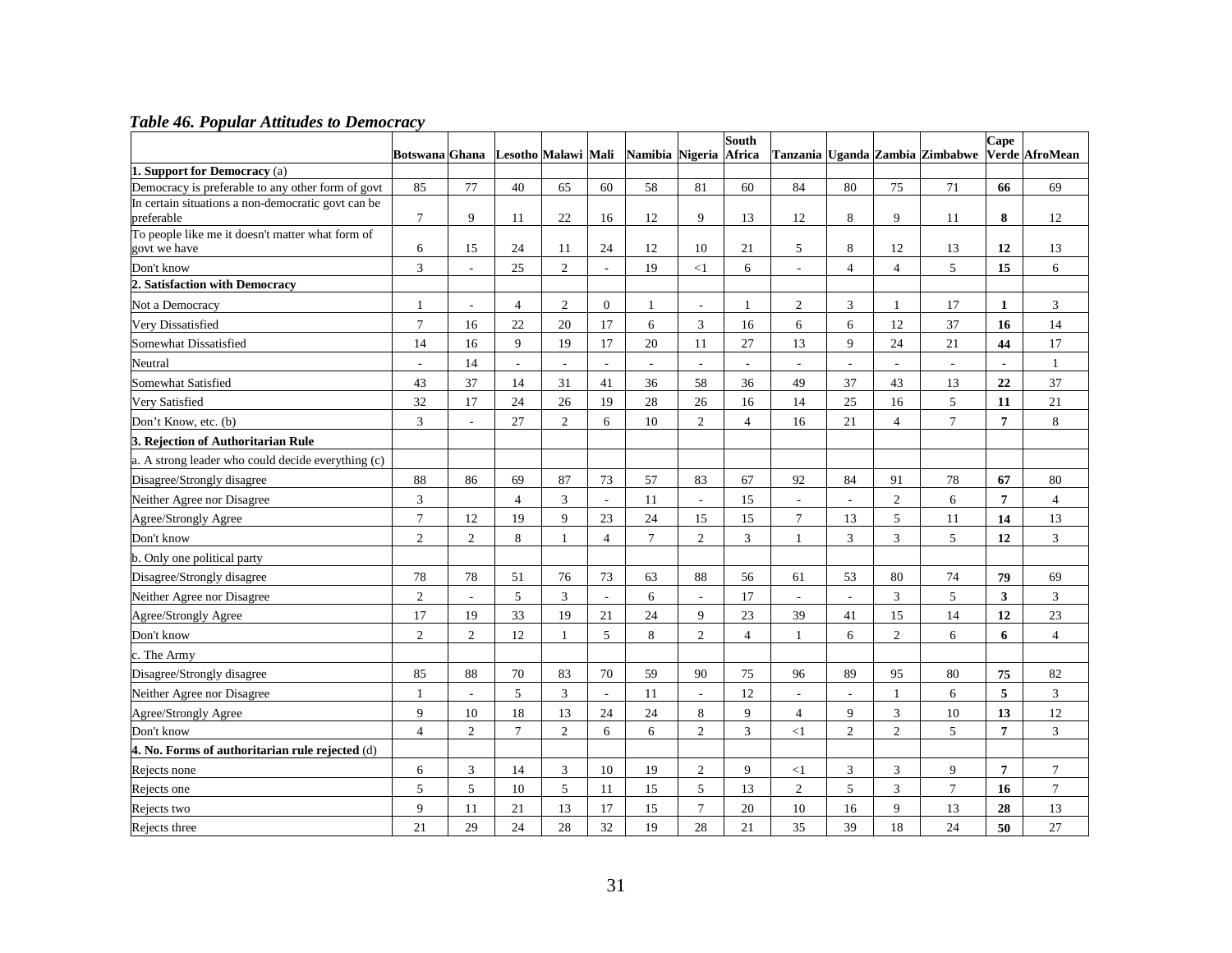| <b>5. Extent of Democracy</b> |     |      |                |    |                    |     |                          |               |                                |                      |         |                       |                          |    |
|-------------------------------|-----|------|----------------|----|--------------------|-----|--------------------------|---------------|--------------------------------|----------------------|---------|-----------------------|--------------------------|----|
| Not a democracy               |     | - 12 | $\overline{ }$ | 12 |                    |     |                          | $\Omega$<br>Ō |                                |                      |         | 38                    | Ð                        | 10 |
| Democracy w/major problems    |     |      | 13             | 23 | 37                 | ⊥ J | 46                       | 24            | 26                             | $\mathcal{L}$<br>، ک | 20      | 1 <sub>7</sub><br>. . | 40                       | 21 |
| Democracy w/minor problems    | 36  |      | 13             | 28 | $\sim$<br><u>_</u> | 41  | 33                       | 34            | 33                             | 27                   | 38      | 18                    | 33                       | 27 |
| <b>Full Democracy</b>         | -46 |      | 24             | 34 | 24                 | 30  | $\pm$                    | 26            | 1 <sub>7</sub><br>$\mathbf{1}$ | $\mathbf{C}$<br>∠⊥   | 25<br>ت |                       |                          | 23 |
| Yes, it is a democracy (e)    |     | 69   |                | -  | -                  |     | $\overline{\phantom{a}}$ |               |                                | -                    |         | -                     | $\overline{\phantom{a}}$ |    |
| Don't know, etc. (f)          |     | 18   | 33             |    |                    |     |                          | $\Omega$      | $\sim$                         | 20                   | a       | $\overline{ }$        | 12                       | 13 |

(a) Relatively high proportions of missing data were recorded in Botswana (2.8 percent) and Lesotho (3.7 percent). In addition, 15.4 percent were recorded as "not applicable" in Uganda because respondents had been unable to supply a meaning for democracy. These cases are excluded from the calculations.

(b) Percentages of all responses (i.e., up to three per respondent) that were both valid (i.e., missing data was excluded) and provided a meaning (i.e., those whose response was "don't know" or "never heard of democracy" are excluded).

(c) In Western and Eastern Africa, respondents were asked what they thought of the idea of "getting rid of elections so that a strong leader can decide everything." In Southern African countries, respondents were asked whether they would approve "if parliament and political parties were abolished, so that the president could decide everything."

(d) This reports the proportion of individual respondents who reject from none to all four of the authoritarian alternatives: a strongman leader, a one-party state, military rule, and rule by traditional leaders (i.e., rule by technocratic experts is not included in this calculation, as it is not necessarily authoritarian).

(e) In Ghana respondents were only offered the choices of "yes, it is a democracy" or "no, it is not a democracy."

(f) "Don't know, etc." includes both "don't know" responses, as well as responses recorded as "not applicable." Interviewers in Uganda and Ghana were instructed to select "not applicable" and skip the question if the respondent had not previously been able to provide a meaning for the term democracy (see Table 1-1), although the number of "not applicable" responses actually recorded is considerably lower than the proportion of respondents who met this criteria. It thus appears that "not applicable" may have been used inconsistently by interviewers. All "not applicable" responses are thus treated as "don't know."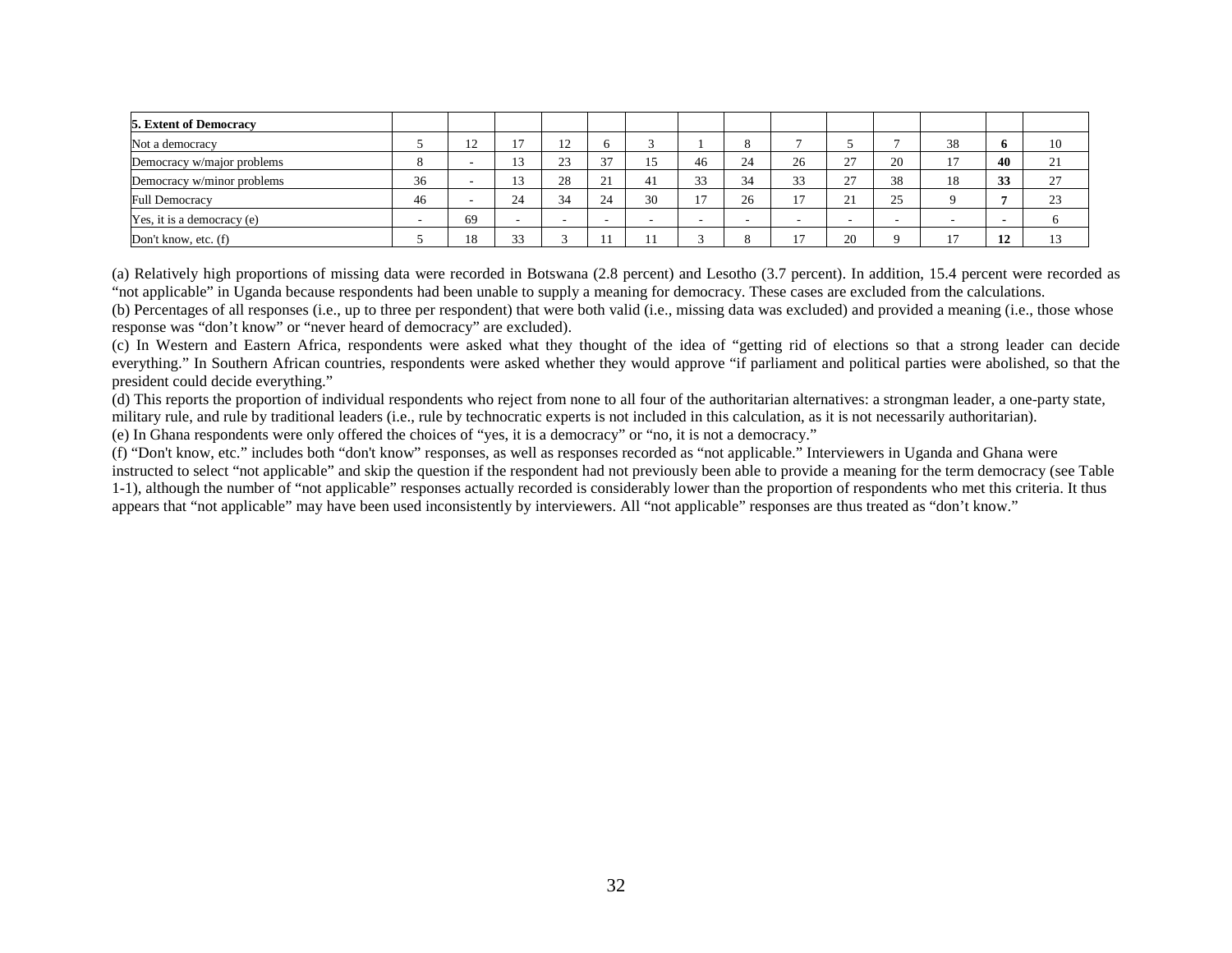### *Satisfaction with Democracy*

Cape Verde deviates from the twelve-nation mean in terms of satisfaction with democracy. As Table 46 (section 2) shows, the percentage of supporters satisfied with democracy is clearly below the African average (33 vs. 58 percent). Thus Capeverdeans are as supportive of democracy as the average of other African countries, but they are clearly less satisfied with their democracy. Only Zimbabwe (18 percent) scores below Cape Verde on this item, while Lesotho (38 percent) is in the same range. The other African countries in the twelve-nation study are at least 20 points above Cape Verde, and the explanation given for Zimbabwe's low score, political and economic crisis, does not fit the case of Cape Verde.

## *The Interaction of Support and Satisfaction*

What happens when we link support and satisfaction? Table 47a presents results for the 12 nation study, while Table 47b offers parallel data for Cape Verde. As this table shows, 31 percent of Capeverdeans are "satisfied democrats" (versus 57 percent in the 12-nation average); 47 percent are "dissatisfied democrats" (vs. 18 percent in the 12-nation average); 5 percent are "satisfied non-democrats" (vs. 12 percent); and 17 percent are "dissatisfied non-democrats" (vs. 12 percent).

|                   | Satisfied with Democracy |                                                            |
|-------------------|--------------------------|------------------------------------------------------------|
|                   | Yes                      | N <sub>0</sub>                                             |
| Support Democracy |                          |                                                            |
|                   |                          |                                                            |
| Yes               | 57% Satisfied Democrats  | 19% Dissatisfied Democrats                                 |
|                   |                          |                                                            |
| No                |                          | 12% Satisfied Non-Democrats 12% Dissatisfied Non-Democrats |

*Table 47a. Cross-Tabulation of Support for, and Satisfaction with Democracy* 

(Percentage of respondents in 12 African countries, n=18,526, excluding "Don't knows")

| Table 47b. Cross-Tabulation of Support for, and Satisfaction with Democracy |
|-----------------------------------------------------------------------------|
| (Percentage of respondents in Cape Verde, n=939, excluding "Don't knows")   |

|                |                   |                          | $\alpha$ encertage of respondents in Cape vertie, $n$ –737, excluding Don CKnows T |
|----------------|-------------------|--------------------------|------------------------------------------------------------------------------------|
|                |                   | Satisfied with Democracy |                                                                                    |
|                |                   |                          |                                                                                    |
|                |                   | Yes                      | N <sub>0</sub>                                                                     |
|                | Support Democracy |                          |                                                                                    |
|                |                   |                          |                                                                                    |
| Yes            |                   | 31% Satisfied Democrats  | 47% Dissatisfied Democrats                                                         |
|                |                   |                          |                                                                                    |
| N <sub>o</sub> |                   |                          | 5 % Satisfied Non-Democrats 17% Dissatisfied Non-Democrats                         |

## *Rejection of Authoritarian Rule*

In Table 46, section 4, we examine the percentages respondents in the 12-nation study who reject authoritarian rule. Using this table, we can divide African countries into three groups. In Zambia, Botswana, and Nigeria, more than 60 percent of the citizens completely reject all authoritarian alternatives. In the second group (Ghana, Malawi, Tanzania, and Zimbabwe, slim majorities reject all authoritarian alternatives. And in the third group (Uganda, South Africa, Namibia, Lesotho and Mali), there are no majorities of "convinced anti-authoritarians." Cape Verde, as we can see, falls in the intermediate group. As Table 46 shows, 50 percent of Capeverdeans reject all three alternatives to democracy.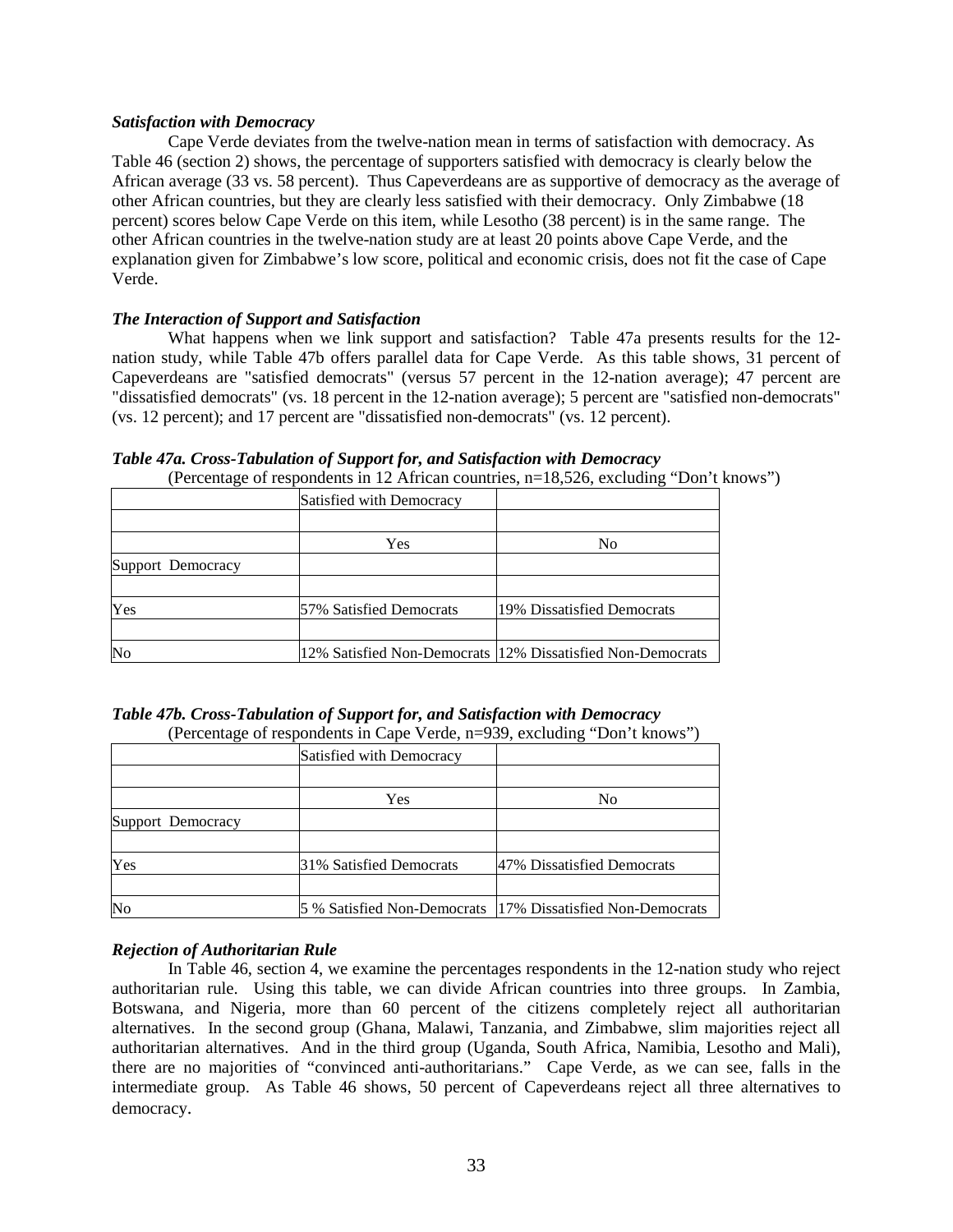|                   | Reject Authoritarianism |                             |
|-------------------|-------------------------|-----------------------------|
|                   | Yes                     | N <sub>0</sub>              |
| Support Democracy |                         |                             |
| Yes               | 43% Committed Democrats | 32% Proto-Democrats         |
| N <sub>o</sub>    | 9% Proto- Non-Democrats | 15% Committed Non-Democrats |

*Table 48a. Cross-Tabulation of Support for Democracy and Rejection of Authoritarianism*  (Percentage of respondents in 12 African countries, n=18,554, excluding "Don't knows")

| Table 48b. Cross-Tabulation of Support for Democracy and Rejection of Authoritarianism |
|----------------------------------------------------------------------------------------|
| (Percentage of respondents in Cape Verde, n=849, excluding "Don't knows")              |

|                   | Reject Authoritarianism  |                             |
|-------------------|--------------------------|-----------------------------|
|                   | <b>Yes</b>               | N <sub>0</sub>              |
| Support Democracy |                          |                             |
| Yes               | 51% Committed Democrats  | 29% Proto-Democrats         |
| No                | 11% Proto- Non-Democrats | 10% Committed Non-Democrats |

## *Support for Democracy and Rejection of Authoritarianism*

The authors of the 12-nation study point out that if rejection of authoritarian rule were evolving into (positive) support for democracy, these popular sentiments should be strongly correlated. In fact, the correlations, though statistically significant, are not particularly strong. Hence, in the words of the 12 nation report, "African opposition to dictatorship has yet to fully deepen into an unshakeable commitment to democracy." Indeed, only a minority of the people we interviewed (43 percent) can be described as "committed democrats" (see Table 48a) in that they consistently say that they both support democracy and reject all four authoritarian alternatives. Others express discordant views, simultaneously saying that they support democracy while harboring nostalgic feelings for more forceful forms of rule. This group, comprised of those who at best are "proto-democrats," constitutes almost one-third (32 percent) of all survey respondents. Table 48b shows these categories in the case of Cape Verde. No major deviations from the African average seem to emerge: 51 percent of Capeverdeans are " committed democrats" (supporting democracy and rejecting all authoritarian alternatives.), versus 43 percent in the 12-nation study. "Proto-democrats" (supporting democracy while harboring nostalgia for authoritarian forms of rule) in Cape Verde are 29 percent of respondents, vs. 32 percent in the 12-nation study. "Proto-non-democrats" (rejecting authoritarianism but failing to support democracy) number 11 percent in Cape Verde versus 9 percent in the 12-nation study. Fin\ally, "committed non-democrats" (rejecting both authoritarianism and democracy) are 10 percent in Cape Verde versus 15 percent in the 12-nation study.

# *How Complete is Democracy?*

The surveys have asked whether each respondents' country is "a full democracy," "a democracy, but with minor problems," "a democracy, but with major problems," or "not a democracy" at all. The distribution of responses by country is shown in Table 46 (Section 5). Capeverdeans, it turns out, are the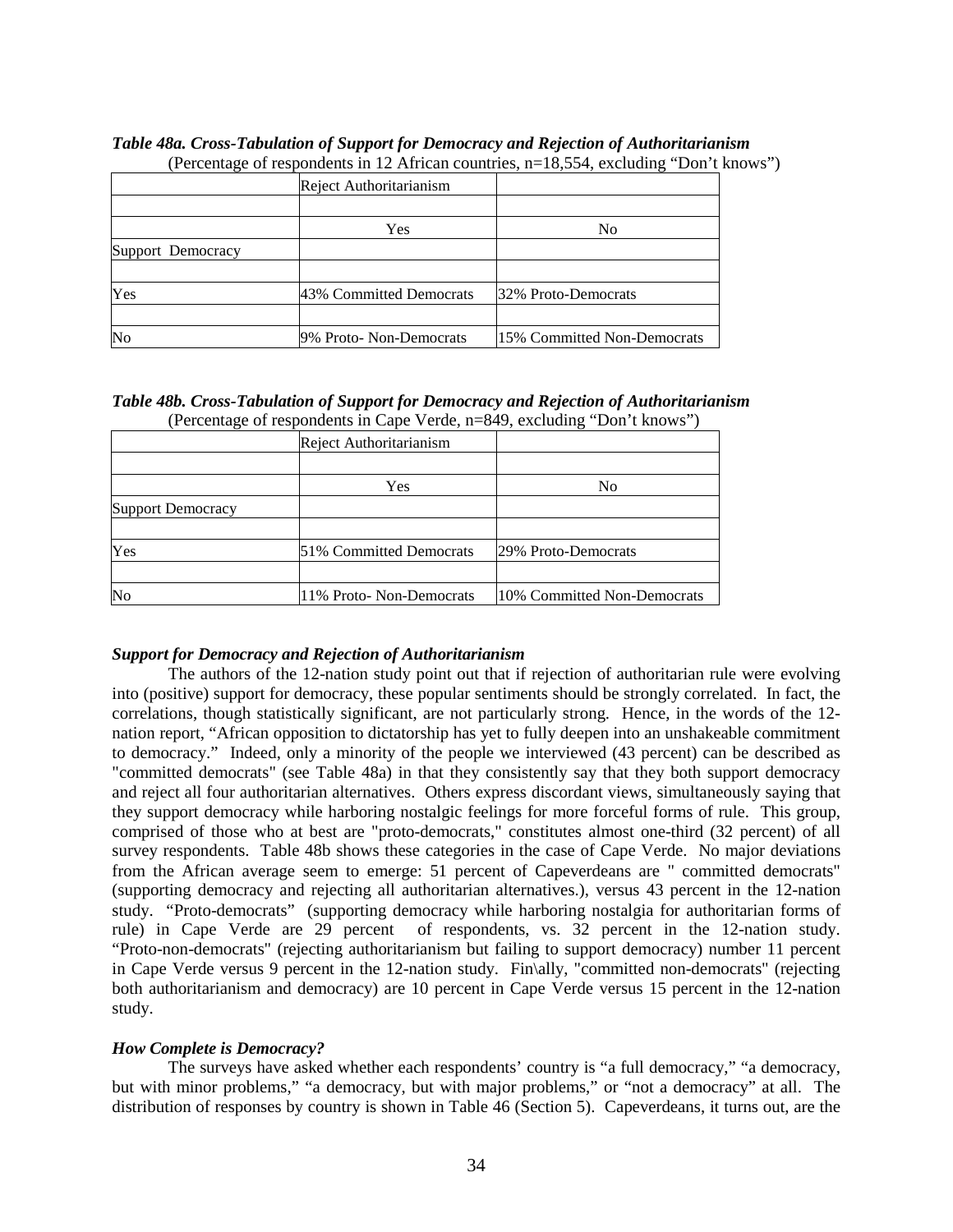least *extreme* of any country in these studies. Fewer Capeverdeans (7 percent) believe their country is a "full democracy" than any of the countries in the 12-nation study, but only 6 percent (versus the 12-nation average of 10 percent) believe the country is not a democracy. To put this another way, 73 percent of Capeverdeans classify their country as a democracy with major or minor problems. The 12-nation average for the sum of these two categories is 48 percent; Cape Verde is, surpassed only by Nigeria.

### *Explaining Support for Democracy*

What kinds of people support democracy? In the 12-nation study, multivariate regression results suggest that popular attitudes toward democracy (including support for democracy, rejection of authoritarianism, perception of the extent of democracy, and satisfaction with democracy) are poorly explained by demographic factors like gender, age, education, or residential location. Rather, Africans are pragmatic, supporting democracy and rejecting authoritarianism when they favorably evaluate overall governmental performance. Democrats are also more likely to be interested in politics, feel efficacious politically, and backers of recent electoral victors.

 To undertake a similar analysis using Capeverdean data is not an automatic process, because some of the independent variables had to be measured in a slightly different manner.<sup>10</sup>

[4] Support for structural adjustment in the 12-nation study was measured with an index representing the number of adjustment policies supported by respondents. Four such policies were considered: market pricing of consumer goods, user fees for health or educational services, job reductions in the civil service, and privatization of public corporations. Support meant respondents "strongly" or "somewhat strongly" agreed with a pro-reform position. Support for an adjustment policy was scored as a 1 and opposition as a 0. Over the four policies the index was additive, ranging from 0 to 4. In Cape Verde, the questions used related to: school fees, civil servant layoffs, more jobs with lower wages, and allowing imports. Responses indifferent between the two options were coded .5. [5] Political efficacy in the 12-nation study was measured by a single item that asked respondents to choose between two statements: A) "No matter how you vote, it won't make things better in the future"; or B) "The way you vote could make things better in the future." Once strength of opinion was factored in, the item was scored on a standard 5-point response scale. For Cape Verde there is no strictly equivalent question, so we utilized an index built by answers to questions on the respondent's level of agreement with two items: "can make elected representatives listen," and "present vs. past: ability to influence government." Both questions scale from 1 to 5. They were summed and divided by two.

[6] "Delivery of political goods" was measured, both in the 12-nation study and in Cape Verde, by the following question: "We are going to compare the present system of government with the former system of rule. Please tell me if the following things are better or worse now than they used to be: a) people are free to say what they think; b) people can join any organization they want, and c) each person can freely choose who to vote for without feeling pressured." Responses were scored on a standard 5-point scale from  $1 =$  "much worse" to  $5 =$  "much better," then combined into an index in which all sub-items were added then divided by three.

 $\overline{a}$  $10$  [1] The index measuring rejection of authoritarian rule uses just three items (one-party, military, and one-man rule), since no question on traditional leaders was asked.

<sup>[2]</sup> In the case of satisfaction with democracy, Cape Verde's item, like East and West Africa but unlike South Africa, used no middle category; i.e.,  $0 =$  "not a democracy";  $1 =$  "very dissatisfied";  $2 =$  "somewhat dissatisfied"; 4  $=$  "somewhat satisfied";  $5 =$  "very satisfied." Skipping from "2" to "4" makes the arbitrary assumption that the distance between the two "somewhat" responses is double the distance between any other pair of responses. If we recode so that all distances are equal, significance levels drop a bit, but the coefficients are generally the same. [3] In the 12-nation study satisfaction with the national economy was measured with the following question: "How satisfied are you with the condition of (your country's) economy today?" Responses were coded as follows:: 1 = "not at all satisfied";  $2 =$  "not very satisfied";  $3 =$  "somewhat satisfied"; and  $4 =$  "very satisfied." Cape Verde's question was "In general, how would you describe the present economic condition of this country?" The response categories were  $1 =$  "very bad";  $2 =$  "bad";  $3 =$  "neither bad nor good";  $4 =$  "good";  $5 =$  "very good." Needless to say, then, the 12-nation version and the Capeverdean version are not the same.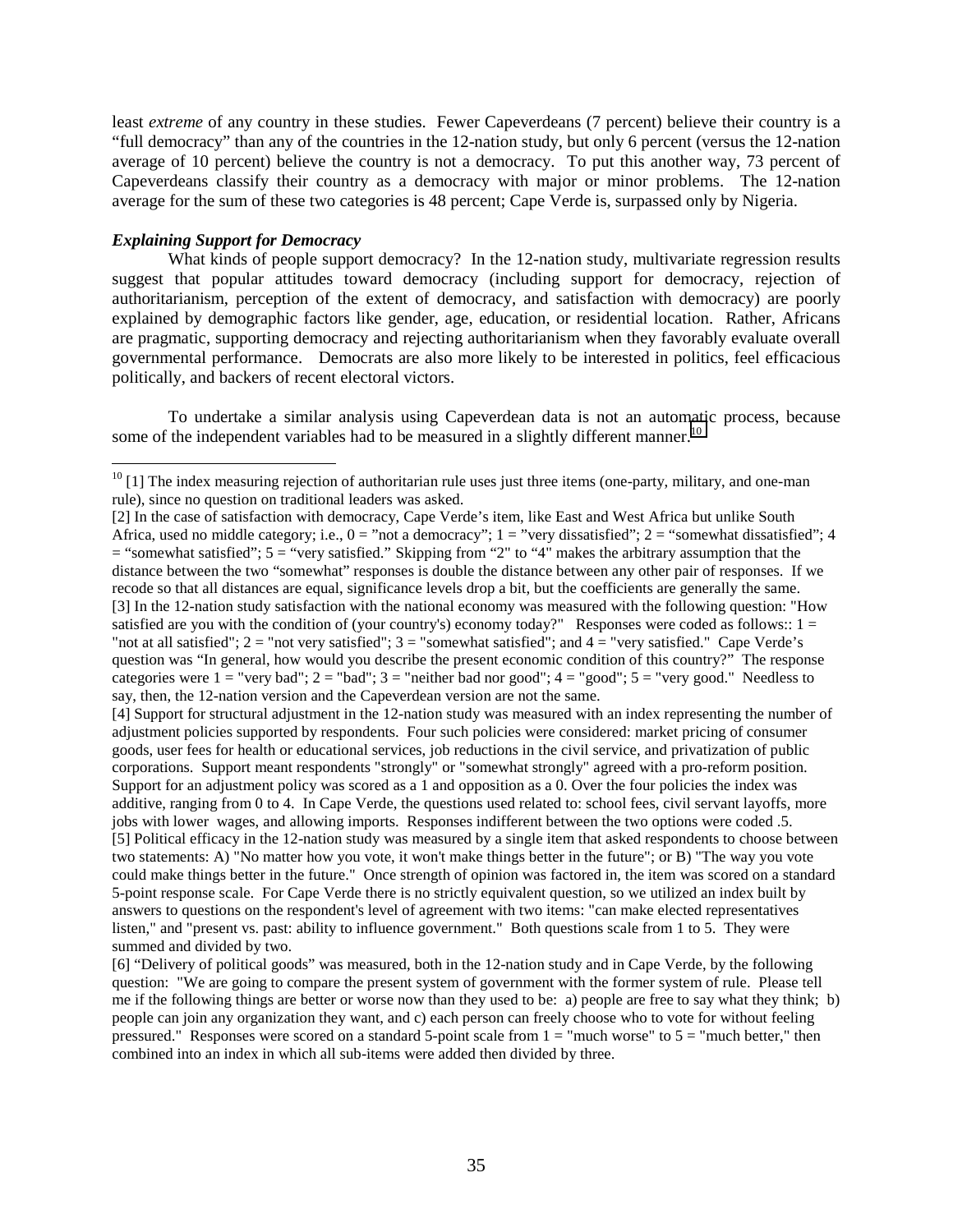Let us now turn to the Capeverdean results. A multivariate regression predicting Capeverdeans' popular attitudes toward democracy revealed a more variegated pattern of results than we found in the 12 nation study. In terms of support for democracy, the analysis found that neither socioeconomic, demographic, sociotropic, or political variables had significant coefficients.

 A similar regression, explaining rejection of authoritarian rule, yielded more interesting results. Authoritarian rule was more likely to be rejected by Capeverdeans who were more educated, lived in urban areas, supported structural adjustment, had an interest in public affairs, and approved the present government's "delivery of political goods."

 The "extent of democracy" indicator in Cape Verde also yielded significant results. Respondents who more favorably assessed the country's present economic situation (or more favorably compared present to past living standards), or who trusted government institutions more, tended to evaluate more favorably the extent of Cape Verde democracy.

 Finally, satisfaction with democracy in Cape Verde is related to age (older people are more satisfied), favorable assessment of overall government performance, favorable assessment of current vs. past living standards, favorable assessment of present versus past in the equal treatment of everyone by the government, and trust in government institutions.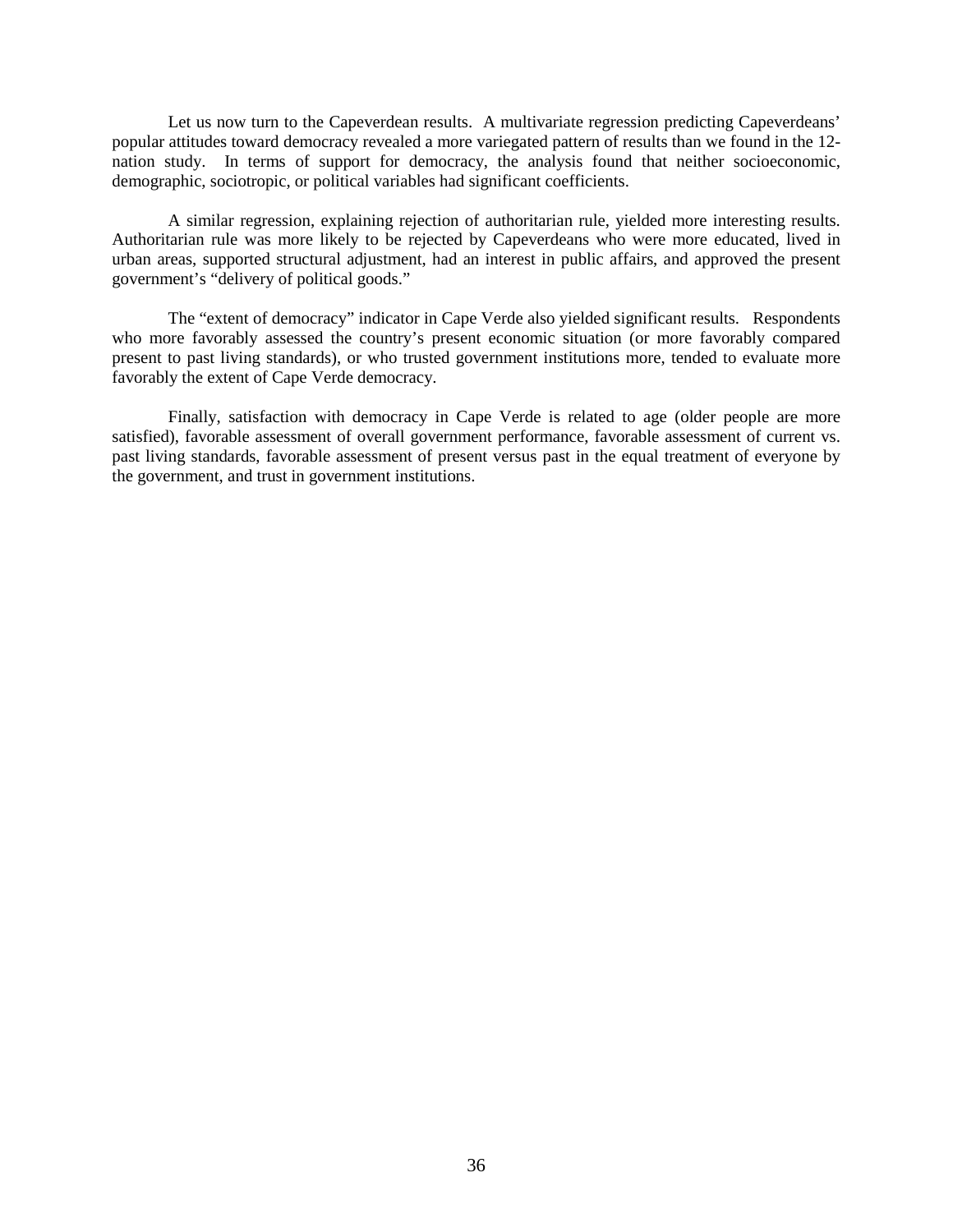#### **CONCLUSION**

Given Cape Verde's distinctiveness in enjoying a history free from military conflict, relatively low levels of corruption and urban violence, and political parties that have peacefully alternated in power, how do Capeverdeans see democracy and economic reform?

#### *Attitudes toward Democracy*

Capeverdeans are democrats, though they see their country as a democracy with problems. They prefer democracy to authoritarianism, and they support specific democratic practices. At the same time, Capeverdeans are skeptics: one-third of our respondents does not trust the nation's democratic institutions, and another third trusts them only "a little." A third of the population seems pleased with the government's performance regarding economic issues and its ability to enforce the law, and a somewhat greater number positively evaluates government when it comes to the administration of health, education, and housing.

 Interest in public affairs is high, and Capeverdeans do pay close attention to media news. But they rarely discuss politics with each other or meet to raise issues, and they seldom attend community meetings. Participation in organized associations is even more rare. Low levels of civic engagement are understandable in the light of the low political efficacy reported by our respondents.

 In Cape Verde, the law appears to be respected in everyday life, and institutions enforcing the law, i.e., police and courts, are trusted, even if corrupt. Levels of violence are low, and most of the population has not been victimized by crimes. There is little sense that top political actors are corrupt; indeed, Capeverdeans see judges, magistrates, teachers, and school administrators as exempt from the temptations of corruption.

### *Attitudes toward the Economy*

Capeverdeans' views about government intervention are contradictory. They think government should manage the production and distribution of goods, but they also think that individuals should decide what to produce, buy and sell. A majority supports the idea that people are responsible for their own well being, but a majority also believes that the government is like a parent that should take care of its children. Given these contradictory economic attitudes, it is no surprise that Capeverdeans are ambivalent about the type of economic system they prefer. There is no consensus that a market economy is better than a planned regime. Our respondents do not want the government to shy away from intervening in everyday problems such as unemployment. They are also against measures that would increase unemployment, including opening the domestic market to foreign products or firing public servants. At the same time, Capeverdeans are willing to sacrifice in order to improve their living standards in the future. They do not want to abort economic reform. They praise the current regime for improving living standards and making more goods available, but they believe that job opportunities and the gap between rich and poor have deteriorated under the current system. Respondents felt that the overall economy is in worse shape than their own livelihoods, but there is no general perception that the country is faring poorly in economic issues. Moderate levels of satisfaction with the reduced role of the government in the economy were the dominant view.

### *Sources of Conflict Inside Cape Verde*

We have argued that ethnic, racial, and religious disputes are largely absent in Cape Verde. Asked to self-identify as other than Capeverdean, a near majority could not; i.e., they refuse to identify as anything except as Capeverdean. There is some evidence of rivalry between the major islands of the nation, but the rivalry is relatively mild. Note, however, a possible harbinger of future conflict: a substantial portion of the population believes that African immigrants brings the country more problems than contributions to the country's development.